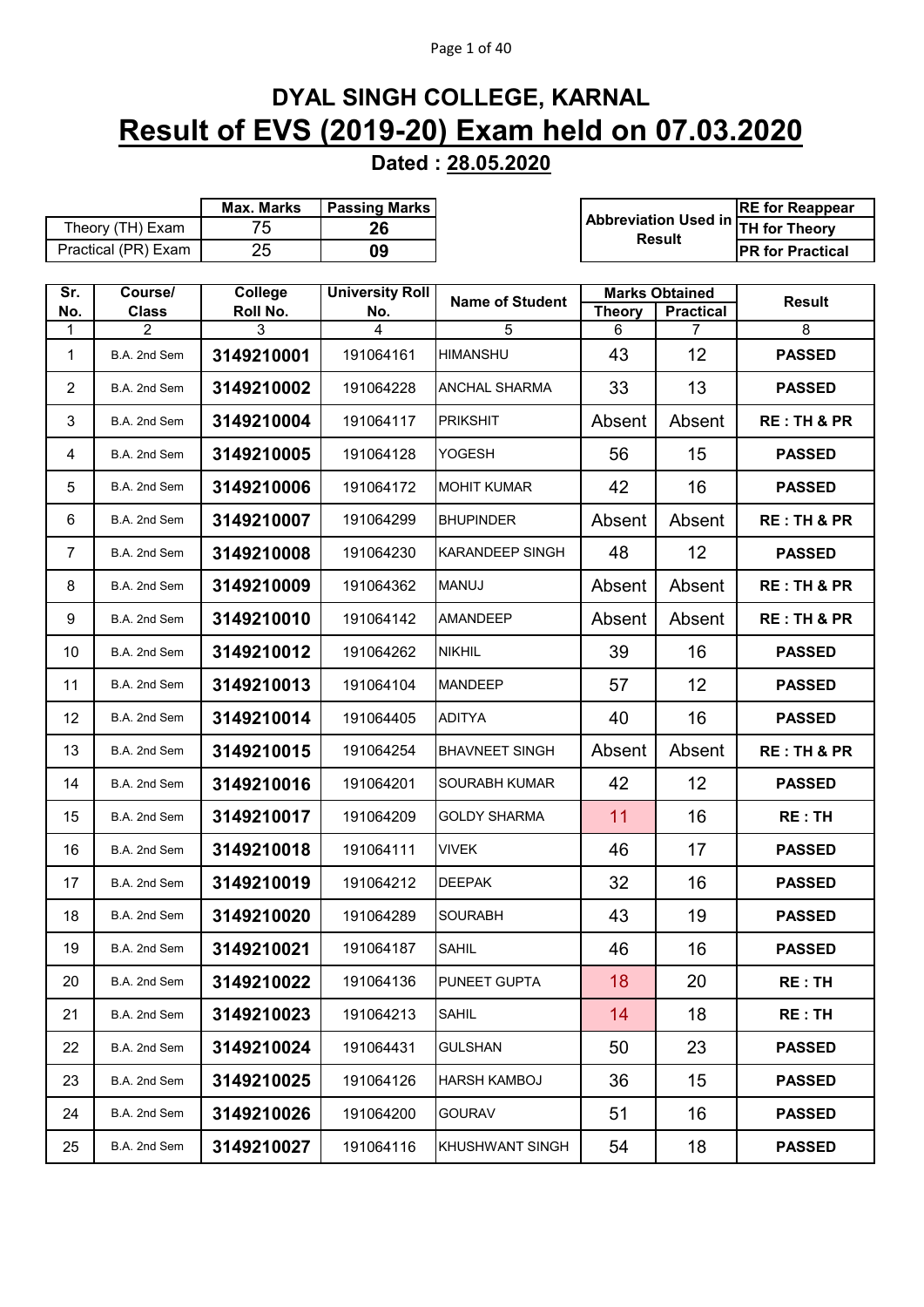| Sr. | Course/      | College    | <b>University Roll</b> | <b>Name of Student</b>  |               | <b>Marks Obtained</b> | <b>Result</b>          |
|-----|--------------|------------|------------------------|-------------------------|---------------|-----------------------|------------------------|
| No. | <b>Class</b> | Roll No.   | No.                    |                         | <b>Theory</b> | <b>Practical</b>      |                        |
| 26  | B.A. 2nd Sem | 3149210028 | 191064310              | <b>SUNNY MAAN</b>       | 37            | 15                    | <b>PASSED</b>          |
| 27  | B.A. 2nd Sem | 3149210029 | 191064143              | <b>DEEPAK</b>           | 59            | 21                    | <b>PASSED</b>          |
| 28  | B.A. 2nd Sem | 3149210030 | 191064256              | <b>SACHIN SHARMA</b>    | 38            | 15                    | <b>PASSED</b>          |
| 29  | B.A. 2nd Sem | 3149210031 | 191064245              | <b>CHANDAN NARANG</b>   | 32            | 21                    | <b>PASSED</b>          |
| 30  | B.A. 2nd Sem | 3149210032 | 191064233              | <b>PRINCE KUMAR</b>     | 48            | 23                    | <b>PASSED</b>          |
| 31  | B.A. 2nd Sem | 3149210033 | 191064449              | <b>SAHIL</b>            | 32            | 12                    | <b>PASSED</b>          |
| 32  | B.A. 2nd Sem | 3149210034 | 191064108              | <b>SUSHEEL</b>          | 41            | 20                    | <b>PASSED</b>          |
| 33  | B.A. 2nd Sem | 3149210035 | 191064168              | <b>KAPIL</b>            | 45            | 24                    | <b>PASSED</b>          |
| 34  | B.A. 2nd Sem | 3149210037 | 191064152              | <b>PRINCE</b>           | Absent        | Absent                | <b>RE: TH &amp; PR</b> |
| 35  | B.A. 2nd Sem | 3149210038 | 191064118              | <b>GOURAV</b>           | 44            | 24                    | <b>PASSED</b>          |
| 36  | B.A. 2nd Sem | 3149210039 | 191064281              | <b>KARANPREET SINGH</b> | 41            | 12                    | <b>PASSED</b>          |
| 37  | B.A. 2nd Sem | 3149210040 | 191064140              | <b>VISHAL</b>           | 40            | 15                    | <b>PASSED</b>          |
| 38  | B.A. 2nd Sem | 3149210041 | 191064318              | <b>ROHIT</b>            | Absent        | Absent                | <b>RE: TH &amp; PR</b> |
| 39  | B.A. 2nd Sem | 3149210042 | 191064197              | <b>PRIYAVART</b>        | Absent        | Absent                | <b>RE: TH &amp; PR</b> |
| 40  | B.A. 2nd Sem | 3149210043 | 191064255              | <b>HARSH WARDHAN</b>    | 53            | 23                    | <b>PASSED</b>          |
| 41  | B.A. 2nd Sem | 3149210044 | 191064261              | <b>RAHUL</b>            | 47            | 15                    | <b>PASSED</b>          |
| 42  | B.A. 2nd Sem | 3149210045 | 191064398              | <b>ANKIT</b>            | Absent        | Absent                | <b>RE: TH &amp; PR</b> |
| 43  | B.A. 2nd Sem | 3149210046 | 191064133              | <b>MANISH KUMAR</b>     | 35            | 15                    | <b>PASSED</b>          |
| 44  | B.A. 2nd Sem | 3149210047 | 191064424              | <b>ABHISHEK</b>         | 51            | 15                    | <b>PASSED</b>          |
| 45  | B.A. 2nd Sem | 3149210048 | 191064196              | <b>NITIN</b>            | 48            | 16                    | <b>PASSED</b>          |
| 46  | B.A. 2nd Sem | 3149210049 | 191064331              | <b>SANYAM MUNJAL</b>    | Absent        | Absent                | <b>RE: TH &amp; PR</b> |
| 47  | B.A. 2nd Sem | 3149210050 | 0                      | SAHIL                   | Absent        | Absent                | <b>RE: TH &amp; PR</b> |
| 48  | B.A. 2nd Sem | 3149210051 | 191064379              | VISHAL JANGRA           | Absent        | Absent                | <b>RE: TH &amp; PR</b> |
| 49  | B.A. 2nd Sem | 3149210052 | 191064435              | <b>ROBIN SINGH</b>      | Absent        | Absent                | <b>RE: TH &amp; PR</b> |
| 50  | B.A. 2nd Sem | 3149210053 | 191064413              | <b>RAJAT</b>            | 47            | 23                    | <b>PASSED</b>          |
| 51  | B.A. 2nd Sem | 3149210054 | 191064397              | JAYANT KUMAR            | Absent        | Absent                | <b>RE: TH &amp; PR</b> |
| 52  | B.A. 2nd Sem | 3149210055 | 191064447              | <b>RAVI KUMAR</b>       | Absent        | Absent                | <b>RE: TH &amp; PR</b> |
| 53  | B.A. 2nd Sem | 3149210056 | 191064445              | VISHAL KUMAR            | 42            | 23                    | <b>PASSED</b>          |
| 54  | B.A. 2nd Sem | 3149210057 | 191064244              | VARINDER SINGH          | 43            | 12                    | <b>PASSED</b>          |
| 55  | B.A. 2nd Sem | 3149210058 | 191064341              | <b>PRINCE</b>           | 43            | 15                    | <b>PASSED</b>          |
| 56  | B.A. 2nd Sem | 3149210059 | 191064284              | <b>MOHIT</b>            | 30            | 15                    | <b>PASSED</b>          |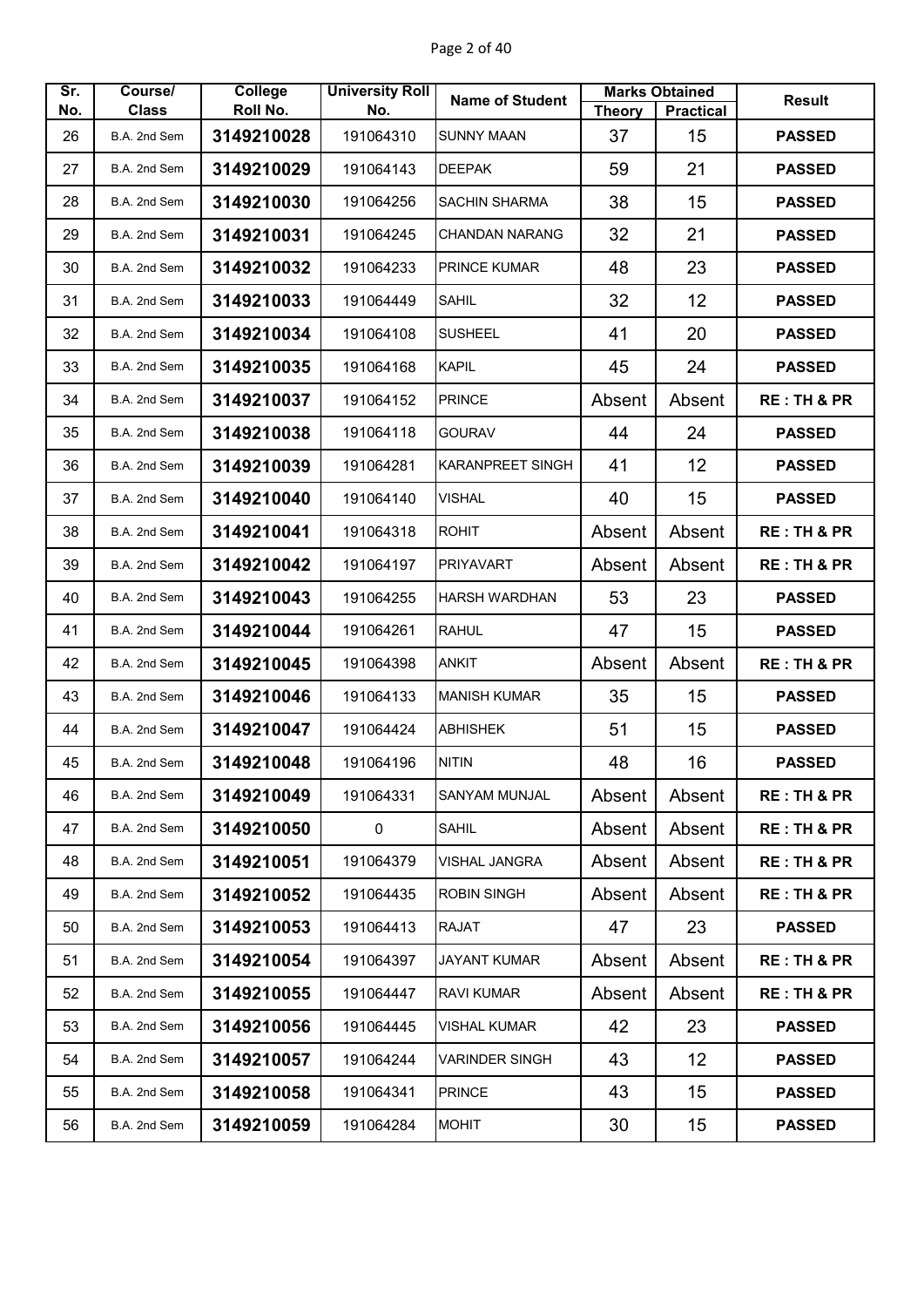| Sr. | Course/      | <b>College</b> | <b>University Roll</b> | <b>Name of Student</b>  |               | <b>Marks Obtained</b> | <b>Result</b>          |
|-----|--------------|----------------|------------------------|-------------------------|---------------|-----------------------|------------------------|
| No. | <b>Class</b> | Roll No.       | No.                    |                         | <b>Theory</b> | <b>Practical</b>      |                        |
| 57  | B.A. 2nd Sem | 3149210060     | 191064194              | <b>SAMEER KHAN</b>      | 34            | 12                    | <b>PASSED</b>          |
| 58  | B.A. 2nd Sem | 3149210061     | 191064123              | <b>JATIN</b>            | 33            | 15                    | <b>PASSED</b>          |
| 59  | B.A. 2nd Sem | 3149210062     | 191064369              | <b>VIKAS</b>            | Absent        | Absent                | <b>RE: TH &amp; PR</b> |
| 60  | B.A. 2nd Sem | 3149210063     | 191064368              | <b>SAWAN</b>            | Absent        | Absent                | <b>RE: TH &amp; PR</b> |
| 61  | B.A. 2nd Sem | 3149210064     | 191064389              | <b>PARVEEN KUMAR</b>    | 38            | 15                    | <b>PASSED</b>          |
| 62  | B.A. 2nd Sem | 3149210065     | 191064190              | <b>AMAN KUMAR</b>       | 41            | 17                    | <b>PASSED</b>          |
| 63  | B.A. 2nd Sem | 3149210066     | 191064114              | <b>RITIK</b>            | Absent        | Absent                | <b>RE: TH &amp; PR</b> |
| 64  | B.A. 2nd Sem | 3149210067     | 191064290              | <b>ANIL</b>             | 46            | 13                    | <b>PASSED</b>          |
| 65  | B.A. 2nd Sem | 3149210068     | 191064296              | <b>TUSAAR</b>           | Absent        | Absent                | <b>RE: TH &amp; PR</b> |
| 66  | B.A. 2nd Sem | 3149210069     | 191064366              | <b>ABHISHEK</b>         | 17            | 12                    | <b>RE: TH</b>          |
| 67  | B.A. 2nd Sem | 3149210070     | 191064378              | <b>SIDHARTH</b>         | 40            | 12                    | <b>PASSED</b>          |
| 68  | B.A. 2nd Sem | 3149210071     | 191064417              | <b>ROHIT CHAUHAN</b>    | 45            | 15                    | <b>PASSED</b>          |
| 69  | B.A. 2nd Sem | 3149210072     | 191064226              | <b>ASHWANI KUMAR</b>    | 36            | 12                    | <b>PASSED</b>          |
| 70  | B.A. 2nd Sem | 3149210073     | 191064214              | <b>KUNAL VERMA</b>      | 42            | 17                    | <b>PASSED</b>          |
| 71  | B.A. 2nd Sem | 3149210074     | 191064125              | <b>MANDEEP</b>          | 46            | 12                    | <b>PASSED</b>          |
| 72  | B.A. 2nd Sem | 3149210075     | $\mathbf 0$            | <b>HIMANSHU</b>         | Absent        | Absent                | <b>RE: TH &amp; PR</b> |
| 73  | B.A. 2nd Sem | 3149210076     | 191064119              | <b>HIMANSHU</b>         | Absent        | Absent                | <b>RE: TH &amp; PR</b> |
| 74  | B.A. 2nd Sem | 3149210077     | 191064365              | <b>AAKASH</b>           | 44            | 15                    | <b>PASSED</b>          |
| 75  | B.A. 2nd Sem | 3149210078     | 191064374              | <b>AJAY</b>             | 46            | 12                    | <b>PASSED</b>          |
| 76  | B.A. 2nd Sem | 3149210079     | 191064298              | AAYUB KHAN              | 44            | 16                    | <b>PASSED</b>          |
| 77  | B.A. 2nd Sem | 3149210080     | 191064167              | <b>RAJAT</b>            | 37            | 16                    | <b>PASSED</b>          |
| 78  | B.A. 2nd Sem | 3149210082     | 191064129              | AJAY                    | 50            | 17                    | <b>PASSED</b>          |
| 79  | B.A. 2nd Sem | 3149210083     | 191064268              | <b>HARSH CHAUHAN</b>    | 42            | 19                    | <b>PASSED</b>          |
| 80  | B.A. 2nd Sem | 3149210084     | 191064304              | <b>BHARTI</b>           | 53            | 12 <sub>2</sub>       | <b>PASSED</b>          |
| 81  | B.A. 2nd Sem | 3149210085     | 191064380              | <b>ANMOL BIDLAN</b>     | Absent        | Absent                | <b>RE: TH &amp; PR</b> |
| 82  | B.A. 2nd Sem | 3149210086     | 191064239              | <b>VIKRAMJEET SINGH</b> | 33            | 14                    | <b>PASSED</b>          |
| 83  | B.A. 2nd Sem | 3149210087     | 191064408              | <b>AKASH</b>            | 32            | 16                    | <b>PASSED</b>          |
| 84  | B.A. 2nd Sem | 3149210088     | 191064236              | <b>PRINCE KUMAR</b>     | 32            | 15                    | <b>PASSED</b>          |
| 85  | B.A. 2nd Sem | 3149210089     | 191064110              | AMAN KUMAR              | 56            | 17                    | <b>PASSED</b>          |
| 86  | B.A. 2nd Sem | 3149210090     | 191064218              | VISHAL                  | 53            | 19                    | <b>PASSED</b>          |
| 87  | B.A. 2nd Sem | 3149210091     | 191064185              | <b>VAIBHAV VERMA</b>    | 40            | 20                    | <b>PASSED</b>          |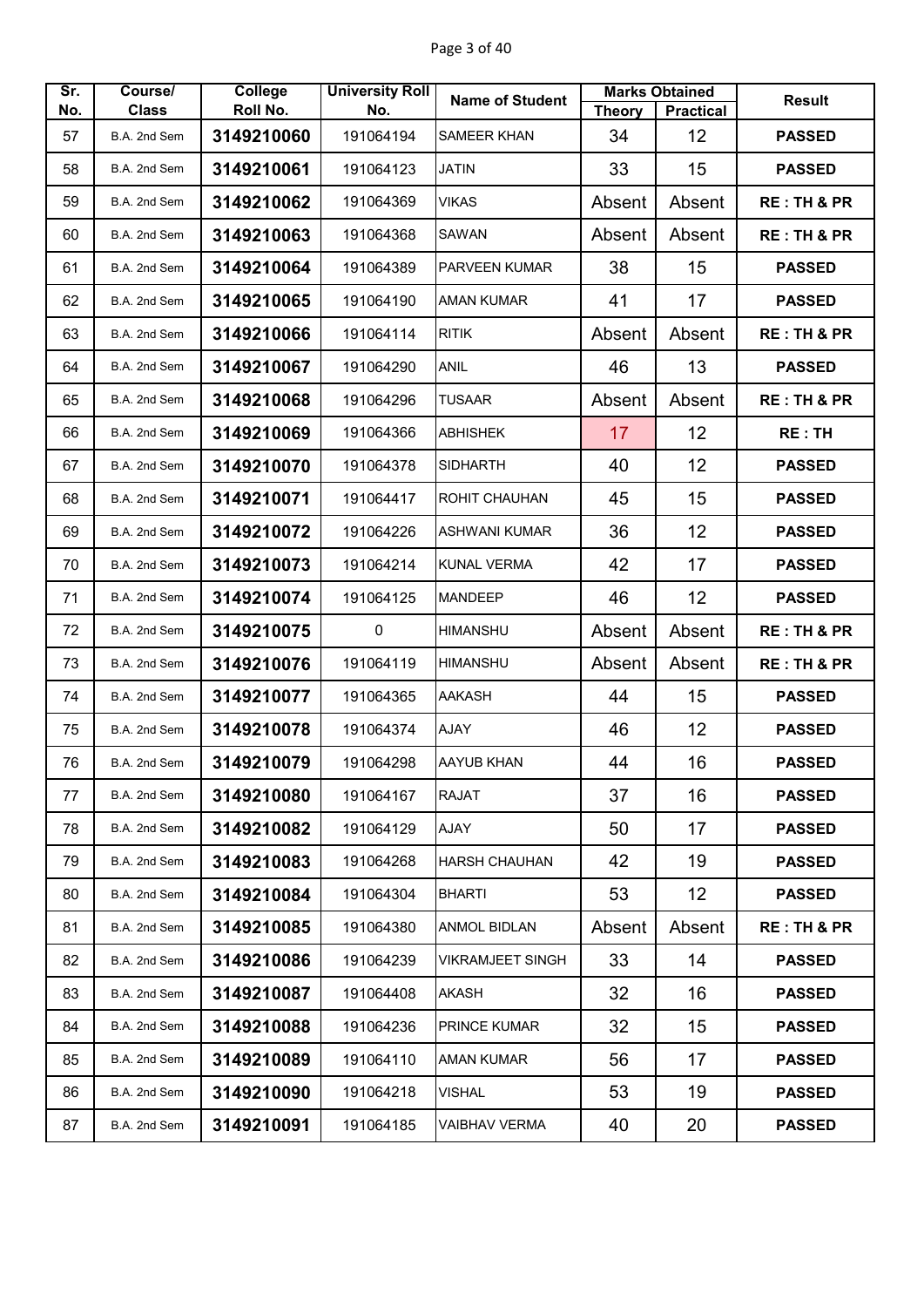| Sr. | Course/      | <b>College</b> | <b>University Roll</b> | <b>Name of Student</b>             |               | <b>Marks Obtained</b> | <b>Result</b>          |
|-----|--------------|----------------|------------------------|------------------------------------|---------------|-----------------------|------------------------|
| No. | <b>Class</b> | Roll No.       | No.                    |                                    | <b>Theory</b> | <b>Practical</b>      |                        |
| 88  | B.A. 2nd Sem | 3149210092     | 191064179              | <b>AKASH KUMAR</b>                 | Absent        | Absent                | <b>RE: TH &amp; PR</b> |
| 89  | B.A. 2nd Sem | 3149210093     | 191064285              | <b>TUSHAR</b>                      | 48            | 16                    | <b>PASSED</b>          |
| 90  | B.A. 2nd Sem | 3149210094     | 191064130              | <b>ROBIN KUMAR</b>                 | 44            | 13                    | <b>PASSED</b>          |
| 91  | B.A. 2nd Sem | 3149210095     | 191064396              | <b>RAVI KUMAR</b>                  | Absent        | Absent                | <b>RE: TH &amp; PR</b> |
| 92  | B.A. 2nd Sem | 3149210096     | 191064451              | <b>HRITIK GORSI</b>                | Absent        | Absent                | <b>RE: TH &amp; PR</b> |
| 93  | B.A. 2nd Sem | 3149210097     | 191064422              | <b>SHUBHAM</b>                     | Absent        | Absent                | <b>RE: TH &amp; PR</b> |
| 94  | B.A. 2nd Sem | 3149210098     | $\mathbf 0$            | <b>ABHEY</b>                       | Absent        | Absent                | <b>RE: TH &amp; PR</b> |
| 95  | B.A. 2nd Sem | 3149210099     | 191064335              | <b>ROHIT VERMA</b>                 | 50            | 14                    | <b>PASSED</b>          |
| 96  | B.A. 2nd Sem | 3149210100     | 191064415              | YUGAM                              | 30            | 20                    | <b>PASSED</b>          |
| 97  | B.A. 2nd Sem | 3149210101     | 191064461              | <b>SAHIL</b>                       | Absent        | Absent                | <b>RE: TH &amp; PR</b> |
| 98  | B.A. 2nd Sem | 3149210102     | 191064376              | <b>AMAN KUMAR</b>                  | 53            | 14                    | <b>PASSED</b>          |
| 99  | B.A. 2nd Sem | 3149210103     | 191064148              | <b>ROHIT</b>                       | 42            | 13                    | <b>PASSED</b>          |
| 100 | B.A. 2nd Sem | 3149210104     | 191064121              | <b>BOBY DAYOL</b>                  | 40            | 15                    | <b>PASSED</b>          |
| 101 | B.A. 2nd Sem | 3149210105     | 191064177              | <b>VIPUL</b>                       | 36            | 15                    | <b>PASSED</b>          |
| 102 | B.A. 2nd Sem | 3149210106     | 0                      | PRINCE KUMAR                       | Absent        | Absent                | <b>RE: TH &amp; PR</b> |
| 103 | B.A. 2nd Sem | 3149210107     | 191064406              | <b>AASHISH KUMAR</b>               | 32            | 17                    | <b>PASSED</b>          |
| 104 | B.A. 2nd Sem | 3149210108     | 191064399              | <b>HARSH</b>                       | 46            | 17                    | <b>PASSED</b>          |
| 105 | B.A. 2nd Sem | 3149210110     | 191064247              | <b>HARMANPREET</b><br><b>SINGH</b> | 32            | 18                    | <b>PASSED</b>          |
| 106 | B.A. 2nd Sem | 3149210111     | 191064409              | <b>JATIN</b>                       | Absent        | Absent                | <b>RE: TH &amp; PR</b> |
| 107 | B.A. 2nd Sem | 3149210112     | 191064288              | AAKASH KUMAR                       | 43            | 13                    | <b>PASSED</b>          |
| 108 | B.A. 2nd Sem | 3149210113     | 191064279              | <b>AMANDEEP</b>                    | 45            | 12                    | <b>PASSED</b>          |
| 109 | B.A. 2nd Sem | 3149210114     | 191064454              | <b>JATIN SHARMA</b>                | 50            | 13                    | <b>PASSED</b>          |
| 110 | B.A. 2nd Sem | 3149210116     | 191064181              | <b>ROHIT</b>                       | 55            | 16                    | <b>PASSED</b>          |
| 111 | B.A. 2nd Sem | 3149210117     | 191064139              | SAHIL PAL                          | 31            | 16                    | <b>PASSED</b>          |
| 112 | B.A. 2nd Sem | 3149210118     | $\mathbf 0$            | <b>INDERJEET SHARMA</b>            | Absent        | Absent                | <b>RE: TH &amp; PR</b> |
| 113 | B.A. 2nd Sem | 3149210119     | 191064265              | <b>SAGAR SINGH</b>                 | 35            | 13                    | <b>PASSED</b>          |
| 114 | B.A. 2nd Sem | 3149210121     | 191064339              | <b>BHUPINDER SINGH</b>             | Absent        | Absent                | <b>RE: TH &amp; PR</b> |
| 115 | B.A. 2nd Sem | 3149210122     | 191064400              | <b>SACHIN</b>                      | 31            | 14                    | <b>PASSED</b>          |
| 116 | B.A. 2nd Sem | 3149210123     | 191064221              | <b>SAHIL</b>                       | 32            | 14                    | <b>PASSED</b>          |
| 117 | B.A. 2nd Sem | 3149210124     | 191064184              | <b>RITIK RAMAN</b>                 | 35            | 15                    | <b>PASSED</b>          |
| 118 | B.A. 2nd Sem | 3149210125     | 191064311              | RAHUL KANYAN                       | Absent        | Absent                | <b>RE: TH &amp; PR</b> |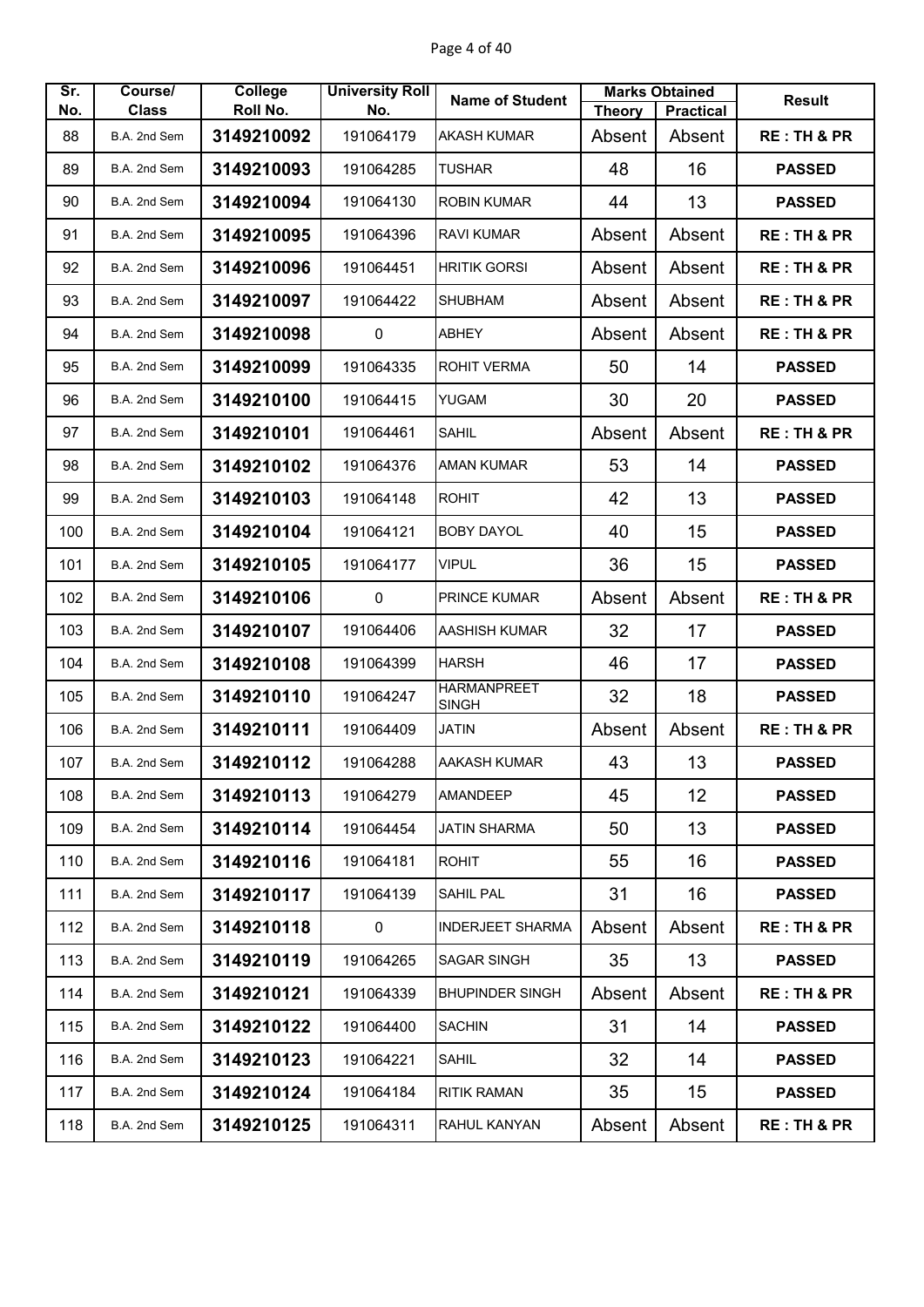| Sr.        | Course/                      | College                | <b>University Roll</b> | <b>Name of Student</b> |                         | <b>Marks Obtained</b>      | <b>Result</b>          |
|------------|------------------------------|------------------------|------------------------|------------------------|-------------------------|----------------------------|------------------------|
| No.<br>119 | <b>Class</b><br>B.A. 2nd Sem | Roll No.<br>3149210126 | No.<br>191064249       | <b>AVNEET KUMAR</b>    | <b>Theory</b><br>Absent | <b>Practical</b><br>Absent | <b>RE: TH &amp; PR</b> |
|            |                              |                        |                        |                        |                         |                            |                        |
| 120        | B.A. 2nd Sem                 | 3149210127             | 191064264              | <b>PARVINDER</b>       | 44                      | 16                         | <b>PASSED</b>          |
| 121        | B.A. 2nd Sem                 | 3149210128             | 191064145              | <b>NAVDEEP</b>         | 43                      | 15                         | <b>PASSED</b>          |
| 122        | B.A. 2nd Sem                 | 3149210130             | 191064440              | <b>VISHAL</b>          | 35                      | 11                         | <b>PASSED</b>          |
| 123        | B.A. 2nd Sem                 | 3149210131             | 191064317              | <b>RITIK KUMAR</b>     | Absent                  | Absent                     | <b>RE: TH &amp; PR</b> |
| 124        | B.A. 2nd Sem                 | 3149210132             | 191064448              | <b>ANKUSH</b>          | Absent                  | Absent                     | <b>RE: TH &amp; PR</b> |
| 125        | B.A. 2nd Sem                 | 3149210133             | 191064107              | <b>ARYAN MEHLA</b>     | 45                      | 11                         | <b>PASSED</b>          |
| 126        | B.A. 2nd Sem                 | 3149210134             | 191064180              | <b>PUNEET MANN</b>     | 20                      | 10                         | <b>RE: TH</b>          |
| 127        | B.A. 2nd Sem                 | 3149210135             | 191064204              | <b>ANKIT</b>           | $\mathbf{0}$            | 11                         | <b>RE: TH</b>          |
| 128        | B.A. 2nd Sem                 | 3149210136             | 191064345              | <b>TARUN</b>           | 48                      | 15                         | <b>PASSED</b>          |
| 129        | B.A. 2nd Sem                 | 3149210137             | 191064391              | <b>ANAND</b>           | Absent                  | Absent                     | <b>RE: TH &amp; PR</b> |
| 130        | B.A. 2nd Sem                 | 3149210138             | 191064147              | <b>ROHIT</b>           | 33                      | 13                         | <b>PASSED</b>          |
| 131        | B.A. 2nd Sem                 | 3149210140             | 191064229              | <b>SACHIN</b>          | 34                      | 10                         | <b>PASSED</b>          |
| 132        | B.A. 2nd Sem                 | 3149210141             | 191064361              | <b>AJAY SINGH</b>      | 40                      | 14                         | <b>PASSED</b>          |
| 133        | B.A. 2nd Sem                 | 3149210142             | 191064231              | <b>AMAN</b>            | 34                      | 10                         | <b>PASSED</b>          |
| 134        | B.A. 2nd Sem                 | 3149210143             | 191064124              | <b>ROBIN DUHAN</b>     | 34                      | 15                         | <b>PASSED</b>          |
| 135        | B.A. 2nd Sem                 | 3149210144             | 191064138              | <b>MANPREET SINGH</b>  | 51                      | 15                         | <b>PASSED</b>          |
| 136        | B.A. 2nd Sem                 | 3149210145             | 191064458              | <b>AJAY KUMAR</b>      | Absent                  | Absent                     | <b>RE: TH &amp; PR</b> |
| 137        | B.A. 2nd Sem                 | 3149210146             | 191064198              | <b>AMANJOT</b>         | Absent                  | Absent                     | <b>RE: TH &amp; PR</b> |
| 138        | B.A. 2nd Sem                 | 3149210147             | 191064222              | <b>AMAN KUMAR</b>      | 35                      | 10                         | <b>PASSED</b>          |
| 139        | B.A. 2nd Sem                 | 3149210148             | 191064412              | <b>MOOSMI KUMAR</b>    | Absent                  | Absent                     | <b>RE: TH &amp; PR</b> |
| 140        | B.A. 2nd Sem                 | 3149210149             | 191064347              | PRABHAL VERMA          | Absent                  | Absent                     | <b>RE: TH &amp; PR</b> |
| 141        | B.A. 2nd Sem                 | 3149210151             | 191064183              | <b>AMAN KUMAR</b>      | Absent                  | Absent                     | <b>RE: TH &amp; PR</b> |
| 142        | B.A. 2nd Sem                 | 3149210152             | 191064225              | <b>GOURAV KUMAR</b>    | Absent                  | Absent                     | <b>RE: TH &amp; PR</b> |
| 143        | B.A. 2nd Sem                 | 3149210153             | 191064158              | <b>RITIK</b>           | 35                      | 14                         | <b>PASSED</b>          |
| 144        | B.A. 2nd Sem                 | 3149210154             | 191064354              | <b>AMAN ALE</b>        | 34                      | 15                         | <b>PASSED</b>          |
| 145        | B.A. 2nd Sem                 | 3149210155             | 191064192              | YASH PANWAR            | 19                      | 13                         | <b>RE: TH</b>          |
| 146        | B.A. 2nd Sem                 | 3149210156             | 191064426              | <b>PRAJWAL</b>         | Absent                  | Absent                     | <b>RE: TH &amp; PR</b> |
| 147        | B.A. 2nd Sem                 | 3149210157             | 191064393              | GOURAV KUMAR           | Absent                  | Absent                     | <b>RE: TH &amp; PR</b> |
| 148        | B.A. 2nd Sem                 | 3149210158             | 191064401              | <b>MITAKSHU</b>        | 41                      | 14                         | <b>PASSED</b>          |
| 149        | B.A. 2nd Sem                 | 3149210159             | 191064382              | <b>RAHUL MALIK</b>     | 39                      | 17                         | <b>PASSED</b>          |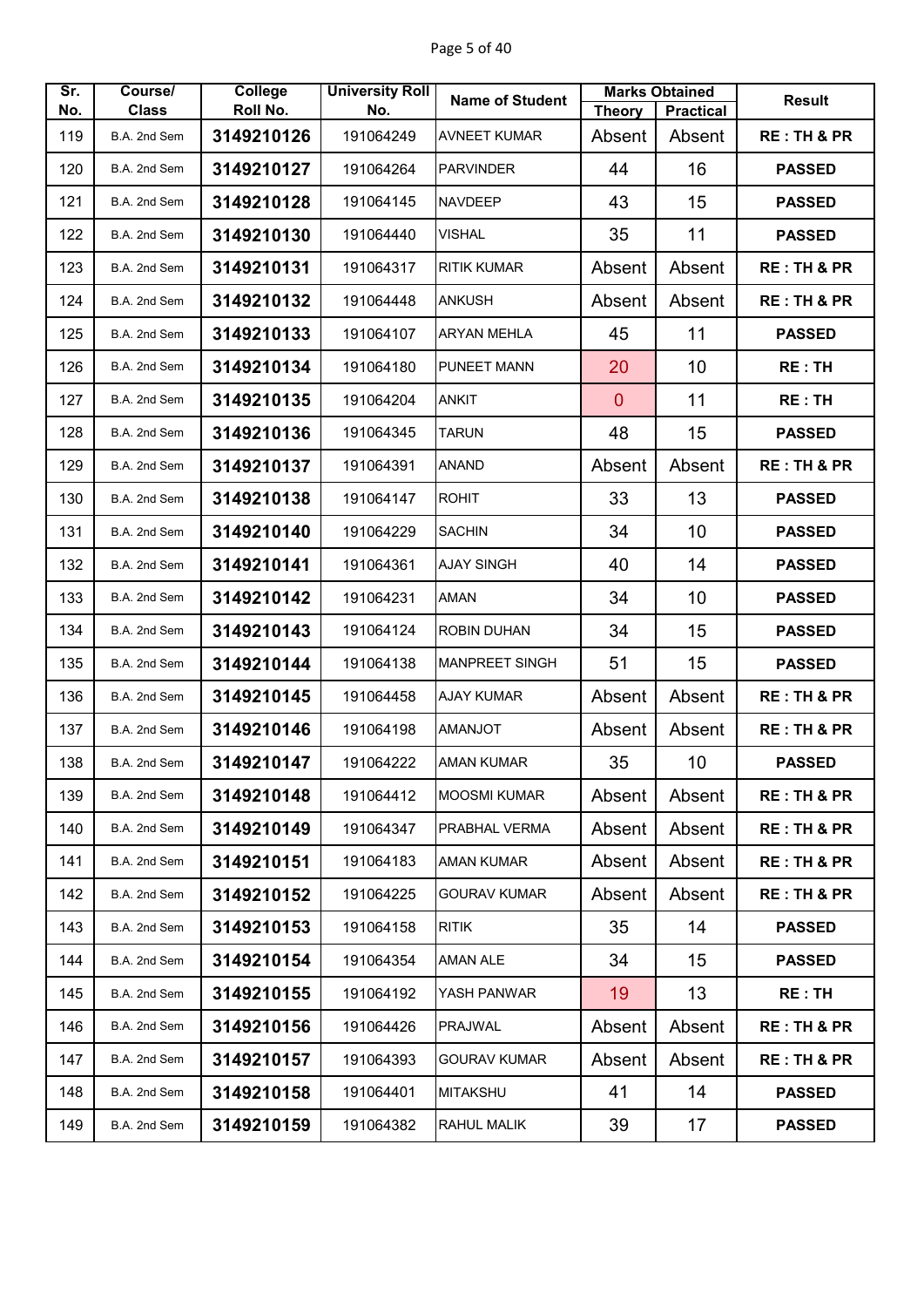| Sr. | Course/      | College    | <b>University Roll</b> | <b>Name of Student</b>                  |               | <b>Marks Obtained</b> | <b>Result</b>          |
|-----|--------------|------------|------------------------|-----------------------------------------|---------------|-----------------------|------------------------|
| No. | <b>Class</b> | Roll No.   | No.                    |                                         | <b>Theory</b> | <b>Practical</b>      |                        |
| 150 | B.A. 2nd Sem | 3149210160 | 191064188              | <b>VINAYAK KAUSHIK</b>                  | 35            | 19                    | <b>PASSED</b>          |
| 151 | B.A. 2nd Sem | 3149210161 | 191064371              | <b>HIMANSHU</b>                         | 32            | 18                    | <b>PASSED</b>          |
| 152 | B.A. 2nd Sem | 3149210162 | 191064170              | MUKAL CHOUDHARY                         | 33            | 16                    | <b>PASSED</b>          |
| 153 | B.A. 2nd Sem | 3149210163 | 191064171              | <b>SAHIL</b>                            | 35            | 12                    | <b>PASSED</b>          |
| 154 | B.A. 2nd Sem | 3149210164 | 191064137              | <b>DEVENDER</b>                         | 44            | 16                    | <b>PASSED</b>          |
| 155 | B.A. 2nd Sem | 3149210165 | 191064234              | <b>PAWAN</b>                            | 41            | 10                    | <b>PASSED</b>          |
| 156 | B.A. 2nd Sem | 3149210166 | 191064346              | <b>SATPAL</b>                           | Absent        | Absent                | <b>RE: TH &amp; PR</b> |
| 157 | B.A. 2nd Sem | 3149210167 | 191064293              | <b>JATIN</b>                            | 18            | 15                    | <b>RE: TH</b>          |
| 158 | B.A. 2nd Sem | 3149210168 | 191064337              | <b>KARANJEET SINGH</b>                  | 30            | 12                    | <b>PASSED</b>          |
| 159 | B.A. 2nd Sem | 3149210169 | 191064436              | <b>SUSHANT</b>                          | 32            | 13                    | <b>PASSED</b>          |
| 160 | B.A. 2nd Sem | 3149210170 | 191064385              | <b>RAHUL KUMAR</b>                      | 37            | 14                    | <b>PASSED</b>          |
| 161 | B.A. 2nd Sem | 3149210173 | 191064403              | <b>NAVEEN KUMAR</b>                     | 54            | 15                    | <b>PASSED</b>          |
| 162 | B.A. 2nd Sem | 3149210175 | 191064410              | <b>ASHWANI</b>                          | Absent        | Absent                | <b>RE: TH &amp; PR</b> |
| 163 | B.A. 2nd Sem | 3149210176 | 191064163              | <b>ROHIT</b>                            | 45            | 10                    | <b>PASSED</b>          |
| 164 | B.A. 2nd Sem | 3149210177 | 191064442              | AAKASHDEEP SINGH                        | 30            | 12                    | <b>PASSED</b>          |
| 165 | B.A. 2nd Sem | 3149210178 | 191064291              | <b>PANKAJ</b>                           | Absent        | Absent                | <b>RE: TH &amp; PR</b> |
| 166 | B.A. 2nd Sem | 3149210179 | 191064273              | <b>ANIKET</b>                           | 30            | 14                    | <b>PASSED</b>          |
| 167 | B.A. 2nd Sem | 3149210180 | 191064217              | <b>RAHUL</b>                            | 37            | 15                    | <b>PASSED</b>          |
| 168 | B.A. 2nd Sem | 3149210181 | 191064160              | <b>AAKASH KUMAR</b><br><b>CHAUDHARY</b> | 53            | 12                    | <b>PASSED</b>          |
| 169 | B.A. 2nd Sem | 3149210182 | 191064162              | <b>HEMANT KUMAR</b>                     | 38            | 14                    | <b>PASSED</b>          |
| 170 | B.A. 2nd Sem | 3149210183 | 191064182              | <b>DEEPAK</b>                           | 39            | 16                    | <b>PASSED</b>          |
| 171 | B.A. 2nd Sem | 3149210184 | 191064224              | <b>ROHIT</b>                            | 40            | 15                    | <b>PASSED</b>          |
| 172 | B.A. 2nd Sem | 3149210185 | 191064199              | <b>VIKAS</b>                            | 47            | 13                    | <b>PASSED</b>          |
| 173 | B.A. 2nd Sem | 3149210186 | 191064101              | <b>HIMANSHU SHUKLA</b>                  | 52            | 16                    | <b>PASSED</b>          |
| 174 | B.A. 2nd Sem | 3149210188 | 191064191              | <b>GAURAV KUMAR</b>                     | 48            | 18                    | <b>PASSED</b>          |
| 175 | B.A. 2nd Sem | 3149210189 | 191064381              | <b>SUKHCHAIN PAL</b>                    | 38            | 15                    | <b>PASSED</b>          |
| 176 | B.A. 2nd Sem | 3149210190 | 191064146              | AMAN KUMAR                              | 44            | 18                    | <b>PASSED</b>          |
| 177 | B.A. 2nd Sem | 3149210191 | 191064456              | <b>KARANDEEP SINGH</b>                  | Absent        | Absent                | <b>RE: TH &amp; PR</b> |
| 178 | B.A. 2nd Sem | 3149210192 | 191064141              | <b>ABHISHEK</b>                         | 33            | 10                    | <b>PASSED</b>          |
| 179 | B.A. 2nd Sem | 3149210193 | 191064372              | HARSHDEEP SINGH                         | 32            | 12                    | <b>PASSED</b>          |
| 180 | B.A. 2nd Sem | 3149210194 | 191064364              | <b>HARSH</b>                            | Absent        | Absent                | <b>RE: TH &amp; PR</b> |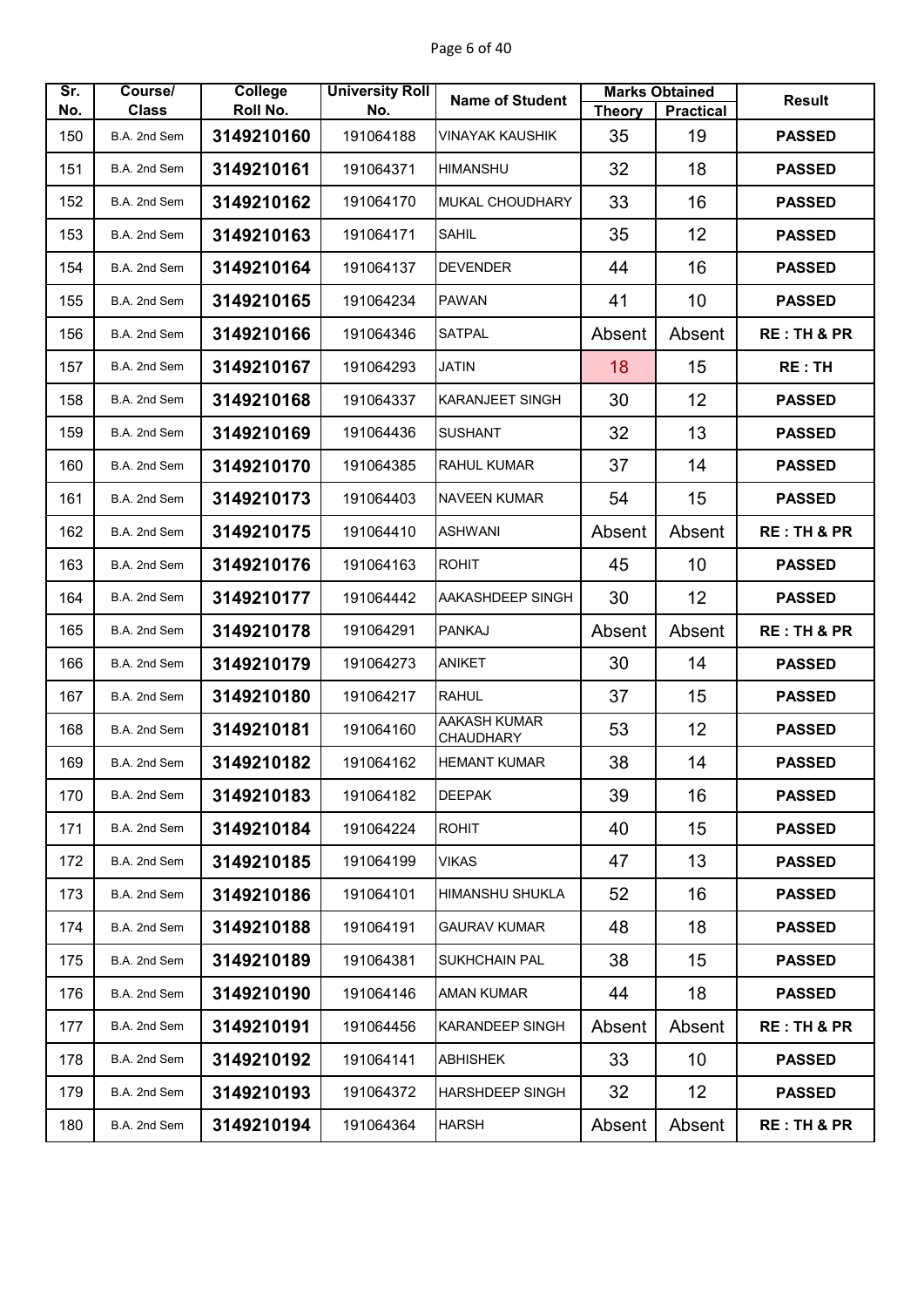| Sr. | Course/      | College    | <b>University Roll</b> | <b>Name of Student</b>            |               | <b>Marks Obtained</b> | <b>Result</b>          |
|-----|--------------|------------|------------------------|-----------------------------------|---------------|-----------------------|------------------------|
| No. | <b>Class</b> | Roll No.   | No.                    |                                   | <b>Theory</b> | <b>Practical</b>      |                        |
| 181 | B.A. 2nd Sem | 3149210195 | 191064203              | <b>VIVEK SHARMA</b>               | 40            | 15                    | <b>PASSED</b>          |
| 182 | B.A. 2nd Sem | 3149210196 | 191064280              | <b>DIKSHANT</b>                   | Absent        | Absent                | <b>RE: TH &amp; PR</b> |
| 183 | B.A. 2nd Sem | 3149210197 | 191064395              | <b>SOURABH</b>                    | Absent        | Absent                | <b>RE: TH &amp; PR</b> |
| 184 | B.A. 2nd Sem | 3149210198 | 191064367              | <b>HARSH SAINI</b>                | 45            | 10                    | <b>PASSED</b>          |
| 185 | B.A. 2nd Sem | 3149210199 | 191064418              | <b>RAHUL</b>                      | Absent        | Absent                | <b>RE: TH &amp; PR</b> |
| 186 | B.A. 2nd Sem | 3149210200 | 191064459              | <b>ANURAG KATYAL</b>              | Absent        | Absent                | <b>RE: TH &amp; PR</b> |
| 187 | B.A. 2nd Sem | 3149210201 | 191064207              | <b>LAKSHAY MALHOTRA</b>           | 20            | 16                    | <b>RE: TH</b>          |
| 188 | B.A. 2nd Sem | 3149210202 | 0                      | <b>NAVDEEP</b>                    | Absent        | Absent                | <b>RE: TH &amp; PR</b> |
| 189 | B.A. 2nd Sem | 3149210203 | 191064122              | <b>ANKIT CHAUHAN</b>              | 18            | 14                    | <b>RE: TH</b>          |
| 190 | B.A. 2nd Sem | 3149210204 | 191064165              | <b>KULDEEP RANA</b>               | 31            | 12                    | <b>PASSED</b>          |
| 191 | B.A. 2nd Sem | 3149210205 | 191064186              | <b>VISHAL</b>                     | 50            | 18                    | <b>PASSED</b>          |
| 192 | B.A. 2nd Sem | 3149210206 | 191064242              | <b>DEV KAMBOJ</b>                 | 35            | 15                    | <b>PASSED</b>          |
| 193 | B.A. 2nd Sem | 3149210207 | 191064441              | <b>ABHISHEK KUMAR</b>             | 50            | 12                    | <b>PASSED</b>          |
| 194 | B.A. 2nd Sem | 3149210208 | 191064276              | <b>HARSH</b>                      | 42            | 10                    | <b>PASSED</b>          |
| 195 | B.A. 2nd Sem | 3149210209 | 191064427              | <b>SAWAN KUMAR</b>                | 30            | Absent                | <b>RE:PR</b>           |
| 196 | B.A. 2nd Sem | 3149210210 | 191064433              | PALWINDER SINGH                   | Absent        | Absent                | <b>RE: TH &amp; PR</b> |
| 197 | B.A. 2nd Sem | 3149210211 | 0                      | <b>JATIN</b>                      | Absent        | Absent                | <b>RE: TH &amp; PR</b> |
| 198 | B.A. 2nd Sem | 3149210212 | 191064283              | <b>BHARAT PAL</b>                 | Absent        | Absent                | <b>RE: TH &amp; PR</b> |
| 199 | B.A. 2nd Sem | 3149210213 | 191064240              | <b>MAYANK</b>                     | Absent        | Absent                | <b>RE: TH &amp; PR</b> |
| 200 | B.A. 2nd Sem | 3149210214 | 191064428              | <b>KARAN SINGH</b>                | Absent        | Absent                | <b>RE: TH &amp; PR</b> |
| 201 | B.A. 2nd Sem | 3149210215 | 191064103              | YOGESH KUMAR                      | 40            | 18                    | <b>PASSED</b>          |
| 202 | B.A. 2nd Sem | 3149210216 | 191064151              | <b>KAPIL KUMAR</b>                | 50            | 15 <sub>2</sub>       | <b>PASSED</b>          |
| 203 | B.A. 2nd Sem | 3149210218 | 191064274              | <b>MANINDER SINGH</b>             | Absent        | Absent                | <b>RE: TH &amp; PR</b> |
| 204 | B.A. 2nd Sem | 3149210219 | 191064303              | JATIN                             | 40            | 13                    | <b>PASSED</b>          |
| 205 | B.A. 2nd Sem | 3149210220 | 191064301              | <b>ANKUSH</b><br><b>CHOUDHARY</b> | Absent        | Absent                | <b>RE: TH &amp; PR</b> |
| 206 | B.A. 2nd Sem | 3149210221 | 191064457              | YOGESH                            | 37            | 14                    | <b>PASSED</b>          |
| 207 | B.A. 2nd Sem | 3149210222 | 191064444              | <b>GOURAV</b>                     | Absent        | Absent                | <b>RE: TH &amp; PR</b> |
| 208 | B.A. 2nd Sem | 3149210223 | 191064352              | <b>HARSH</b>                      | 30            | 10                    | <b>PASSED</b>          |
| 209 | B.A. 2nd Sem | 3149210224 | 191064308              | <b>RAVI</b>                       | 32            | 10                    | <b>PASSED</b>          |
| 210 | B.A. 2nd Sem | 3149210225 | 191064248              | <b>NITIN</b>                      | 32            | 10                    | <b>PASSED</b>          |
| 211 | B.A. 2nd Sem | 3149210226 | 191064127              | <b>ASHOK KUMAR</b>                | 40            | 10                    | <b>PASSED</b>          |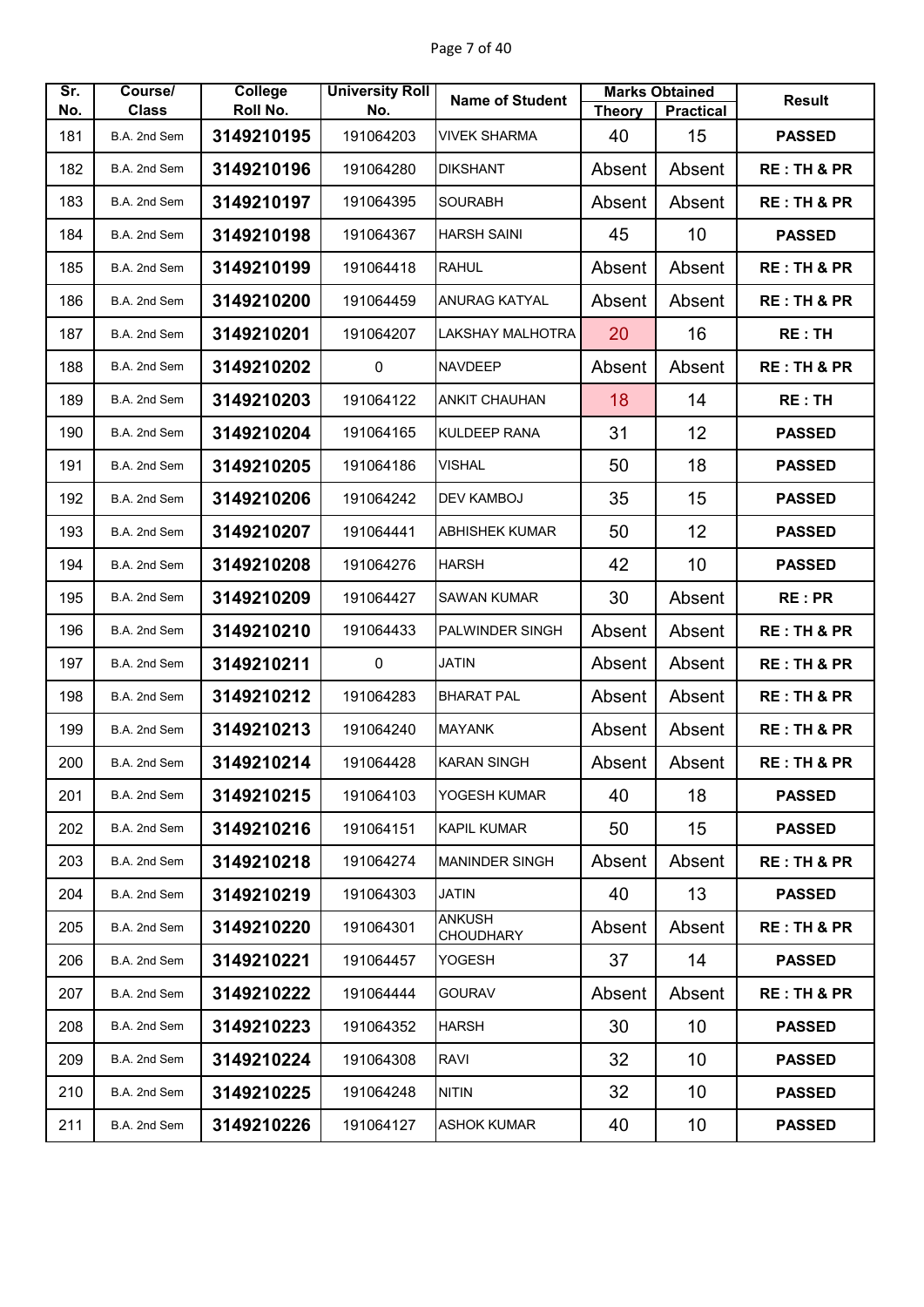| Sr. | Course/      | College    | <b>University Roll</b> | <b>Name of Student</b> |               | <b>Marks Obtained</b> | <b>Result</b>          |
|-----|--------------|------------|------------------------|------------------------|---------------|-----------------------|------------------------|
| No. | <b>Class</b> | Roll No.   | No.                    |                        | <b>Theory</b> | <b>Practical</b>      |                        |
| 212 | B.A. 2nd Sem | 3149210227 | 191064316              | <b>DIMPLE</b>          | 31            | 9                     | <b>PASSED</b>          |
| 213 | B.A. 2nd Sem | 3149210228 | 191064375              | <b>KAMALDEEP</b>       | 31            | 12                    | <b>PASSED</b>          |
| 214 | B.A. 2nd Sem | 3149210229 | 191064411              | <b>SUDHANSHU</b>       | 32            | 10                    | <b>PASSED</b>          |
| 215 | B.A. 2nd Sem | 3149210230 | 191064193              | SAGAR SHARMA           | Absent        | Absent                | <b>RE: TH &amp; PR</b> |
| 216 | B.A. 2nd Sem | 3149210234 | 191064333              | PRINCEPAL NARWAL       | 40            | 9                     | <b>PASSED</b>          |
| 217 | B.A. 2nd Sem | 3149210235 | 191064102              | <b>ADITYA SHARMA</b>   | 41            | 18                    | <b>PASSED</b>          |
| 218 | B.A. 2nd Sem | 3149210236 | 0                      | <b>GURNAM</b>          | Absent        | Absent                | <b>RE: TH &amp; PR</b> |
| 219 | B.A. 2nd Sem | 3149210237 | 191064377              | <b>GOURAV KUMAR</b>    | 32            | 9                     | <b>PASSED</b>          |
| 220 | B.A. 2nd Sem | 3149210238 | 191064404              | <b>SAHIL</b>           | 37            | 12                    | <b>PASSED</b>          |
| 221 | B.A. 2nd Sem | 3149210239 | $\pmb{0}$              | <b>SAHEJ SINGH</b>     | Absent        | Absent                | <b>RE: TH &amp; PR</b> |
| 222 | B.A. 2nd Sem | 3149210240 | 191064272              | AKASH CHHACHHIA        | 35            | 9                     | <b>PASSED</b>          |
| 223 | B.A. 2nd Sem | 3149210241 | 191064434              | SONU                   | 45            | 15                    | <b>PASSED</b>          |
| 224 | B.A. 2nd Sem | 3149210242 | 191064384              | <b>RITIK KUMAR</b>     | Absent        | Absent                | <b>RE: TH &amp; PR</b> |
| 225 | B.A. 2nd Sem | 3149210243 | 191064319              | <b>GAGAN KUMAR</b>     | 40            | 16                    | <b>PASSED</b>          |
| 226 | B.A. 2nd Sem | 3149210244 | 191064297              | <b>SHIV</b>            | 35            | 12                    | <b>PASSED</b>          |
| 227 | B.A. 2nd Sem | 3149210245 | 191064109              | <b>MANISH KUMAR</b>    | 31            | 10                    | <b>PASSED</b>          |
| 228 | B.A. 2nd Sem | 3149210246 | 191064462              | <b>SOURABH RANA</b>    | 31            | 10                    | <b>PASSED</b>          |
| 229 | B.A. 2nd Sem | 3149210247 | 191064275              | <b>RAVI KUMAR</b>      | 48            | 18                    | <b>PASSED</b>          |
| 230 | B.A. 2nd Sem | 3149210248 | 191064370              | <b>SAHIL</b>           | 43            | 20                    | <b>PASSED</b>          |
| 231 | B.A. 2nd Sem | 3149210249 | 191064260              | <b>KHEL KUMAR</b>      | 30            | 15                    | <b>PASSED</b>          |
| 232 | B.A. 2nd Sem | 3149210250 | 191064269              | <b>DEEPAK</b>          | 41            | 20                    | <b>PASSED</b>          |
| 233 | B.A. 2nd Sem | 3149210251 | 191064173              | SAGAR                  | 36            | 17                    | <b>PASSED</b>          |
| 234 | B.A. 2nd Sem | 3149210252 | 191064153              | <b>SAHIL</b>           | Absent        | Absent                | <b>RE: TH &amp; PR</b> |
| 235 | B.A. 2nd Sem | 3149210253 | 191064169              | <b>ARUN</b>            | 30            | 14                    | <b>PASSED</b>          |
| 236 | B.A. 2nd Sem | 3149210254 | 191064348              | <b>RITIK KUMAR</b>     | 30            | 15                    | <b>PASSED</b>          |
| 237 | B.A. 2nd Sem | 3149210255 | 191064419              | <b>ASHISH KUMAR</b>    | Absent        | Absent                | <b>RE: TH &amp; PR</b> |
| 238 | B.A. 2nd Sem | 3149210256 | 191064216              | <b>SOMVEER</b>         | 31            | 15                    | <b>PASSED</b>          |
| 239 | B.A. 2nd Sem | 3149210257 | 191064238              | <b>SAGAR KUMAR</b>     | Absent        | Absent                | <b>RE: TH &amp; PR</b> |
| 240 | B.A. 2nd Sem | 3149210258 | 191064388              | ANKIT                  | 36            | 16                    | <b>PASSED</b>          |
| 241 | B.A. 2nd Sem | 3149210259 | 191064251              | <b>SHIVANG</b>         | 26            | 15                    | <b>PASSED</b>          |
| 242 | B.A. 2nd Sem | 3149210260 | 191064432              | <b>SHIV KAMBOJ</b>     | 40            | 15                    | <b>PASSED</b>          |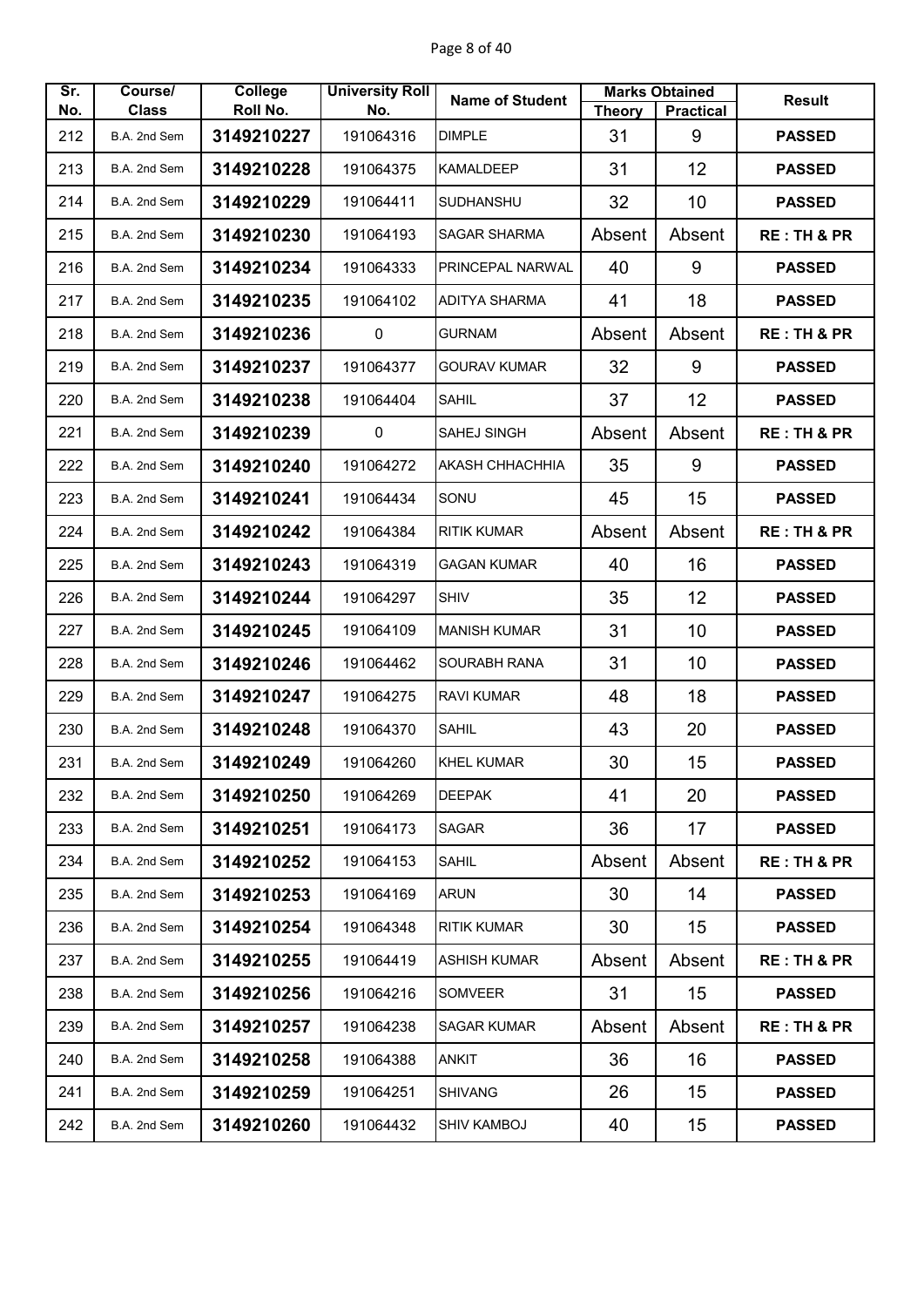| Sr. | Course/      | <b>College</b> | <b>University Roll</b> | <b>Name of Student</b> |                 | <b>Marks Obtained</b> | <b>Result</b>          |
|-----|--------------|----------------|------------------------|------------------------|-----------------|-----------------------|------------------------|
| No. | <b>Class</b> | Roll No.       | No.                    |                        | <b>Theory</b>   | <b>Practical</b>      |                        |
| 243 | B.A. 2nd Sem | 3149210261     | 191064450              | LOVISH GORSI           | Absent          | Absent                | <b>RE: TH &amp; PR</b> |
| 244 | B.A. 2nd Sem | 3149210262     | 191064452              | SHITIZ GORSI           | Absent          | Absent                | <b>RE: TH &amp; PR</b> |
| 245 | B.A. 2nd Sem | 3149210264     | 191064336              | <b>CHAND RAM</b>       | 30              | 16                    | <b>PASSED</b>          |
| 246 | B.A. 2nd Sem | 3149210265     | 191064286              | <b>NEERAJ PAL</b>      | 39              | 16                    | <b>PASSED</b>          |
| 247 | B.A. 2nd Sem | 3149210266     | 191064164              | <b>ABHISHEK</b>        | 30              | 15                    | <b>PASSED</b>          |
| 248 | B.A. 2nd Sem | 3149210267     | 191064328              | <b>KRISHAN KUMAR</b>   | 34              | 15                    | <b>PASSED</b>          |
| 249 | B.A. 2nd Sem | 3149210268     | $\mathbf 0$            | <b>HARPAL</b>          | Absent          | Absent                | <b>RE: TH &amp; PR</b> |
| 250 | B.A. 2nd Sem | 3149210269     | 191064134              | <b>ARYAN</b>           | 54              | 16                    | <b>PASSED</b>          |
| 251 | B.A. 2nd Sem | 3149210271     | 191064320              | <b>NARESH KUMAR</b>    | Absent          | Absent                | <b>RE: TH &amp; PR</b> |
| 252 | B.A. 2nd Sem | 3149210272     | 191064363              | <b>ABHISHEK</b>        | Absent          | Absent                | <b>RE: TH &amp; PR</b> |
| 253 | B.A. 2nd Sem | 3149210274     | 191064174              | <b>ASHU</b>            | 43              | 17                    | <b>PASSED</b>          |
| 254 | B.A. 2nd Sem | 3149210275     | 191064453              | <b>ABHISHEK</b>        | Absent          | Absent                | <b>RE: TH &amp; PR</b> |
| 255 | B.A. 2nd Sem | 3149210276     | 191064292              | <b>VIKAS</b>           | Absent          | Absent                | <b>RE: TH &amp; PR</b> |
| 256 | B.A. 2nd Sem | 3149210277     | 191064386              | <b>MANPREET</b>        | 38              | 18                    | <b>PASSED</b>          |
| 257 | B.A. 2nd Sem | 3149210278     | 191064271              | <b>CHETAN SHARMA</b>   | 40              | 15                    | <b>PASSED</b>          |
| 258 | B.A. 2nd Sem | 3149210279     | 191064394              | PARDEEP KUMAR          | Absent          | Absent                | <b>RE: TH &amp; PR</b> |
| 259 | B.A. 2nd Sem | 3149210280     | 191064423              | <b>AMARJEET</b>        | Absent          | Absent                | <b>RE: TH &amp; PR</b> |
| 260 | B.A. 2nd Sem | 3149210281     | 191064115              | <b>GAURAV</b>          | 16              | 16                    | <b>RE:TH</b>           |
| 261 | B.A. 2nd Sem | 3149210282     | 191064282              | <b>HIMANSHU</b>        | 30              | 17                    | <b>PASSED</b>          |
| 262 | B.A. 2nd Sem | 3149210283     | 191064314              | <b>KAMAL</b>           | 32              | 15                    | <b>PASSED</b>          |
| 263 | B.A. 2nd Sem | 3149210284     | 191064373              | <b>VIJAY KUMAR</b>     | 16              | 18                    | RE: TH                 |
| 264 | B.A. 2nd Sem | 3149210285     | 191064227              | <b>ANKIT</b>           | Absent          | Absent                | <b>RE: TH &amp; PR</b> |
| 265 | B.A. 2nd Sem | 3149210286     | 191064178              | <b>CHIRAG</b>          | 46              | 21                    | <b>PASSED</b>          |
| 266 | B.A. 2nd Sem | 3149210287     | 191064278              | <b>KUNAL</b>           | 39              | 15                    | <b>PASSED</b>          |
| 267 | B.A. 2nd Sem | 3149210288     | $\pmb{0}$              | <b>DAVINDER SINGH</b>  | Absent          | Absent                | <b>RE: TH &amp; PR</b> |
| 268 | B.A. 2nd Sem | 3149210289     | 191064387              | SHUBHAM                | Absent          | Absent                | <b>RE: TH &amp; PR</b> |
| 269 | B.A. 2nd Sem | 3149210290     | 191064257              | <b>ANKUR</b>           | 31              | 21                    | <b>PASSED</b>          |
| 270 | B.A. 2nd Sem | 3149210291     | 191064210              | TEJVINDER SINGH        | 17 <sub>2</sub> | 16                    | <b>RE:TH</b>           |
| 271 | B.A. 2nd Sem | 3149210292     | 191064232              | <b>RAHUL</b>           | Absent          | Absent                | <b>RE: TH &amp; PR</b> |
| 272 | B.A. 2nd Sem | 3149210293     | 191064235              | <b>SAHIL</b>           | 21              | 16                    | RE: TH                 |
| 273 | B.A. 2nd Sem | 3149210294     | 191064266              | HITESH KUMAR           | Absent          | Absent                | <b>RE: TH &amp; PR</b> |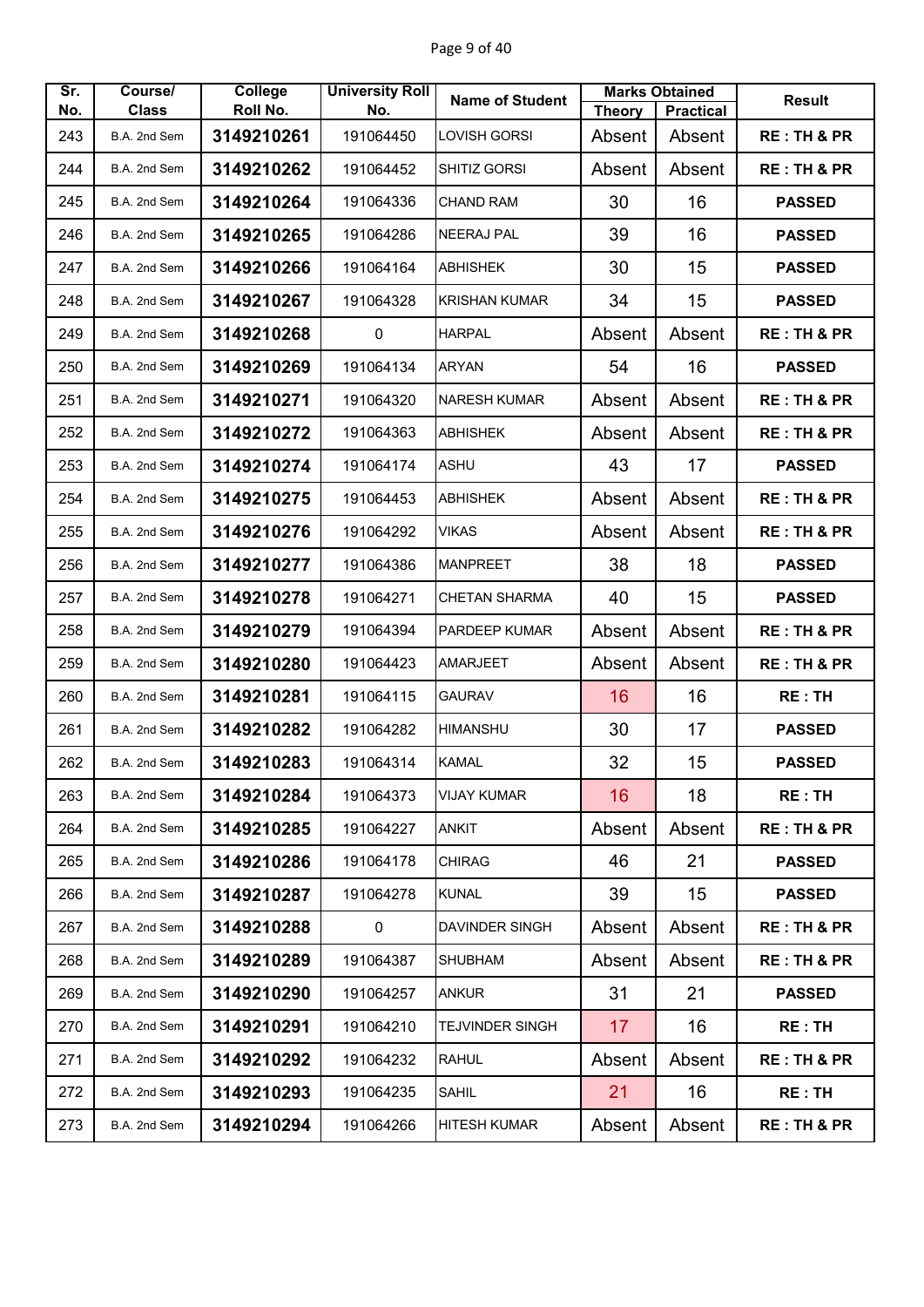| Sr. | Course/      | College    | <b>University Roll</b> | <b>Name of Student</b> |                | <b>Marks Obtained</b> | <b>Result</b>          |
|-----|--------------|------------|------------------------|------------------------|----------------|-----------------------|------------------------|
| No. | <b>Class</b> | Roll No.   | No.                    |                        | <b>Theory</b>  | <b>Practical</b>      |                        |
| 274 | B.A. 2nd Sem | 3149210295 | 191064135              | <b>AJAY KUMAR</b>      | Absent         | Absent                | <b>RE: TH &amp; PR</b> |
| 275 | B.A. 2nd Sem | 3149210296 | 191064277              | <b>SHIV CHARN</b>      | 41             | 15                    | <b>PASSED</b>          |
| 276 | B.A. 2nd Sem | 3149210297 | 191064429              | <b>JANIT TAYA</b>      | Absent         | Absent                | <b>RE: TH &amp; PR</b> |
| 277 | B.A. 2nd Sem | 3149210298 | 191064243              | <b>SAWAN</b>           | 45             | 18                    | <b>PASSED</b>          |
| 278 | B.A. 2nd Sem | 3149210299 | 191064132              | <b>NAVNEET SINGH</b>   | 42             | 19                    | <b>PASSED</b>          |
| 279 | B.A. 2nd Sem | 3149210300 | 191064338              | <b>ARVIND SAROHA</b>   | 29             | 15                    | <b>PASSED</b>          |
| 280 | B.A. 2nd Sem | 3149210301 | 191064202              | YOGESH                 | 34             | 15                    | <b>PASSED</b>          |
| 281 | B.A. 2nd Sem | 3149210302 | 191064295              | <b>VIPIN</b>           | 49             | 20                    | <b>PASSED</b>          |
| 282 | B.A. 2nd Sem | 3149210303 | 191064189              | <b>PARKASH SINGH</b>   | Absent         | Absent                | <b>RE: TH &amp; PR</b> |
| 283 | B.A. 2nd Sem | 3149210304 | 191064313              | <b>PARITOSH</b>        | Absent         | Absent                | <b>RE: TH &amp; PR</b> |
| 284 | B.A. 2nd Sem | 3149210305 | 191064438              | <b>VISHAL KUMAR</b>    | 32             | 18                    | <b>PASSED</b>          |
| 285 | B.A. 2nd Sem | 3149210306 | 191064355              | YUVRAJ                 | 37             | 18                    | <b>PASSED</b>          |
| 286 | B.A. 2nd Sem | 3149210308 | 191064383              | <b>ABHISHEK</b>        | 36             | 17                    | <b>PASSED</b>          |
| 287 | B.A. 2nd Sem | 3149210309 | 191064334              | <b>JAGJEET SINGH</b>   | Absent         | Absent                | <b>RE: TH &amp; PR</b> |
| 288 | B.A. 2nd Sem | 3149210310 | 191064263              | <b>VIKRAM</b>          | 48             | 20                    | <b>PASSED</b>          |
| 289 | B.A. 2nd Sem | 3149210311 | $\mathbf 0$            | <b>AJAY KUMAR</b>      | Absent         | Absent                | <b>RE: TH &amp; PR</b> |
| 290 | B.A. 2nd Sem | 3149210312 | 191064443              | <b>AMAN KUMAR</b>      | 27             | 19                    | <b>PASSED</b>          |
| 291 | B.A. 2nd Sem | 3149210313 | 191064327              | <b>HEMANT</b>          | 41             | 23                    | <b>PASSED</b>          |
| 292 | B.A. 2nd Sem | 3149210314 | $\pmb{0}$              | JEEVANJOT SINGH        | Absent         | Absent                | <b>RE: TH &amp; PR</b> |
| 293 | B.A. 2nd Sem | 3149210315 | $\pmb{0}$              | <b>GURPINDER SINGH</b> | Absent         | Absent                | <b>RE: TH &amp; PR</b> |
| 294 | B.A. 2nd Sem | 3149210316 | 191064300              | <b>BRIJESH</b>         | 21             | Absent                | <b>RE: TH &amp; PR</b> |
| 295 | B.A. 2nd Sem | 3149210317 | 191064287              | <b>RAJ KUMAR</b>       | 30             | 16                    | <b>PASSED</b>          |
| 296 | B.A. 2nd Sem | 3149210318 | 191064344              | <b>KARAN</b>           | 32             | 16                    | <b>PASSED</b>          |
| 297 | B.A. 2nd Sem | 3149210319 | 191064294              | <b>HARSH</b>           | Absent         | Absent                | <b>RE: TH &amp; PR</b> |
| 298 | B.A. 2nd Sem | 3149210320 | 191064425              | <b>VIKSIT</b>          | 26             | 15                    | <b>PASSED</b>          |
| 299 | B.A. 2nd Sem | 3149210321 | 191064166              | RAVI                   | Absent         | Absent                | <b>RE: TH &amp; PR</b> |
| 300 | B.A. 2nd Sem | 3149210322 | 191064307              | RAJENDER KUMAR         | 36             | 15                    | <b>PASSED</b>          |
| 301 | B.A. 2nd Sem | 3149210323 | 191064326              | <b>RITIK</b>           | 3              | 14                    | <b>RE:TH</b>           |
| 302 | B.A. 2nd Sem | 3149210324 | 191064407              | JAGJEET SINGH          | Absent         | Absent                | <b>RE: TH &amp; PR</b> |
| 303 | B.A. 2nd Sem | 3149210325 | 191064156              | <b>SAHIL</b>           | 24             | 15                    | RE: TH                 |
| 304 | B.A. 2nd Sem | 3149210326 | 191064414              | HARVINDER KAJAL        | $\overline{4}$ | 15 <sub>2</sub>       | RE: TH                 |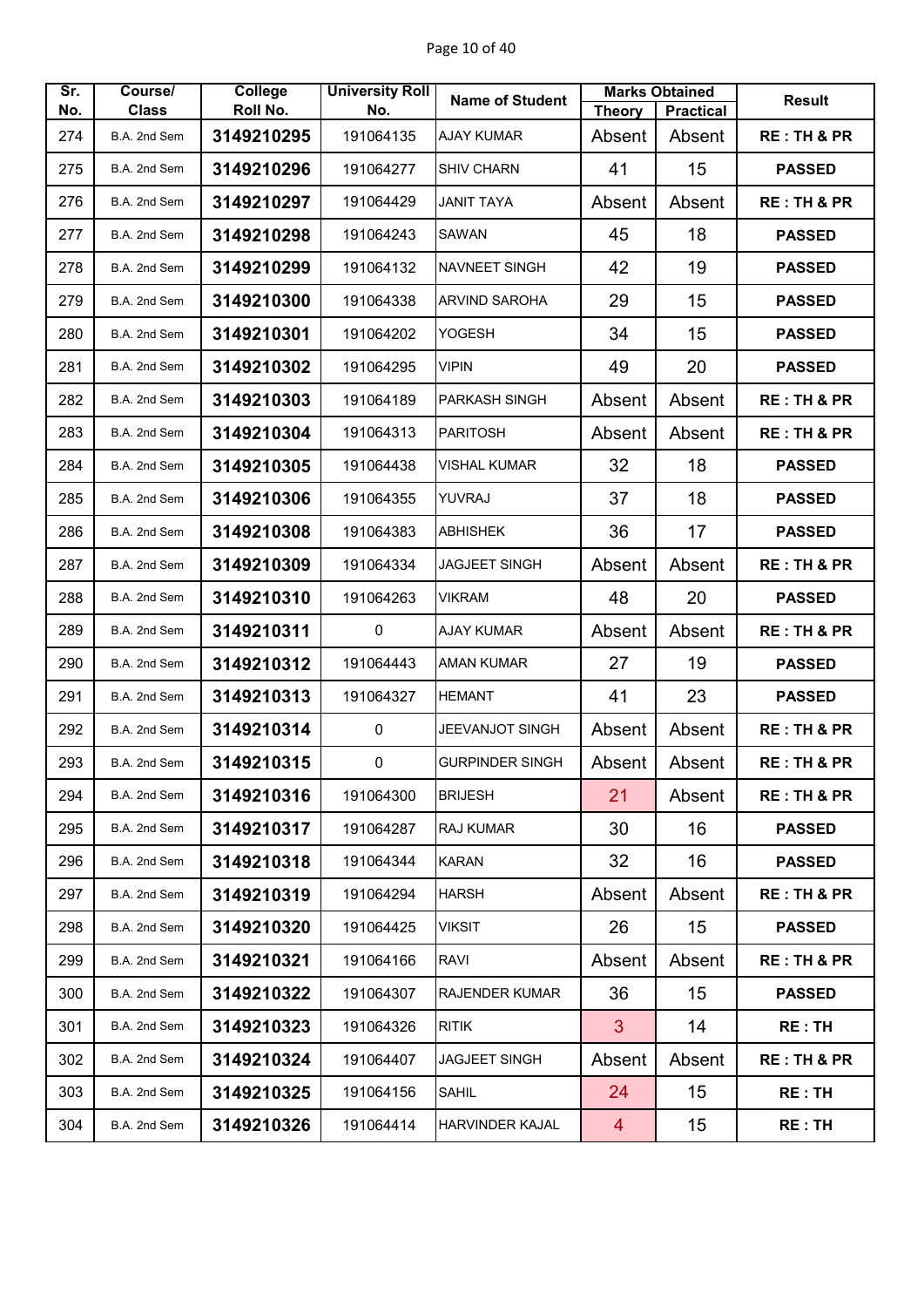| Sr.<br>No. | Course/<br><b>Class</b> | College<br>Roll No. | <b>University Roll</b><br>No. | <b>Name of Student</b> | <b>Theory</b> | <b>Marks Obtained</b><br><b>Practical</b> | <b>Result</b>          |
|------------|-------------------------|---------------------|-------------------------------|------------------------|---------------|-------------------------------------------|------------------------|
| 305        | B.A. 2nd Sem            | 3149210327          | 191064208                     | <b>AJAY KUMAR</b>      | 1             | 18                                        | <b>RE: TH</b>          |
| 306        | B.A. 2nd Sem            | 3149210328          | 191064420                     | <b>DEVINDER</b>        | Absent        | Absent                                    | <b>RE: TH &amp; PR</b> |
| 307        | B.A. 2nd Sem            | 3149210329          | 191064416                     | <b>ROHIT</b>           | 24            | 15                                        | <b>RE: TH</b>          |
| 308        | B.A. 2nd Sem            | 3149210330          | 191064350                     | <b>SUSHIL KUMAR</b>    | 33            | 20                                        | <b>PASSED</b>          |
| 309        | B.A. 2nd Sem            | 3149210331          | 191064149                     | <b>SAHIL</b>           | Absent        | Absent                                    | <b>RE: TH &amp; PR</b> |
| 310        | B.A. 2nd Sem            | 3149210332          | 191064253                     | <b>VISHAL</b>          | Absent        | Absent                                    | <b>RE: TH &amp; PR</b> |
| 311        | B.A. 2nd Sem            | 3149210333          | 191064258                     | <b>RAVI KUMAR</b>      | 10            | 18                                        | <b>RE: TH</b>          |
| 312        | B.A. 2nd Sem            | 3149210334          | 191064309                     | <b>ANKUR</b>           | Absent        | Absent                                    | <b>RE: TH &amp; PR</b> |
| 313        | B.A. 2nd Sem            | 3149210335          | 191064176                     | <b>RISHABH</b>         | 33            | 15                                        | <b>PASSED</b>          |
| 314        | B.A. 2nd Sem            | 3149210336          | 0                             | <b>ADITYA</b>          | Absent        | Absent                                    | <b>RE: TH &amp; PR</b> |
| 315        | B.A. 2nd Sem            | 3149210337          | 191064215                     | PRINCE KUMAR           | 21            | 19                                        | <b>RE: TH</b>          |
| 316        | B.A. 2nd Sem            | 3149210338          | 191064206                     | <b>HARENDER SINGH</b>  | 14            | 20                                        | <b>RE: TH</b>          |
| 317        | B.A. 2nd Sem            | 3149210339          | 191064259                     | <b>NITESH TURAN</b>    | 53            | 22                                        | <b>PASSED</b>          |
| 318        | B.A. 2nd Sem            | 3149210340          | 191064455                     | <b>HARSH</b>           | 11            | 19                                        | <b>RE: TH</b>          |
| 319        | B.A. 2nd Sem            | 3149210341          | 191064302                     | <b>MANPREET SINGH</b>  | 13            | 15                                        | <b>RE: TH</b>          |
| 320        | B.A. 2nd Sem            | 3149210342          | 191064205                     | YUVRAJ                 | 35            | 15                                        | <b>PASSED</b>          |
| 321        | B.A. 2nd Sem            | 3149210343          | $\mathbf 0$                   | <b>SAHIL</b>           | Absent        | Absent                                    | <b>RE: TH &amp; PR</b> |
| 322        | B.A. 2nd Sem            | 3149210344          | 191064340                     | <b>PRINCE</b>          | Absent        | Absent                                    | <b>RE: TH &amp; PR</b> |
| 323        | B.A. 2nd Sem            | 3149210345          | 191064353                     | <b>SAGAR</b>           | Absent        | Absent                                    | <b>RE: TH &amp; PR</b> |
| 324        | B.A. 2nd Sem            | 3149210346          | 191064267                     | <b>AJAY SINGH</b>      | Absent        | Absent                                    | <b>RE: TH &amp; PR</b> |
| 325        | B.A. 2nd Sem            | 3149210347          | 191064223                     | <b>ROHIT</b>           | 20            | 15                                        | RE: TH                 |
| 326        | B.A. 2nd Sem            | 3149210348          | 191064359                     | <b>ASHUTOSH</b>        | 27            | 16                                        | <b>PASSED</b>          |
| 327        | B.A. 2nd Sem            | 3149210349          | 191064330                     | <b>GURDAAT SINGH</b>   | Absent        | Absent                                    | <b>RE: TH &amp; PR</b> |
| 328        | B.A. 2nd Sem            | 3149210350          | 191064439                     | VISHAL                 | 13            | 18                                        | <b>RE:TH</b>           |
| 329        | B.A. 2nd Sem            | 3149210351          | 191064446                     | SHIVAM                 | 20            | 19                                        | RE: TH                 |
| 330        | B.A. 2nd Sem            | 3149220001          | 191064360                     | <b>POOJA</b>           | 34            | 19                                        | <b>PASSED</b>          |
| 331        | B.A. 2nd Sem            | 3149220003          | 191064306                     | <b>KOMAL DEVI</b>      | 17            | 17                                        | RE:TH                  |
| 332        | B.A. 2nd Sem            | 3149220004          | 191064154                     | <b>MUSKAN THREJA</b>   | 43            | 21                                        | <b>PASSED</b>          |
| 333        | B.A. 2nd Sem            | 3149220006          | 191064437                     | <b>RITU</b>            | 37            | 15                                        | <b>PASSED</b>          |
| 334        | B.A. 2nd Sem            | 3149220007          | 191064358                     | <b>NEHA</b>            | 39            | 17                                        | <b>PASSED</b>          |
| 335        | B.A. 2nd Sem            | 3149220008          | 191064246                     | HEMA                   | 38            | 16                                        | <b>PASSED</b>          |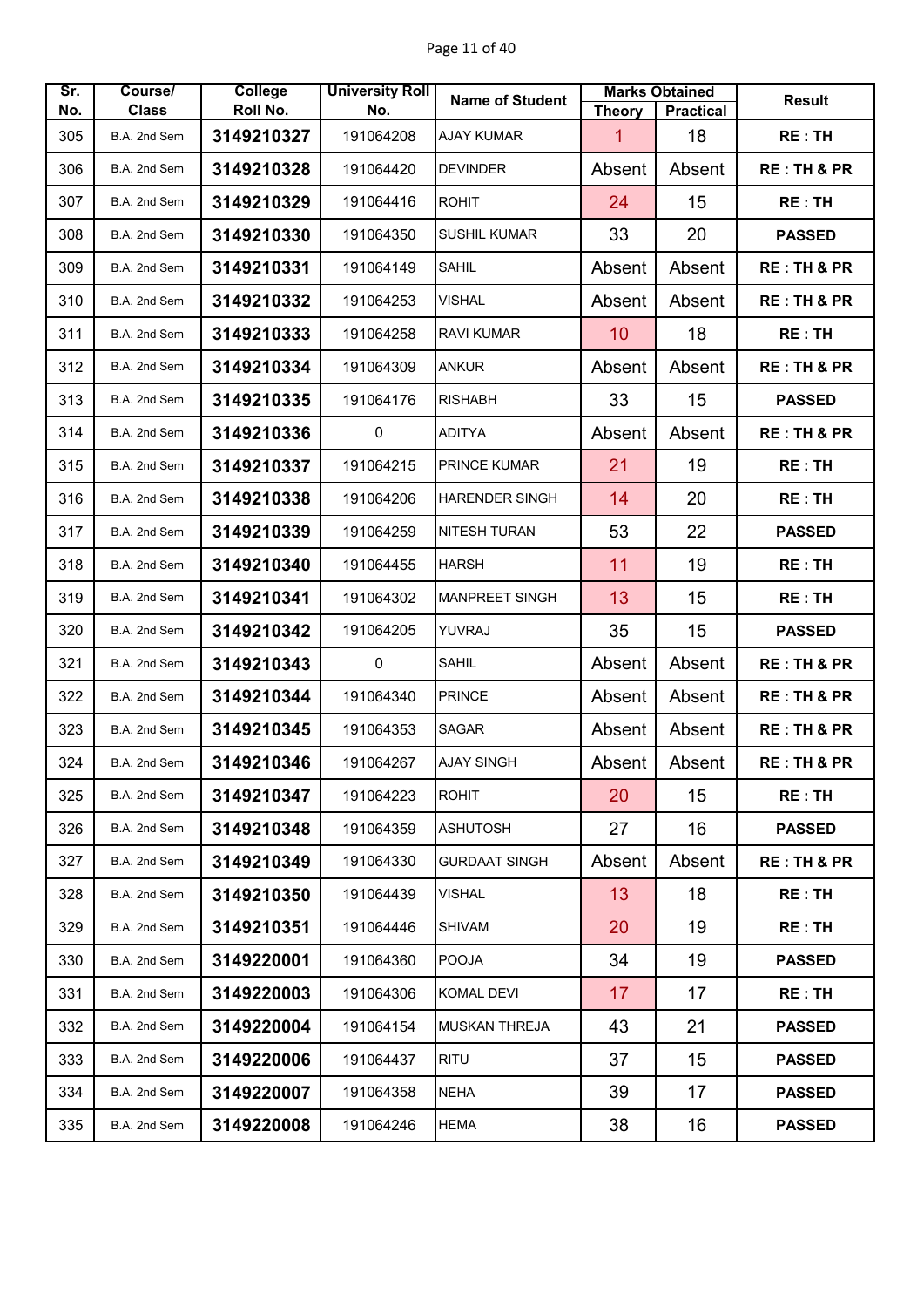| Sr. | Course/      | College    | <b>University Roll</b> | <b>Name of Student</b> |               | <b>Marks Obtained</b> | <b>Result</b>          |
|-----|--------------|------------|------------------------|------------------------|---------------|-----------------------|------------------------|
| No. | <b>Class</b> | Roll No.   | No.                    |                        | <b>Theory</b> | <b>Practical</b>      |                        |
| 336 | B.A. 2nd Sem | 3149220009 | 191064106              | YASHIKA VERMA          | 64            | 22                    | <b>PASSED</b>          |
| 337 | B.A. 2nd Sem | 3149220010 | 191064356              | <b>PRATIBHA</b>        | 27            | 20                    | <b>PASSED</b>          |
| 338 | B.A. 2nd Sem | 3149220011 | 191064144              | <b>JITESH RANI</b>     | 19            | 15                    | <b>RE: TH</b>          |
| 339 | B.A. 2nd Sem | 3149220012 | 191064305              | <b>MUSKAN</b>          | 13            | 18                    | <b>RE: TH</b>          |
| 340 | B.A. 2nd Sem | 3149220013 | 191064157              | <b>RITU</b>            | 20            | 20                    | <b>RE: TH</b>          |
| 341 | B.A. 2nd Sem | 3149220014 | 191064324              | KUMARI ANCHAL          | 21            | 20                    | <b>RE: TH</b>          |
| 342 | B.A. 2nd Sem | 3149220015 | 191064321              | <b>MANNU SHARMA</b>    | 26            | 16                    | <b>PASSED</b>          |
| 343 | B.A. 2nd Sem | 3149220017 | 191064195              | YOGIYATA               | 20            | 15                    | <b>RE: TH</b>          |
| 344 | B.A. 2nd Sem | 3149220018 | 191064112              | <b>RITIKA</b>          | 40            | 19                    | <b>PASSED</b>          |
| 345 | B.A. 2nd Sem | 3149220019 | 191064120              | <b>JYOTI DEVI</b>      | Absent        | Absent                | <b>RE: TH &amp; PR</b> |
| 346 | B.A. 2nd Sem | 3149220020 | 191064220              | <b>RANI DEVI</b>       | 34            | 18                    | <b>PASSED</b>          |
| 347 | B.A. 2nd Sem | 3149220021 | 191064312              | <b>PRIYA</b>           | Absent        | Absent                | <b>RE: TH &amp; PR</b> |
| 348 | B.A. 2nd Sem | 3149220022 | 191064150              | <b>KHUSHI</b>          | 37            | 17                    | <b>PASSED</b>          |
| 349 | B.A. 2nd Sem | 3149220023 | 191064329              | <b>KAJAL</b>           | 32            | 19                    | <b>PASSED</b>          |
| 350 | B.A. 2nd Sem | 3149220024 | 191064343              | <b>MEERA</b>           | 20            | 15                    | <b>RE: TH</b>          |
| 351 | B.A. 2nd Sem | 3149220025 | 191064332              | <b>NISHITA</b>         | 30            | 19                    | <b>PASSED</b>          |
| 352 | B.A. 2nd Sem | 3149220026 | 191064241              | <b>POOJA</b>           | 44            | 21                    | <b>PASSED</b>          |
| 353 | B.A. 2nd Sem | 3149220027 | 191064390              | <b>ASHU</b>            | 39            | 20                    | <b>PASSED</b>          |
| 354 | B.A. 2nd Sem | 3149220028 | 191064315              | <b>DHRUVIKA</b>        | Absent        | Absent                | <b>RE: TH &amp; PR</b> |
| 355 | B.A. 2nd Sem | 3149220029 | 191064357              | <b>DIVYA</b>           | 26            | 16                    | <b>PASSED</b>          |
| 356 | B.A. 2nd Sem | 3149220030 | 191064237              | <b>MAHAK</b>           | 16            | 17                    | RE:TH                  |
| 357 | B.A. 2nd Sem | 3149220031 | 191064325              | SHEETAL                | 17            | 15                    | <b>RE: TH</b>          |
| 358 | B.A. 2nd Sem | 3149220032 | 191064402              | <b>SIMRAN</b>          | 31            | 18                    | <b>PASSED</b>          |
| 359 | B.A. 2nd Sem | 3149220033 | 191064392              | <b>JYOTSNA</b>         | 18            | Absent                | <b>RE: TH &amp; PR</b> |
| 360 | B.A. 2nd Sem | 3149220034 | 191064175              | <b>NEHA DEVI</b>       | 37            | 17                    | <b>PASSED</b>          |
| 361 | B.A. 2nd Sem | 3149220035 | 191064430              | <b>AARTI</b>           | 9             | 15                    | <b>RE:TH</b>           |
| 362 | B.A. 2nd Sem | 3149220036 | 191064349              | <b>RITIKA</b>          | 17            | 16                    | <b>RE: TH</b>          |
| 363 | B.A. 2nd Sem | 3149220037 | 191064159              | <b>ANJALI</b>          | 14            | 16                    | <b>RE: TH</b>          |
| 364 | B.A. 2nd Sem | 3149220038 | 191064250              | <b>MUSKAN</b>          | 27            | 18                    | <b>PASSED</b>          |
| 365 | B.A. 2nd Sem | 3149220039 | 191064211              | <b>PRIYANKA</b>        | Absent        | Absent                | <b>RE: TH &amp; PR</b> |
| 366 | B.A. 2nd Sem | 3149220040 | 191064113              | <b>SURBHI</b>          | 26            | 17                    | <b>PASSED</b>          |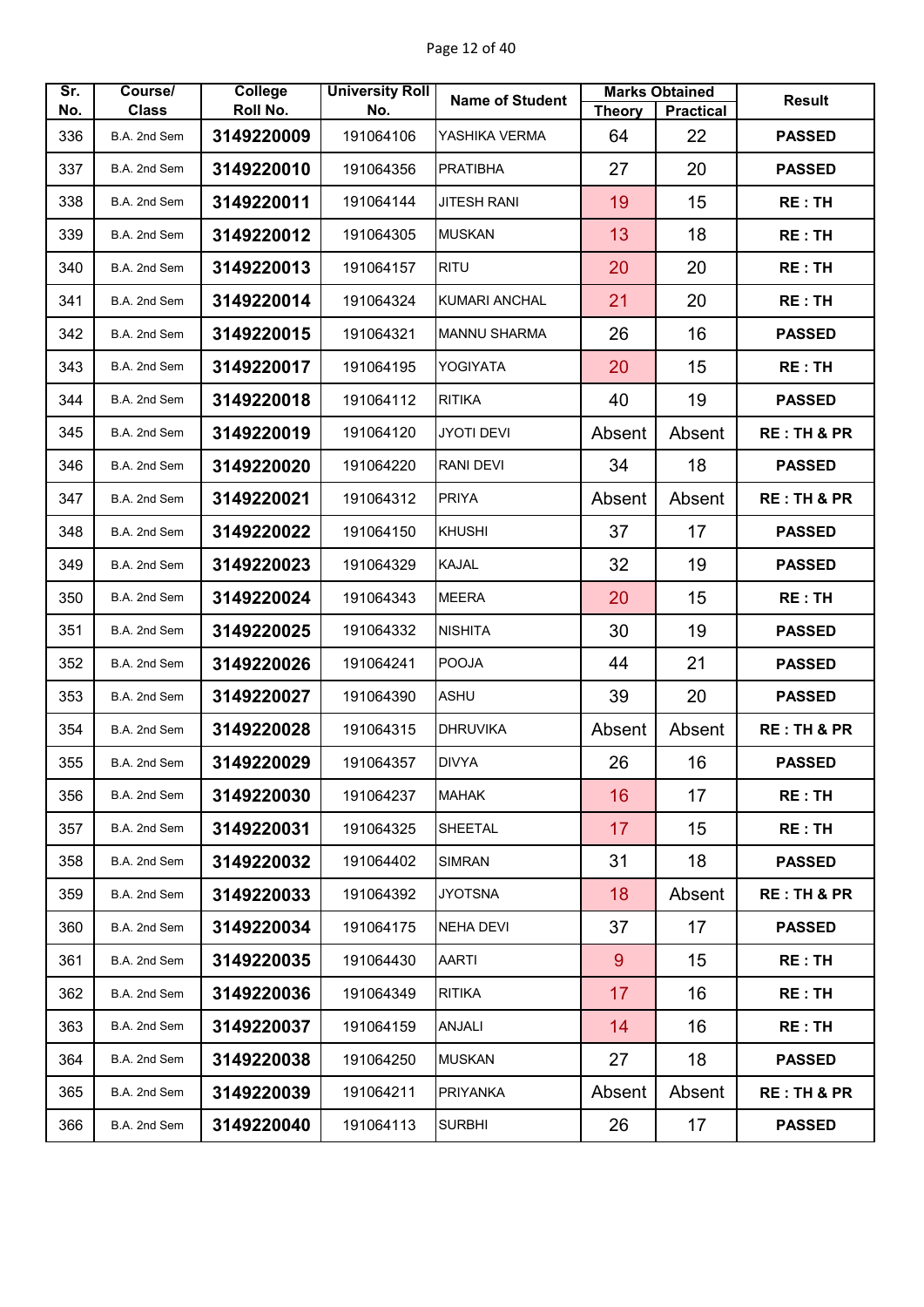| Sr.<br>No. | Course/<br><b>Class</b>      | <b>College</b><br>Roll No. | <b>University Roll</b><br>No. | <b>Name of Student</b>  | <b>Theory</b> | <b>Marks Obtained</b><br><b>Practical</b> | <b>Result</b>          |
|------------|------------------------------|----------------------------|-------------------------------|-------------------------|---------------|-------------------------------------------|------------------------|
| 367        | B.A. 2nd Sem                 | 3149220041                 | 191064105                     | <b>MUSKAN</b>           | 26            | 18                                        | <b>PASSED</b>          |
| 368        | B.A. 2nd Sem                 | 3149220042                 | 191064155                     | <b>TANNU</b>            | 19            | 17                                        | <b>RE:TH</b>           |
| 369        | B.A. 2nd Sem                 | 3149220043                 | 191064270                     | <b>RANJANA</b>          | 9             | 18                                        | <b>RE:TH</b>           |
| 370        | B.A. 2nd Sem                 | 3149220044                 | 191064322                     | <b>SAKSHI SAINI</b>     | 15            | 18                                        | <b>RE: TH</b>          |
| 371        | B.A. 2nd Sem                 | 3149220045                 | 191064421                     | <b>MANISHA</b>          | 13            | 18                                        | <b>RE:TH</b>           |
| 372        | B.A. 2nd Sem                 | 3149220046                 | 191064323                     | YASHIKA ARORA           | 14            | 16                                        | <b>RE:TH</b>           |
| 373        | B.A. 2nd Sem                 | 3149220047                 | 191064342                     | <b>VISHUKA</b>          | 17            | 17                                        | <b>RE:TH</b>           |
|            |                              |                            |                               |                         |               |                                           |                        |
| 374        | B.A. 2nd Sem                 | 3149220048                 | 191064351                     | <b>PREETI</b>           | 12            | 15                                        | RE:TH                  |
| 375        | B.A. 2nd Sem                 | 3149220049                 | 191064131                     | <b>MEETU RANI</b>       | 27            | 15                                        | <b>PASSED</b>          |
| 376        | B.A. 2nd Sem                 | 3149220050                 | 191064219                     | <b>ANSHUL</b>           | 16            | 18                                        | <b>RE:TH</b>           |
| 377        | B.A. 2nd Sem                 | 3149220051                 | 191064252                     | <b>HIMANSHI</b>         | 26            | 20                                        | <b>PASSED</b>          |
| 378        | B.A. 2nd Sem                 | 3149220052                 | 191064460                     | <b>MEENU</b>            | 12            | 19                                        | <b>RE:TH</b>           |
| 379        | B.A. (Eco. Hons.)<br>2nd Sem | 3149310001                 | 191139804                     | <b>GITIK</b>            | 35            | 15                                        | <b>PASSED</b>          |
| 380        | B.A. (Eco. Hons.)<br>2nd Sem | 3149310002                 | 191139806                     | <b>HEMANT</b>           | 51            | 20                                        | <b>PASSED</b>          |
| 381        | B.A. (Eco. Hons.)<br>2nd Sem | 3149310003                 | 191139823                     | <b>SWASTIK SHARMA</b>   | 49            | 21                                        | <b>PASSED</b>          |
| 382        | B.A. (Eco. Hons.)<br>2nd Sem | 3149310004                 | 191139802                     | <b>AYUSH GARG</b>       | 39            | 20                                        | <b>PASSED</b>          |
| 383        | B.A. (Eco. Hons.)<br>2nd Sem | 3149310006                 | $\mathbf 0$                   | <b>JATIN</b>            | Absent        | Absent                                    | <b>RE: TH &amp; PR</b> |
| 384        | B.A. (Eco. Hons.)<br>2nd Sem | 3149310007                 | 191139821                     | <b>ANMOL</b>            | 41            | 12                                        | <b>PASSED</b>          |
| 385        | B.A. (Eco. Hons.)<br>2nd Sem | 3149310008                 | 191139809                     | <b>LAKSHAY RAJ</b>      | 47            | 22                                        | <b>PASSED</b>          |
| 386        | B.A. (Eco. Hons.)<br>2nd Sem | 3149310009                 | 191139803                     | <b>SACHIN GARG</b>      | 50            | 15                                        | <b>PASSED</b>          |
| 387        | B.A. (Eco. Hons.)<br>2nd Sem | 3149310010                 | 191139810                     | <b>ANIKESH</b>          | 44            | 22                                        | <b>PASSED</b>          |
| 388        | B.A. (Eco. Hons.)<br>2nd Sem | 3149310011                 | 191139820                     | <b>JASKARAN SINGH</b>   | Absent        | Absent                                    | <b>RE: TH &amp; PR</b> |
| 389        | B.A. (Eco. Hons.)<br>2nd Sem | 3149310012                 | 191139825                     | <b>HARDIK JUNEJA</b>    | 30            | 16                                        | <b>PASSED</b>          |
| 390        | B.A. (Eco. Hons.)<br>2nd Sem | 3149310013                 | 191139826                     | <b>HARMANDEEP SINGH</b> | 42            | 14                                        | <b>PASSED</b>          |
| 391        | B.A. (Eco. Hons.)<br>2nd Sem | 3149310014                 | 191139827                     | <b>ASHISH SHARMA</b>    | Absent        | Absent                                    | <b>RE: TH &amp; PR</b> |
| 392        | B.A. (Eco. Hons.)<br>2nd Sem | 3149310015                 | $\mathbf 0$                   | SOURAV                  | Absent        | Absent                                    | <b>RE: TH &amp; PR</b> |
| 393        | B.A. (Eco. Hons.)<br>2nd Sem | 3149310016                 | 191139801                     | <b>SACHIN</b>           | 40            | 16                                        | <b>PASSED</b>          |
| 394        | B.A. (Eco. Hons.)<br>2nd Sem | 3149310017                 | 191139817                     | <b>SHUBHAM</b>          | 47            | 15                                        | <b>PASSED</b>          |
| 395        | B.A. (Eco. Hons.)<br>2nd Sem | 3149320001                 | 191139822                     | <b>VRINDA</b>           | Absent        | Absent                                    | <b>RE: TH &amp; PR</b> |
| 396        | B.A. (Eco. Hons.)<br>2nd Sem | 3149320002                 | 191139824                     | <b>GRACE SINGH</b>      | Absent        | Absent                                    | <b>RE: TH &amp; PR</b> |
| 397        | B.A. (Eco. Hons.)<br>2nd Sem | 3149320004                 | 191139813                     | YOGITA                  | 37            | 17                                        | <b>PASSED</b>          |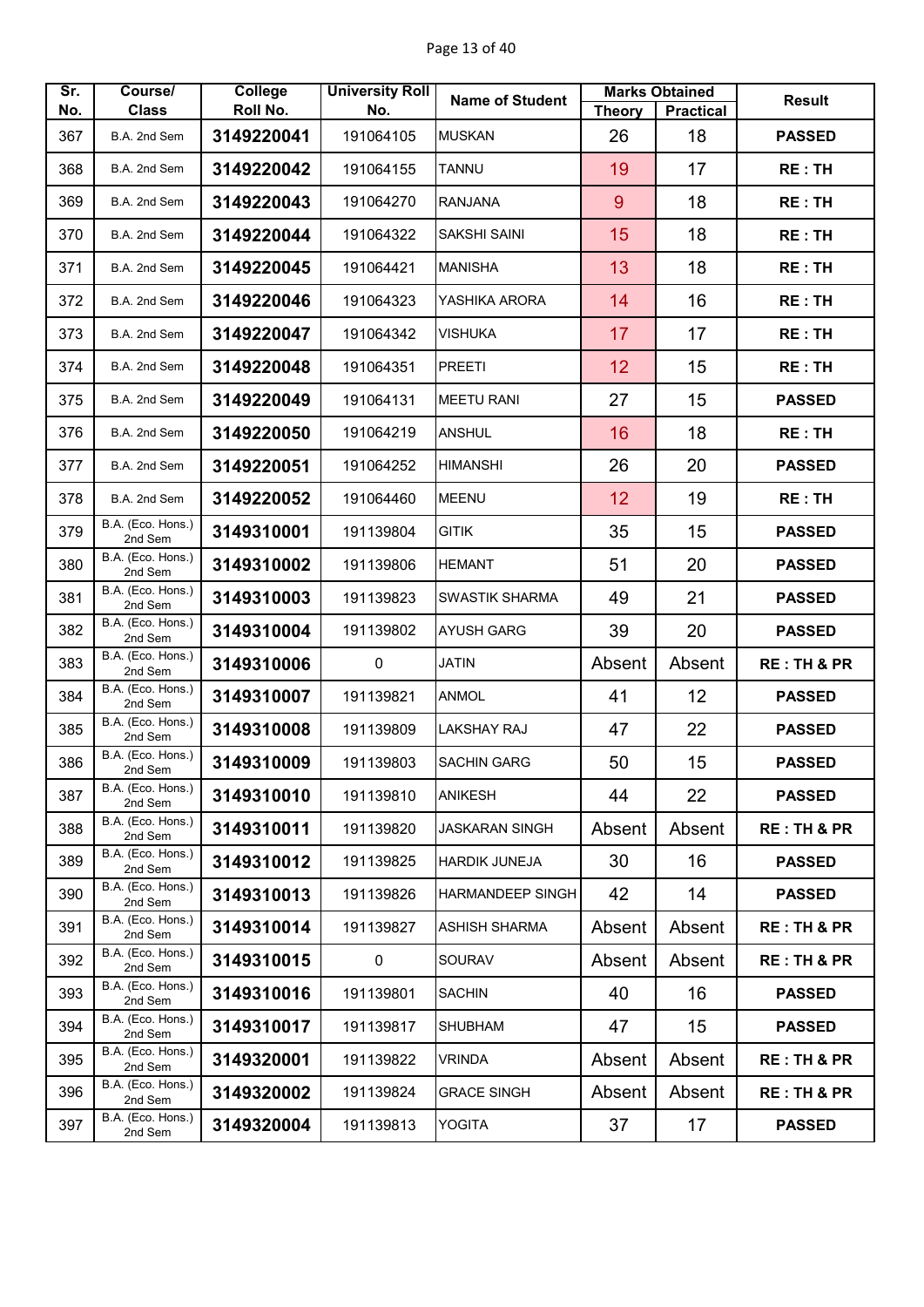| Sr. | Course/                           | <b>College</b> | <b>University Roll</b> | <b>Name of Student</b>               |               | <b>Marks Obtained</b> | <b>Result</b>          |
|-----|-----------------------------------|----------------|------------------------|--------------------------------------|---------------|-----------------------|------------------------|
| No. | <b>Class</b><br>B.A. (Eco. Hons.) | Roll No.       | No.                    |                                      | <b>Theory</b> | <b>Practical</b>      |                        |
| 398 | 2nd Sem                           | 3149320005     | 191139811              | <b>MEGHA</b>                         | 53            | 19                    | <b>PASSED</b>          |
| 399 | B.A. (Eco. Hons.)<br>2nd Sem      | 3149320008     | 191139814              | <b>DIKSHA</b>                        | 30            | 15                    | <b>PASSED</b>          |
| 400 | B.A. (Eco. Hons.)<br>2nd Sem      | 3149320009     | 191139818              | <b>PRIYANSHI</b>                     | 41            | 22                    | <b>PASSED</b>          |
| 401 | B.A. (Eco. Hons.)<br>2nd Sem      | 3149320010     | 191139812              | <b>DEEPIKA</b>                       | 53            | 23                    | <b>PASSED</b>          |
| 402 | B.A. (Eco. Hons.)<br>2nd Sem      | 3149320011     | 191139816              | <b>TAMANNA</b>                       | 26            | 20                    | <b>PASSED</b>          |
| 403 | B.A. (Eco. Hons.)<br>2nd Sem      | 3149320012     | 191139805              | <b>RUCHIKA</b>                       | 42            | 19                    | <b>PASSED</b>          |
| 404 | B.A. (Eco. Hons.)<br>2nd Sem      | 3149320013     | 191139808              | <b>AKSHITA</b>                       | 40            | 18                    | <b>PASSED</b>          |
| 405 | B.A. (Eco. Hons.)<br>2nd Sem      | 3149320014     | 191139819              | <b>RITU RANI</b>                     | 27            | 15                    | <b>PASSED</b>          |
| 406 | B.A. (Eco. Hons.)<br>2nd Sem      | 3149320015     | 191139815              | <b>JAHANVI</b>                       | 34            | 16                    | <b>PASSED</b>          |
| 407 | B.A. (Eco. Hons.)<br>2nd Sem      | 3149320016     | 191139807              | <b>PRACHI</b>                        | 45            | 16                    | <b>PASSED</b>          |
| 408 | B.A. (Eng. Hons.)<br>2nd Sem      | 3149410001     | 191138109              | <b>SAHIL</b>                         | 26            | 23                    | <b>PASSED</b>          |
| 409 | B.A. (Eng. Hons.)<br>2nd Sem      | 3149410003     | 191138115              | <b>ANURAG</b>                        | 32            | 15                    | <b>PASSED</b>          |
| 410 | B.A. (Eng. Hons.)<br>2nd Sem      | 3149410004     | 191138131              | <b>MOHIT KALIA</b>                   | 28            | 17                    | <b>PASSED</b>          |
| 411 | B.A. (Eng. Hons.)<br>2nd Sem      | 3149410005     | 191138104              | <b>ADITYA SURYA</b>                  | 16            | 24                    | <b>RE:TH</b>           |
| 412 | B.A. (Eng. Hons.)<br>2nd Sem      | 3149410006     | $\pmb{0}$              | <b>NEERAJ KUMAR</b>                  | Absent        | Absent                | <b>RE: TH &amp; PR</b> |
| 413 | B.A. (Eng. Hons.)<br>2nd Sem      | 3149410007     | 191138126              | <b>ABHISHEK</b>                      | 21            | 15                    | <b>RE:TH</b>           |
| 414 | B.A. (Eng. Hons.)<br>2nd Sem      | 3149410008     | 191138111              | <b>GOVIND</b>                        | 35            | 23                    | <b>PASSED</b>          |
| 415 | B.A. (Eng. Hons.)<br>2nd Sem      | 3149410010     | 191138108              | <b>TOUKEER</b>                       | 26            | 24                    | <b>PASSED</b>          |
| 416 | B.A. (Eng. Hons.)<br>2nd Sem      | 3149410011     | $\pmb{0}$              | <b>AKSHIT PRATAP</b><br><b>SINGH</b> | Absent        | Absent                | <b>RE: TH &amp; PR</b> |
| 417 | B.A. (Eng. Hons.)<br>2nd Sem      | 3149410012     | 191138103              | <b>TUSHAR</b><br><b>CHOUDHARY</b>    | Absent        | Absent                | <b>RE: TH &amp; PR</b> |
| 418 | B.A. (Eng. Hons.)<br>2nd Sem      | 3149410013     | 191138107              | <b>KAMAD TRIPATHI</b>                | Absent        | Absent                | <b>RE: TH &amp; PR</b> |
| 419 | B.A. (Eng. Hons.)<br>2nd Sem      | 3149410014     | 191138133              | <b>GORAN CHAWLA</b>                  | 26            | 20                    | <b>PASSED</b>          |
| 420 | B.A. (Eng. Hons.)<br>2nd Sem      | 3149410015     | 191138102              | <b>GAGAN GROVER</b>                  | Absent        | Absent                | <b>RE: TH &amp; PR</b> |
| 421 | B.A. (Eng. Hons.)<br>2nd Sem      | 3149410016     | 191138101              | <b>ARCHIT</b>                        | 40            | 19                    | <b>PASSED</b>          |
| 422 | B.A. (Eng. Hons.)<br>2nd Sem      | 3149410017     | 191138119              | RUDRAKSH PANDIT                      | Absent        | Absent                | <b>RE: TH &amp; PR</b> |
| 423 | B.A. (Eng. Hons.)<br>2nd Sem      | 3149420001     | 191138128              | <b>BHOOMIKA</b>                      | Absent        | Absent                | <b>RE: TH &amp; PR</b> |
| 424 | B.A. (Eng. Hons.)<br>2nd Sem      | 3149420002     | 191138114              | <b>KOMAL</b>                         | 33            | 23                    | <b>PASSED</b>          |
| 425 | B.A. (Eng. Hons.)<br>2nd Sem      | 3149420003     | 191138110              | <b>CHATRIK PREET</b><br><b>KAUR</b>  | Absent        | Absent                | <b>RE: TH &amp; PR</b> |
| 426 | B.A. (Eng. Hons.)<br>2nd Sem      | 3149420004     | 191138125              | VARSHA                               | 43            | 22                    | <b>PASSED</b>          |
| 427 | B.A. (Eng. Hons.)<br>2nd Sem      | 3149420005     | 191138130              | SIMRAN MANCHANDA                     | 48            | 23                    | <b>PASSED</b>          |
| 428 | B.A. (Eng. Hons.)<br>2nd Sem      | 3149420006     | 191138124              | <b>NIDHI</b>                         | 51            | 15                    | <b>PASSED</b>          |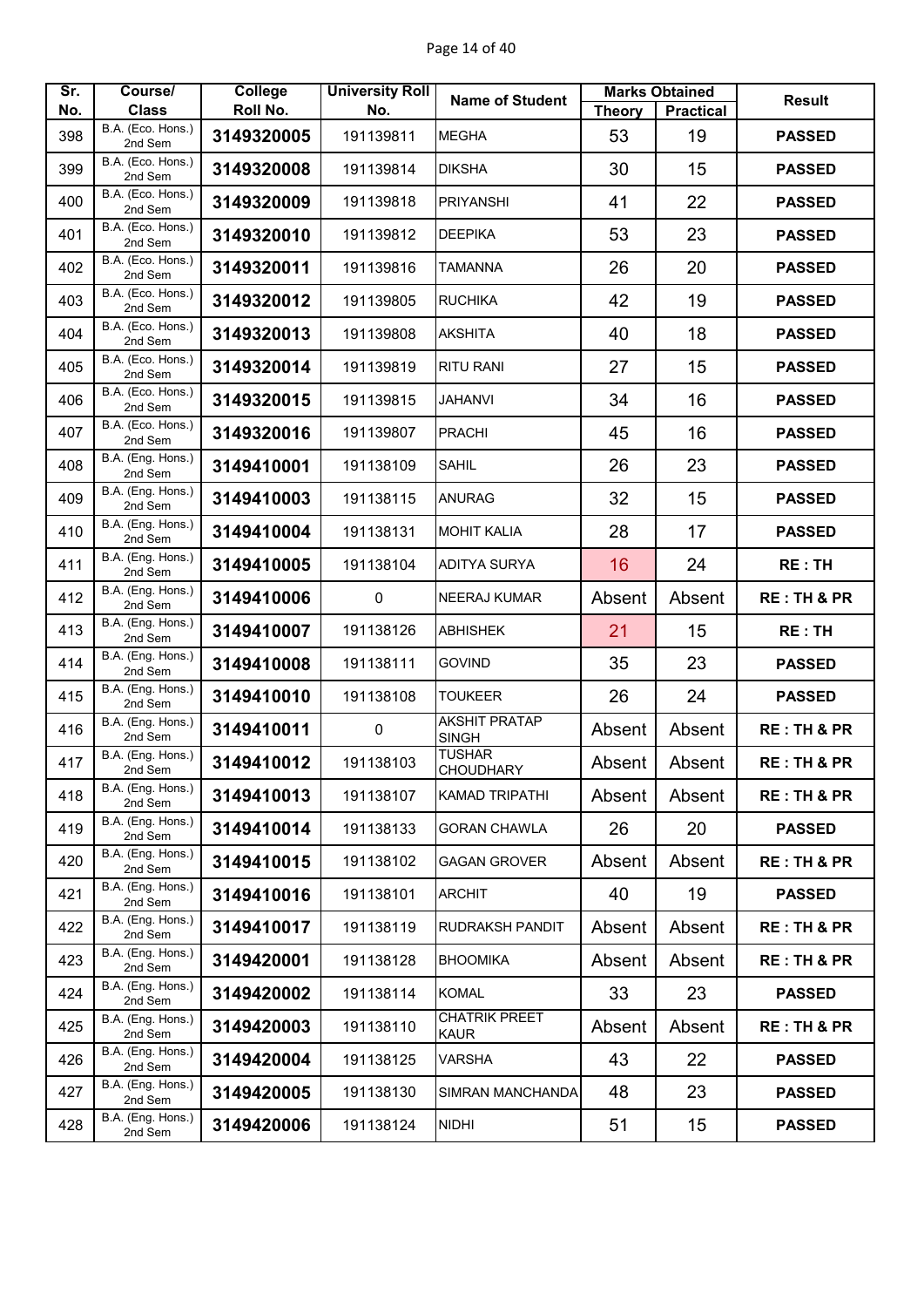| Sr. | Course/                      | College    | <b>University Roll</b> | <b>Name of Student</b>  |        | <b>Marks Obtained</b> | <b>Result</b>          |
|-----|------------------------------|------------|------------------------|-------------------------|--------|-----------------------|------------------------|
| No. | <b>Class</b>                 | Roll No.   | No.                    |                         | Theory | <b>Practical</b>      |                        |
| 429 | B.A. (Eng. Hons.)<br>2nd Sem | 3149420007 | 191138129              | <b>ANMOL</b>            | 39     | 17                    | <b>PASSED</b>          |
| 430 | B.A. (Eng. Hons.)<br>2nd Sem | 3149420008 | 191138122              | <b>TANU</b>             | 33     | 22                    | <b>PASSED</b>          |
| 431 | B.A. (Eng. Hons.)<br>2nd Sem | 3149420009 | 191138117              | <b>DOLLY</b>            | 35     | 23                    | <b>PASSED</b>          |
| 432 | B.A. (Eng. Hons.)<br>2nd Sem | 3149420010 | 191138121              | <b>ANSHIKA</b>          | 41     | 17                    | <b>PASSED</b>          |
| 433 | B.A. (Eng. Hons.)<br>2nd Sem | 3149420011 | 191138116              | <b>ANJALI</b>           | 51     | 21                    | <b>PASSED</b>          |
| 434 | B.A. (Eng. Hons.)<br>2nd Sem | 3149420012 | 9400022                | <b>PALAK</b>            | Absent | Absent                | <b>RE: TH &amp; PR</b> |
| 435 | B.A. (Eng. Hons.)<br>2nd Sem | 3149420013 | 191138106              | <b>UMANG DEVI</b>       | 45     | 23                    | <b>PASSED</b>          |
| 436 | B.A. (Eng. Hons.)<br>2nd Sem | 3149420014 | 191138118              | <b>SONIA</b>            | 34     | 24                    | <b>PASSED</b>          |
| 437 | B.A. (Eng. Hons.)<br>2nd Sem | 3149420016 | 191138132              | <b>BHAWNA</b>           | 42     | 24                    | <b>PASSED</b>          |
| 438 | B.A. (Eng. Hons.)<br>2nd Sem | 3149420017 | 9400023                | <b>TANISHA BHARDWAJ</b> | Absent | Absent                | <b>RE: TH &amp; PR</b> |
| 439 | B.A. (Eng. Hons.)<br>2nd Sem | 3149420018 | 191138120              | <b>BHAVYA</b>           | 50     | 24                    | <b>PASSED</b>          |
| 440 | B.A. (Eng. Hons.)<br>2nd Sem | 3149420019 | 191138113              | <b>RITIKA</b>           | 37     | 10                    | <b>PASSED</b>          |
| 441 | B.A. (Eng. Hons.)<br>2nd Sem | 3149420020 | 191138134              | <b>RADHEY</b>           | Absent | Absent                | <b>RE: TH &amp; PR</b> |
| 442 | B.A. (Eng. Hons.)<br>2nd Sem | 3149420021 | 191138112              | <b>MUSKAN</b>           | 28     | 21                    | <b>PASSED</b>          |
| 443 | B.A. (Eng. Hons.)<br>2nd Sem | 3149420022 | 191138105              | <b>SNEHA JAIN</b>       | Absent | Absent                | <b>RE: TH &amp; PR</b> |
| 444 | B.A. (Eng. Hons.)<br>2nd Sem | 3149420023 | 191138127              | YUKTA RANI              | 40     | 24                    | <b>PASSED</b>          |
| 445 | B.A. (Eng. Hons.)<br>2nd Sem | 3149420024 | 191138123              | <b>TAMANNA</b>          | 43     | 22                    | <b>PASSED</b>          |
| 446 | B.A.(Pol.Sc-H) 2nd<br>Sem    | 3655210001 | 191147407              | <b>ANIL</b>             | 26     | 12                    | <b>PASSED</b>          |
| 447 | B.A.(Pol.Sc-H) 2nd<br>Sem    | 3655210002 | 191147404              | <b>BHAWUK KHURANA</b>   | 54     | 15                    | <b>PASSED</b>          |
| 448 | B.A.(Pol.Sc-H) 2nd<br>Sem    | 3655210004 | 191147401              | <b>RAHUL</b>            | Absent | Absent                | <b>RE: TH &amp; PR</b> |
| 449 | B.A.(Pol.Sc-H) 2nd<br>Sem    | 3655210005 | 191147410              | <b>ANKUR</b>            | 30     | 19                    | <b>PASSED</b>          |
| 450 | B.A.(Pol.Sc-H) 2nd<br>Sem    | 3655210006 | 191147428              | <b>RAVI</b>             | 44     | 20                    | <b>PASSED</b>          |
| 451 | B.A.(Pol.Sc-H) 2nd<br>Sem    | 3655210007 | 191147419              | <b>RAMANDEEP SINGH</b>  | 31     | 15                    | <b>PASSED</b>          |
| 452 | B.A.(Pol.Sc-H) 2nd<br>Sem    | 3655210008 | 191147417              | <b>JATIN KUMAR</b>      | 40     | 11                    | <b>PASSED</b>          |
| 453 | B.A.(Pol.Sc-H) 2nd<br>Sem    | 3655210009 | 191147412              | <b>PANKAJ</b>           | 27     | 11                    | <b>PASSED</b>          |
| 454 | B.A.(Pol.Sc-H) 2nd<br>Sem    | 3655210010 | 191147406              | <b>MOHIT</b>            | 52     | 20                    | <b>PASSED</b>          |
| 455 | B.A.(Pol.Sc-H) 2nd<br>Sem    | 3655210011 | 9400021                | <b>KUNAL SHARMA</b>     | 33     | 12                    | <b>PASSED</b>          |
| 456 | B.A.(Pol.Sc-H) 2nd<br>Sem    | 3655210012 | 191147409              | <b>ANIKET LOHAT</b>     | 30     | 15                    | <b>PASSED</b>          |
| 457 | B.A.(Pol.Sc-H) 2nd<br>Sem    | 3655210013 | 191147403              | <b>SACHIN</b>           | 42     | 12                    | <b>PASSED</b>          |
| 458 | B.A.(Pol.Sc-H) 2nd<br>Sem    | 3655210014 | 191147431              | <b>BHARAT</b>           | Absent | Absent                | <b>RE: TH &amp; PR</b> |
| 459 | B.A.(Pol.Sc-H) 2nd<br>Sem    | 3655210015 | 191147435              | DEV DYAL SINGH          | 28     | 16                    | <b>PASSED</b>          |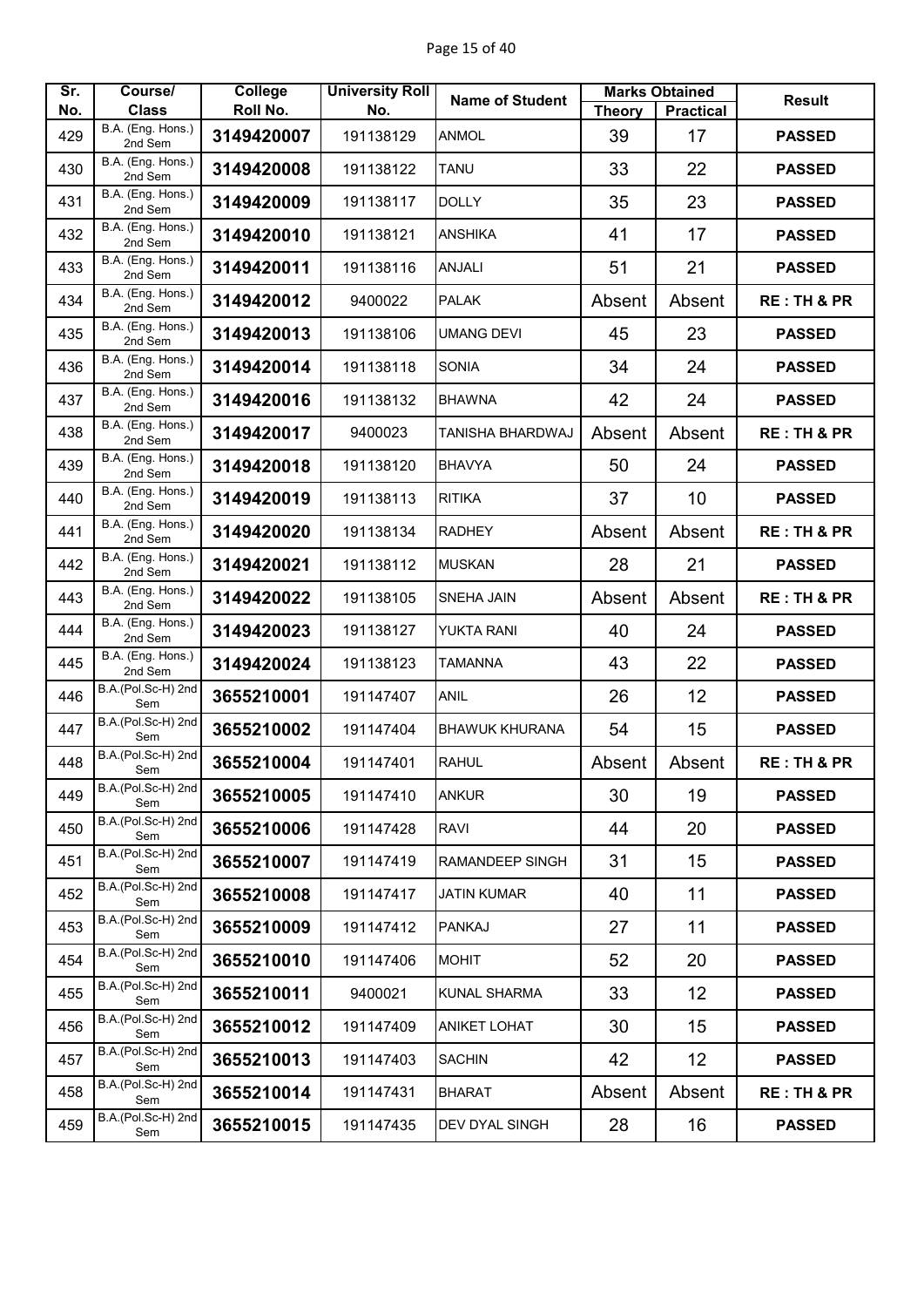| Sr. | Course/                            | College    | <b>University Roll</b> | <b>Name of Student</b> |                 | <b>Marks Obtained</b> | <b>Result</b>          |
|-----|------------------------------------|------------|------------------------|------------------------|-----------------|-----------------------|------------------------|
| No. | <b>Class</b><br>B.A.(Pol.Sc-H) 2nd | Roll No.   | No.                    |                        | <b>Theory</b>   | <b>Practical</b>      |                        |
| 460 | Sem                                | 3655210016 | 191147422              | YOUGANT                | Absent          | Absent                | <b>RE: TH &amp; PR</b> |
| 461 | B.A.(Pol.Sc-H) 2nd<br>Sem          | 3655210017 | $\mathbf 0$            | <b>ABHIMANYU ROZRA</b> | Absent          | Absent                | <b>RE: TH &amp; PR</b> |
| 462 | B.A.(Pol.Sc-H) 2nd<br>Sem          | 3655210018 | 191147424              | <b>RITESH SHARMA</b>   | 31              | 12                    | <b>PASSED</b>          |
| 463 | B.A.(Pol.Sc-H) 2nd<br>Sem          | 3655210019 | 191147433              | <b>RAHUL</b>           | 28              | 11                    | <b>PASSED</b>          |
| 464 | B.A.(Pol.Sc-H) 2nd<br>Sem          | 3655210020 | 191147432              | <b>ANURAG</b>          | 31              | 12                    | <b>PASSED</b>          |
| 465 | B.A.(Pol.Sc-H) 2nd<br>Sem          | 3655210021 | 191147423              | <b>RAVI</b>            | 44              | 16                    | <b>PASSED</b>          |
| 466 | B.A.(Pol.Sc-H) 2nd<br>Sem          | 3655210022 | 191147402              | <b>ARPAN</b>           | Absent          | Absent                | <b>RE: TH &amp; PR</b> |
| 467 | B.A.(Pol.Sc-H) 2nd<br>Sem          | 3655210023 | 191147411              | LOVJEET SINGH          | 49              | 16                    | <b>PASSED</b>          |
| 468 | B.A.(Pol.Sc-H) 2nd<br>Sem          | 3655210024 | $\mathbf{0}$           | <b>NEERAJ KUMAR</b>    | Absent          | Absent                | <b>RE: TH &amp; PR</b> |
| 469 | B.A.(Pol.Sc-H) 2nd<br>Sem          | 3655210025 | 191147430              | <b>ISHANT VERMA</b>    | Absent          | Absent                | <b>RE: TH &amp; PR</b> |
| 470 | B.A.(Pol.Sc-H) 2nd<br>Sem          | 3655210026 | 191147434              | SIDHANT BEDI           | Absent          | Absent                | <b>RE: TH &amp; PR</b> |
| 471 | B.A.(Pol.Sc-H) 2nd<br>Sem          | 3655220002 | 191147408              | <b>JYOTSANA</b>        | 54              | 22                    | <b>PASSED</b>          |
| 472 | B.A.(Pol.Sc-H) 2nd<br>Sem          | 3655220003 | 191147421              | <b>SIMRAN</b>          | 61              | 21                    | <b>PASSED</b>          |
| 473 | B.A.(Pol.Sc-H) 2nd<br>Sem          | 3655220004 | 191147416              | TANU KADYAN            | 57              | 23                    | <b>PASSED</b>          |
| 474 | B.A.(Pol.Sc-H) 2nd<br>Sem          | 3655220006 | 191147418              | <b>USHA RANI</b>       | 39              | 23                    | <b>PASSED</b>          |
| 475 | B.A.(Pol.Sc-H) 2nd<br>Sem          | 3655220007 | 191147413              | <b>PRAGYA</b>          | 52              | 16                    | <b>PASSED</b>          |
| 476 | B.A.(Pol.Sc-H) 2nd<br>Sem          | 3655220008 | 191147414              | <b>KIRTI</b>           | 17              | 21                    | <b>RE: TH</b>          |
| 477 | B.A.(Pol.Sc-H) 2nd<br>Sem          | 3655220009 | 191147426              | <b>RITIKA</b>          | 33              | 21                    | <b>PASSED</b>          |
| 478 | B.A.(Pol.Sc-H) 2nd<br>Sem          | 3655220010 | 191147420              | <b>GAGAN DEEP KAUR</b> | Absent          | Absent                | <b>RE: TH &amp; PR</b> |
| 479 | B.A.(Pol.Sc-H) 2nd<br>Sem          | 3655220011 | $\pmb{0}$              | <b>DEEPANSHU RANI</b>  | Absent          | Absent                | <b>RE: TH &amp; PR</b> |
| 480 | B.A.(Pol.Sc-H) 2nd<br>Sem          | 3655220012 | 191147415              | <b>RICHA</b>           | 58              | 22                    | <b>PASSED</b>          |
| 481 | B.A.(Pol.Sc-H) 2nd<br>Sem          | 3655220013 | 191147405              | SONALI GANDHI          | 51              | 23                    | <b>PASSED</b>          |
| 482 | B.A.(Pol.Sc-H) 2nd<br>Sem          | 3655220014 | 191147425              | PRIYANKA DEVI          | 29              | 22                    | <b>PASSED</b>          |
| 483 | B.A.(Pol.Sc-H) 2nd<br>Sem          | 3655220015 | 191147429              | <b>SHIVANI</b>         | 50              | 21                    | <b>PASSED</b>          |
| 484 | B.A.(Pol.Sc-H) 2nd<br>Sem          | 3655220016 | 191147427              | <b>ASHIMA</b>          | 59              | 22                    | <b>PASSED</b>          |
| 485 | B.Com. (General)<br>2nd Sem(A)     | 3149710001 | 191019958              | <b>DIPANSHU</b>        | $6\phantom{1}6$ | 23                    | <b>RE: TH</b>          |
| 486 | B.Com. (General)<br>2nd Sem(A)     | 3149710002 | 191020026              | <b>HARSHWARDHAN</b>    | 53              | 22                    | <b>PASSED</b>          |
| 487 | B.Com. (General)<br>2nd Sem(A)     | 3149710003 | 191020021              | YASH SACHDEVA          | 42              | 15                    | <b>PASSED</b>          |
| 488 | B.Com. (General)<br>2nd Sem(A)     | 3149710004 | 0                      | <b>SAHIL</b>           | Absent          | Absent                | <b>RE: TH &amp; PR</b> |
| 489 | B.Com. (General)<br>2nd Sem(A)     | 3149710005 | 191019907              | <b>MOHIT</b>           | 34              | 14                    | <b>PASSED</b>          |
| 490 | B.Com. (General)<br>2nd Sem(A)     | 3149710006 | 191020019              | <b>GURKIRAT SINGH</b>  | Absent          | Absent                | <b>RE: TH &amp; PR</b> |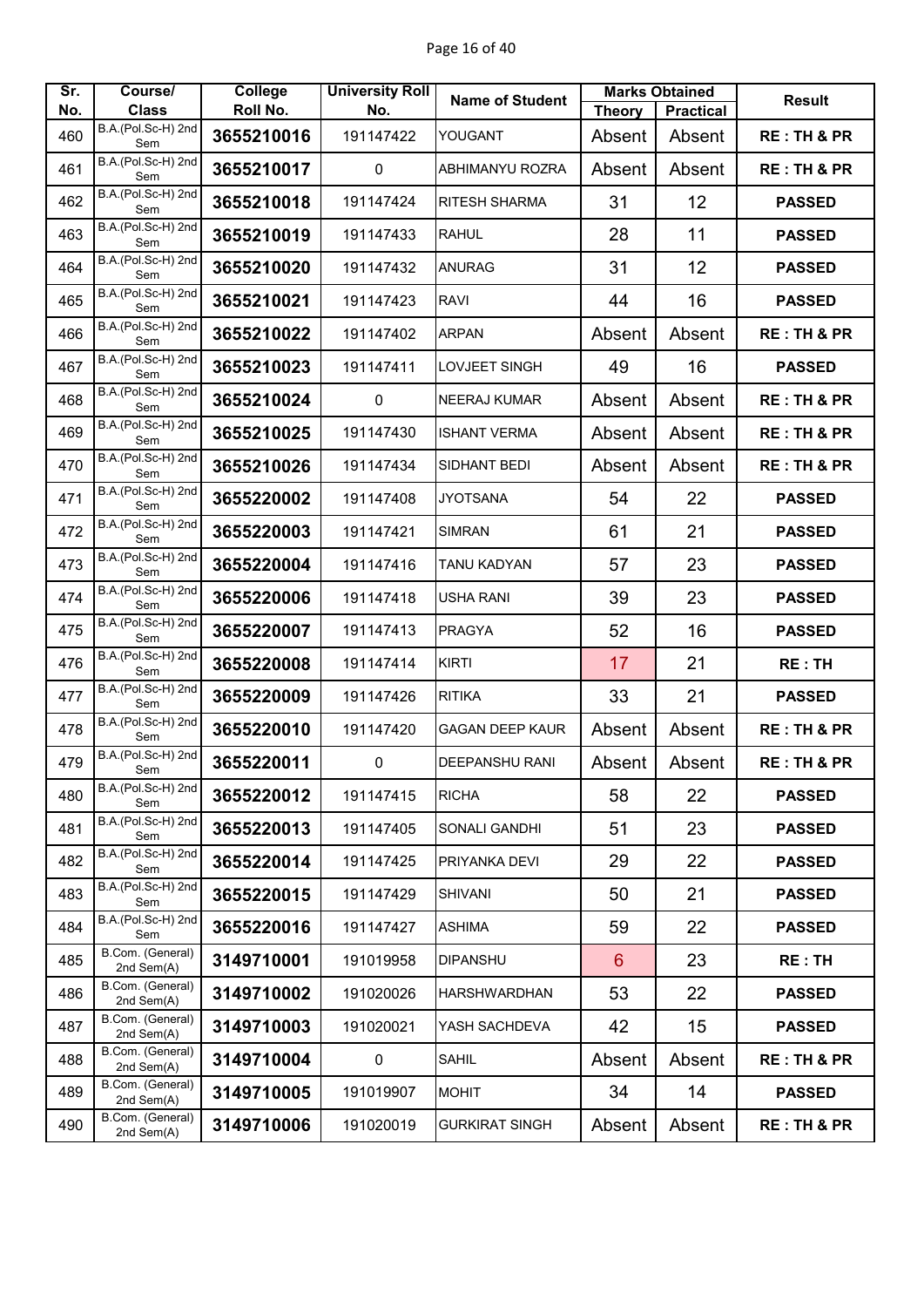| Sr. | Course/                        | College    | <b>University Roll</b> | <b>Name of Student</b> |               | <b>Marks Obtained</b> | <b>Result</b>          |
|-----|--------------------------------|------------|------------------------|------------------------|---------------|-----------------------|------------------------|
| No. | <b>Class</b>                   | Roll No.   | No.                    |                        | <b>Theory</b> | <b>Practical</b>      |                        |
| 491 | B.Com. (General)<br>2nd Sem(A) | 3149710007 | 191019945              | <b>PRINCE</b>          | 60            | 21                    | <b>PASSED</b>          |
| 492 | B.Com. (General)<br>2nd Sem(A) | 3149710008 | 191019915              | <b>JATIN VERMA</b>     | 53            | 20                    | <b>PASSED</b>          |
| 493 | B.Com. (General)<br>2nd Sem(A) | 3149710009 | 191019993              | <b>NISHANT</b>         | 36            | 13                    | <b>PASSED</b>          |
| 494 | B.Com. (General)<br>2nd Sem(A) | 3149710010 | 191020012              | <b>HARSH SHARMA</b>    | Absent        | Absent                | <b>RE: TH &amp; PR</b> |
| 495 | B.Com. (General)<br>2nd Sem(A) | 3149710011 | 191020008              | <b>KRISHAN KUMAR</b>   | 38            | 13                    | <b>PASSED</b>          |
| 496 | B.Com. (General)<br>2nd Sem(A) | 3149710013 | 191019984              | <b>MANVEER VERMA</b>   | 50            | 23                    | <b>PASSED</b>          |
| 497 | B.Com. (General)<br>2nd Sem(A) | 3149710014 | 191019962              | <b>OJASS KUMAR</b>     | 58            | 22                    | <b>PASSED</b>          |
| 498 | B.Com. (General)<br>2nd Sem(A) | 3149710015 | 191019997              | <b>BHASKAR</b>         | 37            | 23                    | <b>PASSED</b>          |
| 499 | B.Com. (General)<br>2nd Sem(A) | 3149710016 | 191019974              | <b>SACHIN</b>          | 32            | 13                    | <b>PASSED</b>          |
| 500 | B.Com. (General)<br>2nd Sem(A) | 3149710017 | 191020038              | <b>HONEY KAMRA</b>     | 44            | 20                    | <b>PASSED</b>          |
| 501 | B.Com. (General)<br>2nd Sem(A) | 3149710018 | 0                      | <b>SAHIL LANGYAN</b>   | Absent        | Absent                | <b>RE: TH &amp; PR</b> |
| 502 | B.Com. (General)<br>2nd Sem(A) | 3149710019 | 191019939              | <b>DIVESH KUMAR</b>    | 14            | 12                    | <b>RE: TH</b>          |
| 503 | B.Com. (General)<br>2nd Sem(A) | 3149710020 | 0                      | <b>GURPREET SINGH</b>  | Absent        | Absent                | <b>RE: TH &amp; PR</b> |
| 504 | B.Com. (General)<br>2nd Sem(A) | 3149710021 | 191019956              | <b>HAPPY</b>           | 35            | 13                    | <b>PASSED</b>          |
| 505 | B.Com. (General)<br>2nd Sem(A) | 3149710022 | 191020029              | <b>GURMEET MEHLA</b>   | 58            | 20                    | <b>PASSED</b>          |
| 506 | B.Com. (General)<br>2nd Sem(A) | 3149710024 | 191019980              | <b>GAGAN KUMAR</b>     | 38            | 20                    | <b>PASSED</b>          |
| 507 | B.Com. (General)<br>2nd Sem(A) | 3149710025 | 191019949              | <b>GURMEET SINGH</b>   | 32            | 18                    | <b>PASSED</b>          |
| 508 | B.Com. (General)<br>2nd Sem(A) | 3149710026 | 191020014              | <b>SAHIL</b>           | 41            | 20                    | <b>PASSED</b>          |
| 509 | B.Com. (General)<br>2nd Sem(A) | 3149710027 | $\pmb{0}$              | <b>SANCHIT ARORA</b>   | Absent        | Absent                | <b>RE: TH &amp; PR</b> |
| 510 | B.Com. (General)<br>2nd Sem(A) | 3149710028 | 191019986              | JASPREET SIGNH         | Absent        | Absent                | <b>RE: TH &amp; PR</b> |
| 511 | B.Com. (General)<br>2nd Sem(A) | 3149710029 | 191019937              | <b>GULSHAN KUMAR</b>   | 33            | 19                    | <b>PASSED</b>          |
| 512 | B.Com. (General)<br>2nd Sem(A) | 3149710030 | 191020036              | <b>DIRGH ARORA</b>     | 56            | 24                    | <b>PASSED</b>          |
| 513 | B.Com. (General)<br>2nd Sem(A) | 3149710031 | 191019947              | SOURAV SAINI           | 45            | 24                    | <b>PASSED</b>          |
| 514 | B.Com. (General)<br>2nd Sem(A) | 3149710034 | 191019999              | <b>DHARMENDER</b>      | Absent        | Absent                | <b>RE: TH &amp; PR</b> |
| 515 | B.Com. (General)<br>2nd Sem(A) | 3149710035 | 191019946              | <b>SOURABH</b>         | 43            | 18                    | <b>PASSED</b>          |
| 516 | B.Com. (General)<br>2nd Sem(A) | 3149710037 | 191019978              | <b>NAVNEET</b>         | 14            | 20                    | RE:TH                  |
| 517 | B.Com. (General)<br>2nd Sem(A) | 3149710039 | 0                      | <b>NISHANT KUMAR</b>   | Absent        | Absent                | <b>RE: TH &amp; PR</b> |
| 518 | B.Com. (General)<br>2nd Sem(A) | 3149710040 | 191019969              | <b>SURAJ</b>           | 29            | 23                    | <b>PASSED</b>          |
| 519 | B.Com. (General)<br>2nd Sem(A) | 3149710041 | 191019966              | <b>PARAS</b>           | 40            | 19                    | <b>PASSED</b>          |
| 520 | B.Com. (General)<br>2nd Sem(A) | 3149710042 | $\pmb{0}$              | <b>VIKAS KUMAR</b>     | Absent        | Absent                | <b>RE: TH &amp; PR</b> |
| 521 | B.Com. (General)<br>2nd Sem(A) | 3149710043 | 191020009              | VINAY KUMAR            | 26            | 15                    | <b>PASSED</b>          |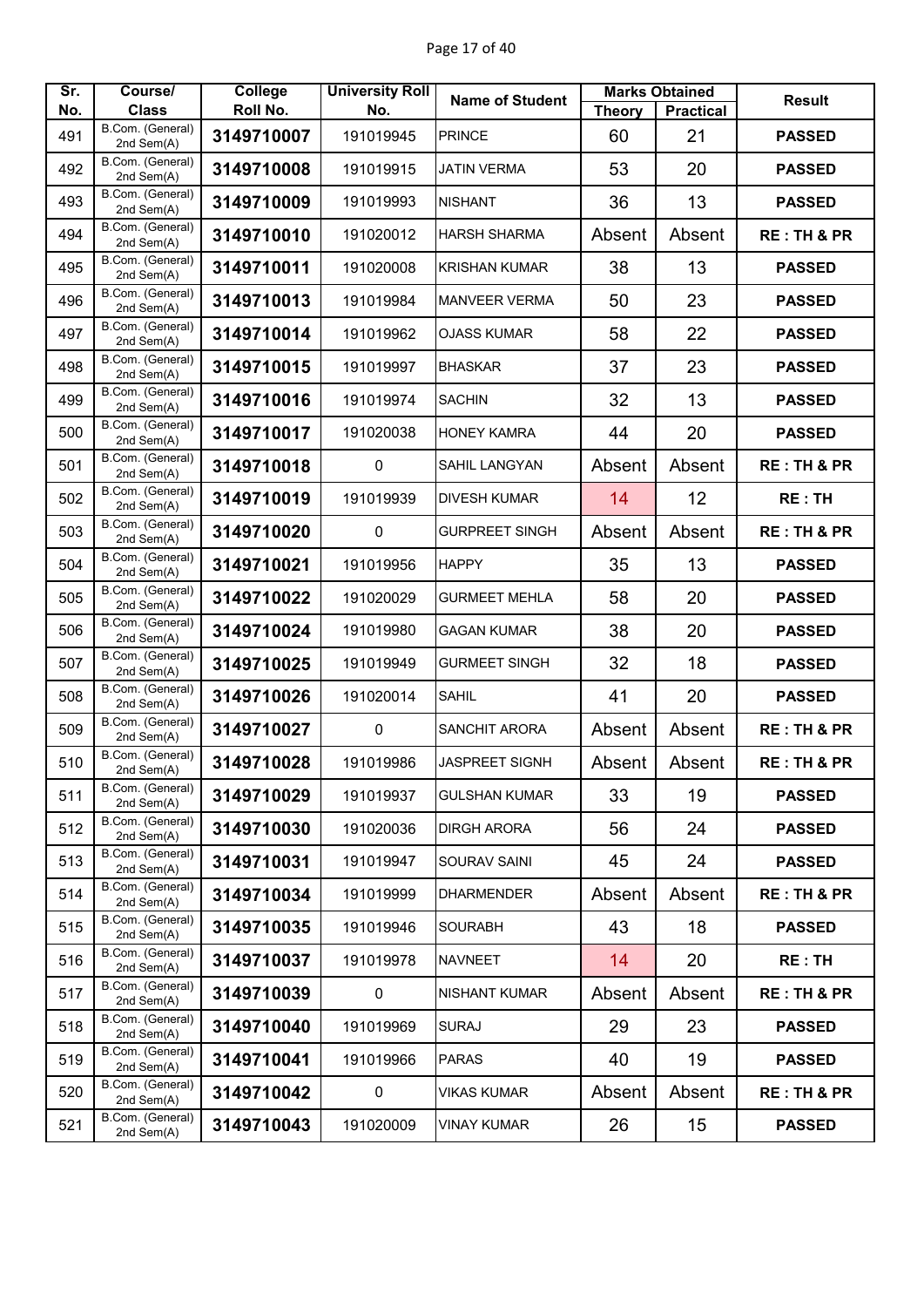| Sr. | Course/                        | College    | <b>University Roll</b> | <b>Name of Student</b>                |               | <b>Marks Obtained</b> | <b>Result</b>          |
|-----|--------------------------------|------------|------------------------|---------------------------------------|---------------|-----------------------|------------------------|
| No. | <b>Class</b>                   | Roll No.   | No.                    |                                       | <b>Theory</b> | <b>Practical</b>      |                        |
| 522 | B.Com. (General)<br>2nd Sem(A) | 3149710044 | 191019908              | <b>GAUTAM GOEL</b>                    | 56            | 17                    | <b>PASSED</b>          |
| 523 | B.Com. (General)<br>2nd Sem(A) | 3149710046 | 191020027              | <b>BHAVESH KAUSHIK</b>                | 26            | 17                    | <b>PASSED</b>          |
| 524 | B.Com. (General)<br>2nd Sem(A) | 3149710047 | 191019975              | <b>DILBAAG SHARMA</b>                 | Absent        | Absent                | <b>RE: TH &amp; PR</b> |
| 525 | B.Com. (General)<br>2nd Sem(A) | 3149710049 | 191019981              | <b>LOKESH KUMAR</b>                   | 29            | 13                    | <b>PASSED</b>          |
| 526 | B.Com. (General)<br>2nd Sem(A) | 3149710050 | 191019953              | TARUN KAUSHIK                         | 56            | 21                    | <b>PASSED</b>          |
| 527 | B.Com. (General)<br>2nd Sem(A) | 3149710051 | 191019927              | <b>HARSH</b>                          | 40            | 23                    | <b>PASSED</b>          |
| 528 | B.Com. (General)<br>2nd Sem(A) | 3149710052 | 191019955              | <b>HIMANSHU</b>                       | 26            | 20                    | <b>PASSED</b>          |
| 529 | B.Com. (General)<br>2nd Sem(A) | 3149710053 | 191020032              | <b>TAJINDER SINGH</b>                 | Absent        | Absent                | <b>RE: TH &amp; PR</b> |
| 530 | B.Com. (General)<br>2nd Sem(A) | 3149710054 | 191019973              | <b>GANDHARV KUMAR</b><br><b>MEHTA</b> | 16            | 20                    | <b>RE: TH</b>          |
| 531 | B.Com. (General)<br>2nd Sem(A) | 3149710055 | 191019965              | <b>MAHESH</b>                         | 39            | 20                    | <b>PASSED</b>          |
| 532 | B.Com. (General)<br>2nd Sem(A) | 3149710056 | 191020003              | <b>SAGAR TYAGI</b>                    | Absent        | Absent                | <b>RE: TH &amp; PR</b> |
| 533 | B.Com. (General)<br>2nd Sem(A) | 3149710057 | 191020033              | <b>ASHISH</b>                         | 42            | 21                    | <b>PASSED</b>          |
| 534 | B.Com. (General)<br>2nd Sem(A) | 3149710058 | 191020018              | <b>NITIN KAMBOJ</b>                   | 50            | 24                    | <b>PASSED</b>          |
| 535 | B.Com. (General)<br>2nd Sem(A) | 3149710059 | 191019998              | YUVRAJ                                | Absent        | Absent                | <b>RE: TH &amp; PR</b> |
| 536 | B.Com. (General)<br>2nd Sem(A) | 3149710060 | 191020016              | <b>RAJAT</b>                          | 44            | 20                    | <b>PASSED</b>          |
| 537 | B.Com. (General)<br>2nd Sem(A) | 3149710061 | 191020020              | <b>VIKAS</b>                          | 26            | 22                    | <b>PASSED</b>          |
| 538 | B.Com. (General)<br>2nd Sem(A) | 3149710062 | $\mathbf 0$            | <b>GEETANSH RAJPAL</b>                | Absent        | Absent                | <b>RE: TH &amp; PR</b> |
| 539 | B.Com. (General)<br>2nd Sem(A) | 3149710063 | 191020001              | <b>VANSHIT CHAWLA</b>                 | 51            | 24                    | <b>PASSED</b>          |
| 540 | B.Com. (General)<br>2nd Sem(A) | 3149710064 | 191019977              | <b>ABHISHEK</b>                       | 44            | 23                    | <b>PASSED</b>          |
| 541 | B.Com. (General)<br>2nd Sem(A) | 3149710066 | 191019950              | <b>AKASH RAJJAK</b>                   | 53            | 22                    | <b>PASSED</b>          |
| 542 | B.Com. (General)<br>2nd Sem(A) | 3149710067 | 191020030              | <b>DIWAKAR</b>                        | 26            | 18                    | <b>PASSED</b>          |
| 543 | B.Com. (General)<br>2nd Sem(A) | 3149710068 | 191019972              | PRANAV MITTAL                         | 51            | 24                    | <b>PASSED</b>          |
| 544 | B.Com. (General)<br>2nd Sem(A) | 3149710069 | 191020006              | <b>HARSHDEEP SINGH</b>                | Absent        | Absent                | <b>RE: TH &amp; PR</b> |
| 545 | B.Com. (General)<br>2nd Sem(A) | 3149710070 | 191020005              | <b>RAJAT KUMAR</b>                    | 49            | 22                    | <b>PASSED</b>          |
| 546 | B.Com. (General)<br>2nd Sem(A) | 3149710071 | 191020024              | <b>HARSHIT</b>                        | Absent        | Absent                | <b>RE: TH &amp; PR</b> |
| 547 | B.Com. (General)<br>2nd Sem(A) | 3149710072 | 191020034              | <b>MOHIT</b>                          | 59            | 22                    | <b>PASSED</b>          |
| 548 | B.Com. (General)<br>2nd Sem(A) | 3149710073 | 191019928              | <b>AVIPAL RANA</b>                    | 61            | 23                    | <b>PASSED</b>          |
| 549 | B.Com. (General)<br>2nd Sem(A) | 3149710074 | 191019952              | <b>RAGHAV</b>                         | 60            | 21                    | <b>PASSED</b>          |
| 550 | B.Com. (General)<br>2nd Sem(A) | 3149710075 | 191019917              | RAHUL PAHWA                           | 63            | 24                    | <b>PASSED</b>          |
| 551 | B.Com. (General)<br>2nd Sem(A) | 3149710076 | 191019919              | <b>ARUN</b>                           | 51            | 20                    | <b>PASSED</b>          |
| 552 | B.Com. (General)<br>2nd Sem(A) | 3149710077 | 191019929              | <b>GAGAN NAIN</b>                     | 46            | 21                    | <b>PASSED</b>          |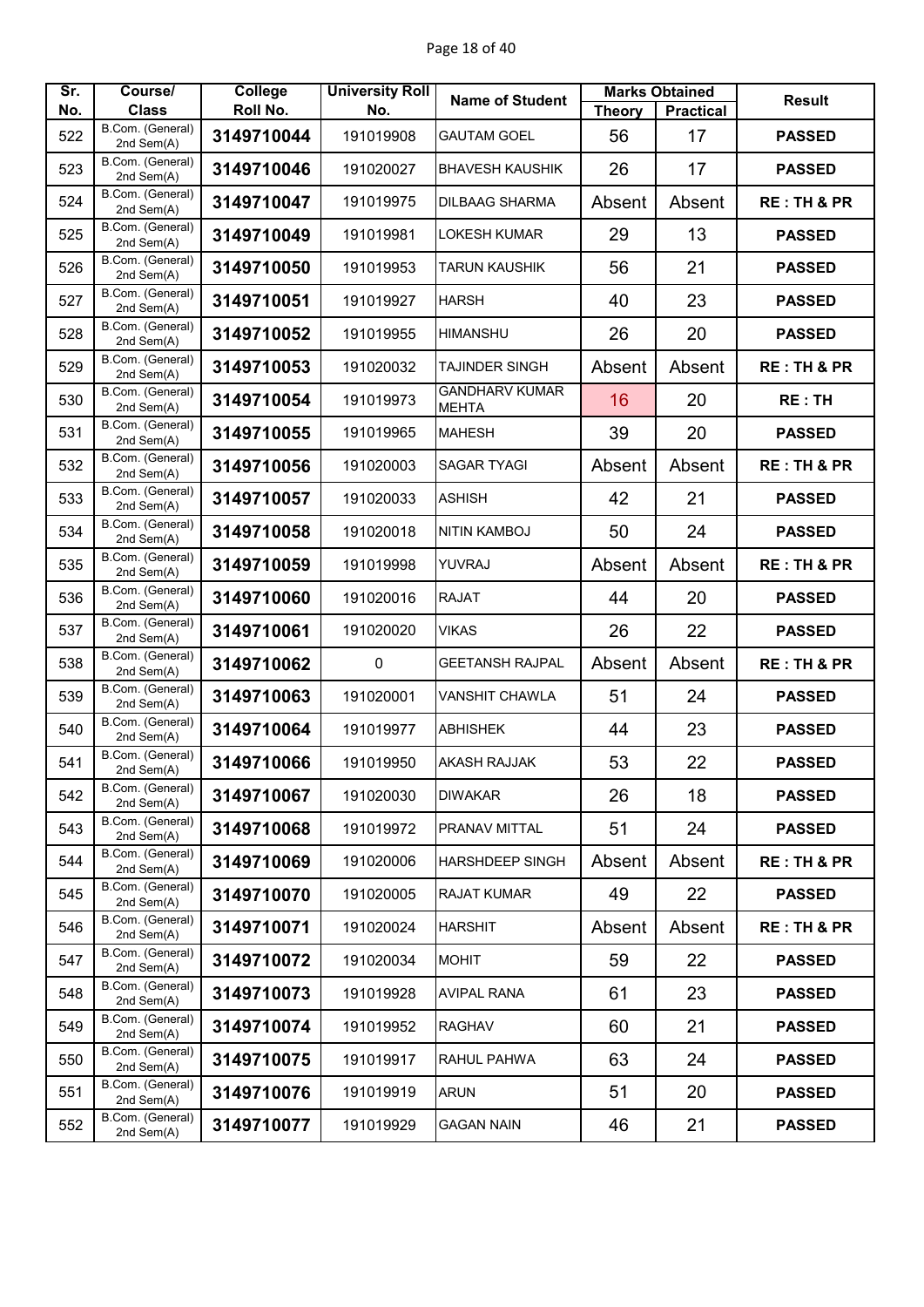| Sr. | Course/                          | <b>College</b><br>Roll No. | <b>University Roll</b> | <b>Name of Student</b> |               | <b>Marks Obtained</b> | <b>Result</b>          |
|-----|----------------------------------|----------------------------|------------------------|------------------------|---------------|-----------------------|------------------------|
| No. | <b>Class</b><br>B.Com. (General) |                            | No.                    |                        | <b>Theory</b> | <b>Practical</b>      |                        |
| 553 | 2nd Sem(A)                       | 3149710078                 | 191019976              | <b>RAGHAV</b>          | 54            | 23                    | <b>PASSED</b>          |
| 554 | B.Com. (General)<br>2nd Sem(A)   | 3149710079                 | 191019906              | <b>HARISH KUMAR</b>    | Absent        | Absent                | <b>RE: TH &amp; PR</b> |
| 555 | B.Com. (General)<br>2nd Sem(A)   | 3149710080                 | 191019961              | SONU                   | 59            | 17                    | <b>PASSED</b>          |
| 556 | B.Com. (General)<br>2nd Sem(A)   | 3149710081                 | 191019926              | <b>RAMAN</b>           | 43            | 19                    | <b>PASSED</b>          |
| 557 | B.Com. (General)<br>2nd Sem(A)   | 3149710082                 | 191019971              | <b>HARSHIT</b>         | 48            | 20                    | <b>PASSED</b>          |
| 558 | B.Com. (General)<br>2nd Sem(A)   | 3149710083                 | 191019959              | <b>ABHISHEK SHARMA</b> | 27            | 15                    | <b>PASSED</b>          |
| 559 | B.Com. (General)<br>2nd Sem(A)   | 3149710084                 | 191020023              | PRANAV BAWEJA          | 39            | 21                    | <b>PASSED</b>          |
| 560 | B.Com. (General)<br>2nd Sem(A)   | 3149710085                 | 191020011              | <b>MUKUND ARORA</b>    | 39            | 22                    | <b>PASSED</b>          |
| 561 | B.Com. (General)<br>2nd Sem(A)   | 3149710086                 | 191020037              | <b>RAHUL GOEL</b>      | 35            | 23                    | <b>PASSED</b>          |
| 562 | B.Com. (General)<br>2nd Sem(A)   | 3149720001                 | 191019936              | <b>TANU GUPTA</b>      | 41            | 18                    | <b>PASSED</b>          |
| 563 | B.Com. (General)<br>2nd Sem(A)   | 3149720002                 | 191019991              | <b>RUCHIKA</b>         | 48            | 20                    | <b>PASSED</b>          |
| 564 | B.Com. (General)<br>2nd Sem(A)   | 3149720003                 | 191019934              | <b>SONIA</b>           | 32            | 16                    | <b>PASSED</b>          |
| 565 | B.Com. (General)<br>2nd Sem(A)   | 3149720004                 | 191019923              | <b>APOORVA RANA</b>    | 58            | 21                    | <b>PASSED</b>          |
| 566 | B.Com. (General)<br>2nd Sem(A)   | 3149720005                 | 191019905              | <b>NISHTHA</b>         | 60            | 21                    | <b>PASSED</b>          |
| 567 | B.Com. (General)<br>2nd Sem(A)   | 3149720006                 | 191019925              | <b>SHOBHNA</b>         | 42            | 15                    | <b>PASSED</b>          |
| 568 | B.Com. (General)<br>2nd Sem(A)   | 3149720008                 | 191020010              | <b>TANNU</b>           | 36            | 17                    | <b>PASSED</b>          |
| 569 | B.Com. (General)<br>2nd Sem(A)   | 3149720009                 | 191019903              | PRIYANSHU CHOPRA       | 56            | 20                    | <b>PASSED</b>          |
| 570 | B.Com. (General)<br>2nd Sem(A)   | 3149720010                 | 191019988              | <b>AARTI POPLI</b>     | 48            | 16                    | <b>PASSED</b>          |
| 571 | B.Com. (General)<br>2nd Sem(A)   | 3149720011                 | 191019909              | <b>JIYA</b>            | 56            | 15                    | <b>PASSED</b>          |
| 572 | B.Com. (General)<br>2nd Sem(A)   | 3149720013                 | 191019913              | PREETI DEVI            | 45            | 16                    | <b>PASSED</b>          |
| 573 | B.Com. (General)<br>2nd Sem(A)   | 3149720014                 | 191019995              | <b>NAVIKA</b>          | 57            | 22                    | <b>PASSED</b>          |
| 574 | B.Com. (General)<br>2nd Sem(A)   | 3149720015                 | 191020031              | VIBHA                  | 52            | 17                    | <b>PASSED</b>          |
| 575 | B.Com. (General)<br>2nd Sem(A)   | 3149720016                 | 191019992              | <b>KANIKA</b>          | 43            | 17                    | <b>PASSED</b>          |
| 576 | B.Com. (General)<br>2nd Sem(A)   | 3149720017                 | 191019921              | <b>AANCHAL</b>         | 63            | 16                    | <b>PASSED</b>          |
| 577 | B.Com. (General)<br>2nd Sem(A)   | 3149720019                 | 191019951              | <b>ISHITA</b>          | 55            | 15                    | <b>PASSED</b>          |
| 578 | B.Com. (General)<br>2nd Sem(A)   | 3149720020                 | 191019943              | <b>SNEHA</b>           | 50            | 22                    | <b>PASSED</b>          |
| 579 | B.Com. (General)<br>2nd Sem(A)   | 3149720022                 | 191020039              | YUKTI                  | 55            | 16                    | <b>PASSED</b>          |
| 580 | B.Com. (General)<br>2nd Sem(A)   | 3149720023                 | 191019942              | <b>SANCHITA</b>        | 62            | 18                    | <b>PASSED</b>          |
| 581 | B.Com. (General)<br>2nd Sem(A)   | 3149720024                 | 191019985              | <b>GARIMA</b>          | 56            | 18                    | <b>PASSED</b>          |
| 582 | B.Com. (General)<br>2nd Sem(A)   | 3149720025                 | 191019918              | <b>TANIYA</b>          | 47            | 17                    | <b>PASSED</b>          |
| 583 | B.Com. (General)<br>2nd Sem(A)   | 3149720026                 | 191019987              | <b>SHRUTI CHOPRA</b>   | 56            | 18                    | <b>PASSED</b>          |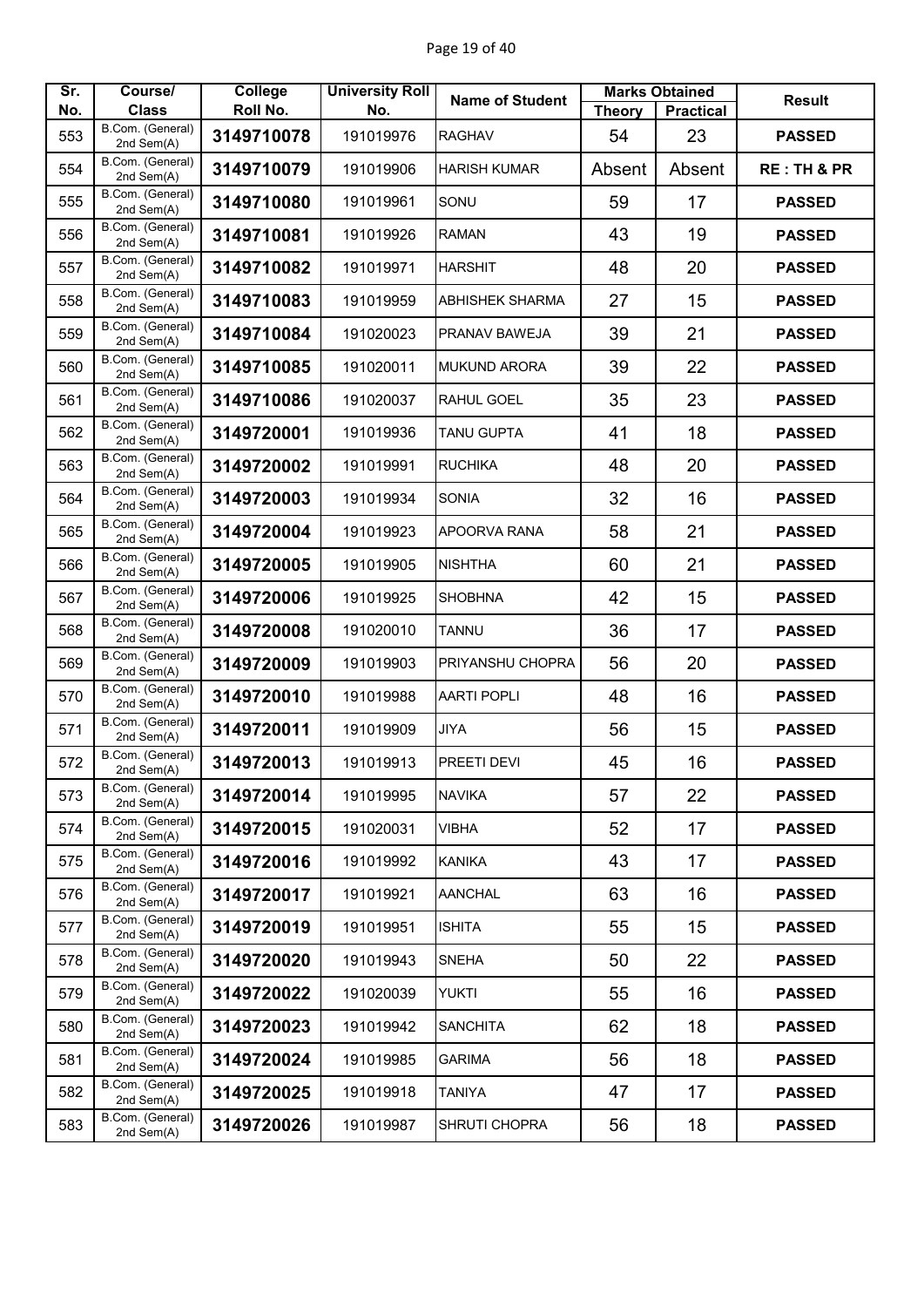| Sr. | Course/                        | College    | <b>University Roll</b> | <b>Name of Student</b> |               | <b>Marks Obtained</b> | <b>Result</b>          |
|-----|--------------------------------|------------|------------------------|------------------------|---------------|-----------------------|------------------------|
| No. | <b>Class</b>                   | Roll No.   | No.                    |                        | <b>Theory</b> | <b>Practical</b>      |                        |
| 584 | B.Com. (General)<br>2nd Sem(A) | 3149720027 | 191019904              | <b>MONIKA</b>          | 43            | 18                    | <b>PASSED</b>          |
| 585 | B.Com. (General)<br>2nd Sem(A) | 3149720028 | 191020004              | YOSHIKA SINGH          | 39            | 19                    | <b>PASSED</b>          |
| 586 | B.Com. (General)<br>2nd Sem(A) | 3149720029 | 191019924              | <b>KARUNA</b>          | 42            | 16                    | <b>PASSED</b>          |
| 587 | B.Com. (General)<br>2nd Sem(A) | 3149720030 | 191020015              | <b>VIDHIKA VERMA</b>   | Absent        | Absent                | <b>RE: TH &amp; PR</b> |
| 588 | B.Com. (General)<br>2nd Sem(A) | 3149720032 | 191019941              | <b>HARJEET KAUR</b>    | 45            | 16                    | <b>PASSED</b>          |
| 589 | B.Com. (General)<br>2nd Sem(A) | 3149720033 | 191020002              | <b>ARPITA</b>          | Absent        | Absent                | <b>RE: TH &amp; PR</b> |
| 590 | B.Com. (General)<br>2nd Sem(A) | 3149720034 | 191020007              | <b>RAKHI</b>           | 37            | 15                    | <b>PASSED</b>          |
| 591 | B.Com. (General)<br>2nd Sem(A) | 3149720035 | 191019910              | <b>SONIA</b>           | 31            | 14                    | <b>PASSED</b>          |
| 592 | B.Com. (General)<br>2nd Sem(A) | 3149720036 | 191020025              | <b>ANJALI</b>          | 41            | 17                    | <b>PASSED</b>          |
| 593 | B.Com. (General)<br>2nd Sem(A) | 3149720037 | 191019920              | <b>SUKHPREET</b>       | 50            | 21                    | <b>PASSED</b>          |
| 594 | B.Com. (General)<br>2nd Sem(A) | 3149720038 | 191019996              | <b>MUSKAN</b>          | 55            | 20                    | <b>PASSED</b>          |
| 595 | B.Com. (General)<br>2nd Sem(A) | 3149720039 | 191019930              | <b>SMRITI</b>          | 60            | 21                    | <b>PASSED</b>          |
| 596 | B.Com. (General)<br>2nd Sem(A) | 3149720040 | 191019964              | AISHWARYA GANDHI       | 56            | 20                    | <b>PASSED</b>          |
| 597 | B.Com. (General)<br>2nd Sem(A) | 3149720041 | 191019902              | <b>TANU</b>            | 46            | 19                    | <b>PASSED</b>          |
| 598 | B.Com. (General)<br>2nd Sem(A) | 3149720042 | 191019983              | <b>RUBALPREET KAUR</b> | 38            | 17                    | <b>PASSED</b>          |
| 599 | B.Com. (General)<br>2nd Sem(A) | 3149720043 | 191019916              | <b>RENU</b>            | 46            | 17                    | <b>PASSED</b>          |
| 600 | B.Com. (General)<br>2nd Sem(A) | 3149720044 | 191019967              | <b>HIMANI</b>          | 40            | 18                    | <b>PASSED</b>          |
| 601 | B.Com. (General)<br>2nd Sem(A) | 3149720045 | 191019982              | <b>JYOTI</b>           | 49            | 19                    | <b>PASSED</b>          |
| 602 | B.Com. (General)<br>2nd Sem(A) | 3149720046 | 191020000              | <b>JAISMEEN</b>        | 52            | 22                    | <b>PASSED</b>          |
| 603 | B.Com. (General)<br>2nd Sem(A) | 3149720047 | 191019935              | UMISHA CHHABRA         | 52            | 18                    | <b>PASSED</b>          |
| 604 | B.Com. (General)<br>2nd Sem(A) | 3149720048 | 191019944              | <b>PAYAL</b>           | 46            | 19                    | <b>PASSED</b>          |
| 605 | B.Com. (General)<br>2nd Sem(A) | 3149720049 | 191019932              | <b>AKSHITA</b>         | 8             | 15                    | RE: TH                 |
| 606 | B.Com. (General)<br>2nd Sem(A) | 3149720051 | 988001                 | <b>KOMAL</b>           | 35            | 16                    | <b>PASSED</b>          |
| 607 | B.Com. (General)<br>2nd Sem(A) | 3149720052 | 191019994              | <b>TANU</b>            | 56            | 18                    | <b>PASSED</b>          |
| 608 | B.Com. (General)<br>2nd Sem(A) | 3149720053 | 191019901              | <b>SHREYA</b>          | 63            | 21                    | <b>PASSED</b>          |
| 609 | B.Com. (General)<br>2nd Sem(A) | 3149720054 | 191019940              | <b>SHIVANI</b>         | 43            | 15                    | <b>PASSED</b>          |
| 610 | B.Com. (General)<br>2nd Sem(A) | 3149720055 | 191019931              | <b>PRACHI</b>          | Absent        | Absent                | <b>RE: TH &amp; PR</b> |
| 611 | B.Com. (General)<br>2nd Sem(A) | 3149720056 | 191019963              | <b>RITIKA VERMA</b>    | 34            | 17                    | <b>PASSED</b>          |
| 612 | B.Com. (General)<br>2nd Sem(A) | 3149720057 | 191020028              | <b>VINNY RANI</b>      | 29            | 18                    | <b>PASSED</b>          |
| 613 | B.Com. (General)<br>2nd Sem(A) | 3149720058 | 191019960              | <b>VIJETA</b>          | 53            | 22                    | <b>PASSED</b>          |
| 614 | B.Com. (General)<br>2nd Sem(A) | 3149720059 | 191019911              | <b>RITIKA</b>          | 54            | 17                    | <b>PASSED</b>          |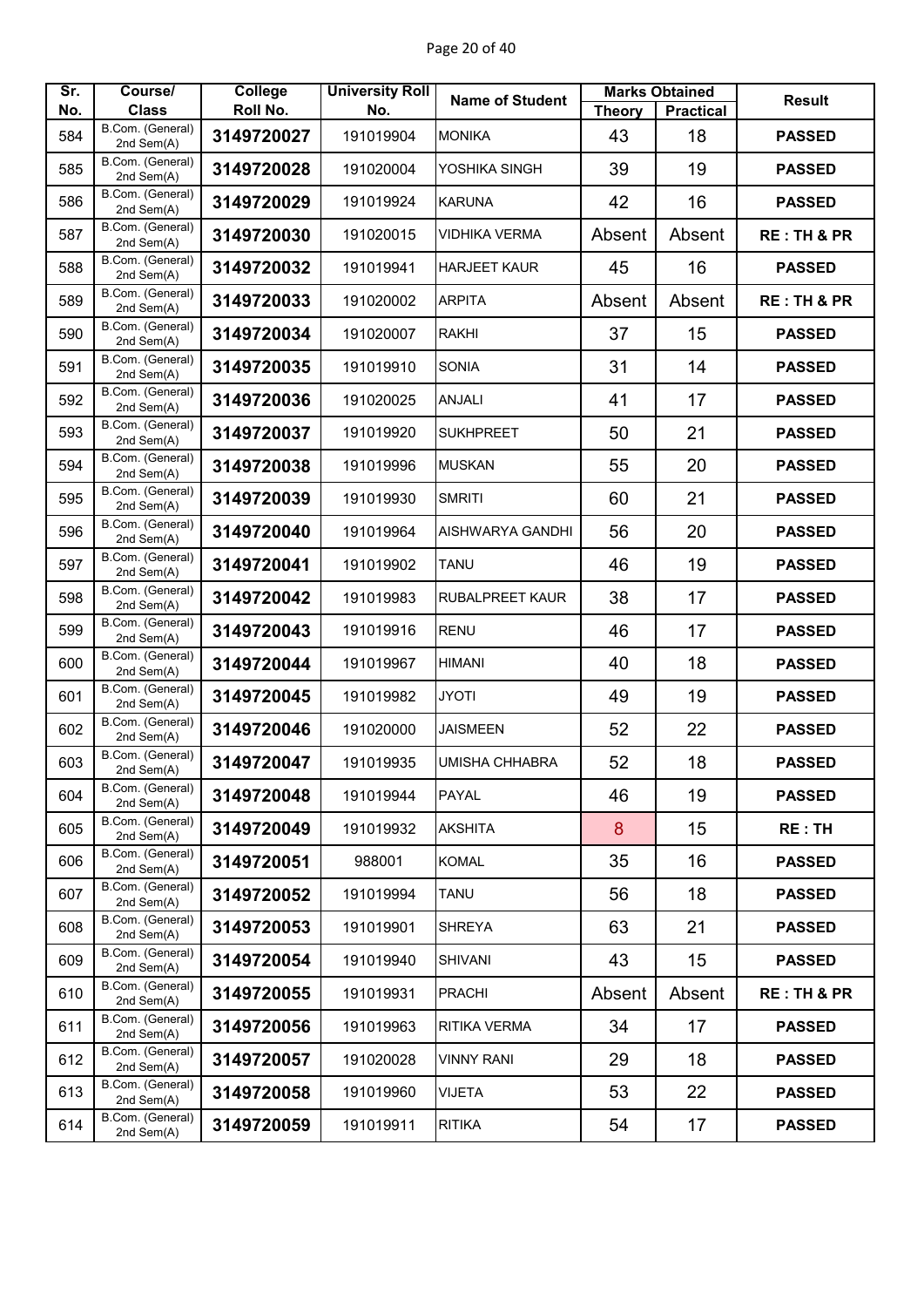| Sr. | Course/                          | College    | <b>University Roll</b> | <b>Name of Student</b>  |               | <b>Marks Obtained</b> | <b>Result</b>          |
|-----|----------------------------------|------------|------------------------|-------------------------|---------------|-----------------------|------------------------|
| No. | <b>Class</b><br>B.Com. (General) | Roll No.   | No.                    |                         | <b>Theory</b> | <b>Practical</b>      |                        |
| 615 | 2nd Sem(A)                       | 3149720060 | 191019948              | <b>DINKY</b>            | 35            | 14                    | <b>PASSED</b>          |
| 616 | B.Com. (General)<br>2nd Sem(A)   | 3149720062 | 191020022              | <b>PREETY</b>           | 41            | 16                    | <b>PASSED</b>          |
| 617 | B.Com. (General)<br>2nd Sem(A)   | 3149720063 | 191019990              | <b>RITIKA</b>           | 35            | 19                    | <b>PASSED</b>          |
| 618 | B.Com. (General)<br>2nd Sem(A)   | 3149720064 | 191019922              | AASTHA BANSAL           | 52            | 14                    | <b>PASSED</b>          |
| 619 | B.Com. (General)<br>2nd Sem(A)   | 3149720065 | 191019933              | <b>RAVINDER</b>         | 33            | 17                    | <b>PASSED</b>          |
| 620 | B.Com. (General)<br>2nd Sem(A)   | 3149720066 | 191019989              | <b>MANPREET KAUR</b>    | 53            | 16                    | <b>PASSED</b>          |
| 621 | B.Com. (General)<br>2nd Sem(A)   | 3149720067 | 191020017              | <b>ARSHPREET</b>        | 56            | 17                    | <b>PASSED</b>          |
| 622 | B.Com. (General)<br>2nd Sem(A)   | 3149720068 | 191019968              | <b>VANSHIKA</b>         | 58            | 21                    | <b>PASSED</b>          |
| 623 | B.Com. (General)<br>2nd Sem(A)   | 3149720069 | 191019912              | <b>NIKITA</b>           | 28            | 17                    | <b>PASSED</b>          |
| 624 | B.Com. (General)<br>2nd Sem(A)   | 3149720070 | 191019914              | <b>GEETANSHU</b>        | 42            | 19                    | <b>PASSED</b>          |
| 625 | B.Com. (General)<br>2nd Sem(A)   | 3149720071 | 191020035              | <b>DILPREET KAUR</b>    | Absent        | Absent                | <b>RE: TH &amp; PR</b> |
| 626 | B.Com. (General)<br>2nd Sem(A)   | 3149720072 | 191019954              | <b>NIDHI</b>            | 57            | 22                    | <b>PASSED</b>          |
| 627 | B.Com. (General)<br>2nd Sem(A)   | 3149720073 | 191019938              | <b>RIDHIMA</b>          | 42            | 18                    | <b>PASSED</b>          |
| 628 | B.Com. (General)<br>2nd Sem(A)   | 3149720074 | 191019970              | <b>RENU RANI</b>        | 55            | 17                    | <b>PASSED</b>          |
| 629 | B.Com. (General)<br>2nd Sem(A)   | 3149720075 | 191019957              | <b>NIKITA</b>           | 50            | 20                    | <b>PASSED</b>          |
| 630 | B.Com. (General)<br>2nd Sem(A)   | 3149720076 | 191020013              | <b>VAISHALI</b>         | 50            | 21                    | <b>PASSED</b>          |
| 631 | B.Com. (General)<br>2nd Sem(A)   | 3149720077 | 191019979              | PARMEET KAUR            | 45            | 22                    | <b>PASSED</b>          |
| 632 | B.Com. (Hons) 2nd<br>Sem         | 3149610002 | 191031529              | <b>SEHAJPREET SINGH</b> | 38            | 15                    | <b>PASSED</b>          |
| 633 | B.Com. (Hons) 2nd<br>Sem         | 3149610003 | 191031515              | <b>SHUBHAM</b>          | 62            | 14                    | <b>PASSED</b>          |
| 634 | B.Com. (Hons) 2nd<br>Sem         | 3149610004 | 191031527              | DEEPANSHU               | 14            | 15                    | <b>RE:TH</b>           |
| 635 | B.Com. (Hons) 2nd<br>Sem         | 3149610005 | 191031506              | <b>VINAY</b>            | 31            | 18                    | <b>PASSED</b>          |
| 636 | B.Com. (Hons) 2nd<br>Sem         | 3149610006 | 191031512              | <b>ABHISHEK JAIN</b>    | 56            | 14                    | <b>PASSED</b>          |
| 637 | B.Com. (Hons) 2nd<br>Sem         | 3149610007 | 191031548              | <b>SUSHANT KALRA</b>    | 50            | 14                    | <b>PASSED</b>          |
| 638 | B.Com. (Hons) 2nd<br>Sem         | 3149610009 | 191031521              | <b>MILAN</b>            | 45            | 14                    | <b>PASSED</b>          |
| 639 | B.Com. (Hons) 2nd<br>Sem         | 3149610010 | 191031534              | PARAS CHAUHAN           | 47            | 18                    | <b>PASSED</b>          |
| 640 | B.Com. (Hons) 2nd<br>Sem         | 3149610011 | 191031535              | DEEPANSHU               | 37            | 16                    | <b>PASSED</b>          |
| 641 | B.Com. (Hons) 2nd<br>Sem         | 3149610012 | 191031533              | <b>MOHIT GARG</b>       | 40            | 14                    | <b>PASSED</b>          |
| 642 | B.Com. (Hons) 2nd<br>Sem         | 3149610013 | 191031547              | <b>RUDRAKSH</b>         | 37            | 14                    | <b>PASSED</b>          |
| 643 | B.Com. (Hons) 2nd<br>Sem         | 3149610014 | 191031551              | <b>GURANSH</b>          | 43            | 16                    | <b>PASSED</b>          |
| 644 | B.Com. (Hons) 2nd<br>Sem         | 3149610015 | 191031545              | <b>UDAY</b>             | 44            | 15                    | <b>PASSED</b>          |
| 645 | B.Com. (Hons) 2nd<br>Sem         | 3149610016 | 191031544              | <b>HARSHIT</b>          | 43            | 15                    | <b>PASSED</b>          |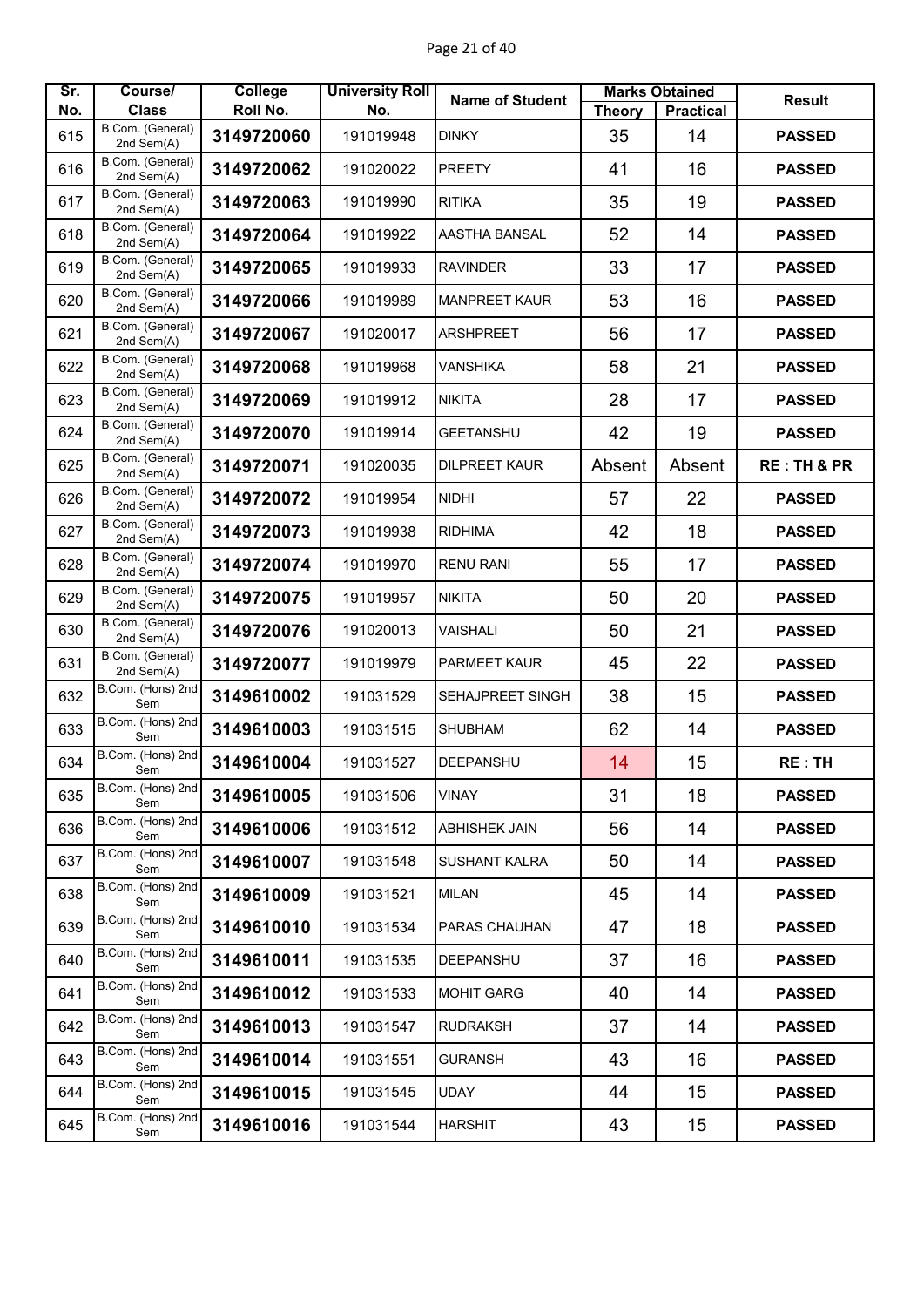| Sr.<br>No. | Course/<br><b>Class</b>  | College<br>Roll No. | <b>University Roll</b><br>No. | <b>Name of Student</b> | <b>Theory</b> | <b>Marks Obtained</b><br><b>Practical</b> | <b>Result</b>          |
|------------|--------------------------|---------------------|-------------------------------|------------------------|---------------|-------------------------------------------|------------------------|
| 646        | B.Com. (Hons) 2nd        | 3149610017          | 191031546                     | <b>LOVISH SAINI</b>    | 36            | 14                                        | <b>PASSED</b>          |
| 647        | Sem<br>B.Com. (Hons) 2nd | 3149610018          | 191031550                     | <b>SACHIN</b>          | 13            | 15                                        | RE:TH                  |
| 648        | Sem<br>B.Com. (Hons) 2nd | 3149610019          | 191031552                     | <b>JAI KAPOOR</b>      | Absent        | Absent                                    | <b>RE: TH &amp; PR</b> |
| 649        | Sem<br>B.Com. (Hons) 2nd | 3149610020          | 191031554                     | <b>NITIN</b>           | 32            | 17                                        | <b>PASSED</b>          |
|            | Sem<br>B.Com. (Hons) 2nd |                     |                               |                        |               |                                           |                        |
| 650        | Sem<br>B.Com. (Hons) 2nd | 3149610021          | 191031505                     | LAVISH                 | Absent        | Absent                                    | <b>RE: TH &amp; PR</b> |
| 651        | Sem                      | 3149610022          | 0                             | <b>ANISH THAKUR</b>    | Absent        | Absent                                    | <b>RE: TH &amp; PR</b> |
| 652        | B.Com. (Hons) 2nd<br>Sem | 3149610023          | $\pmb{0}$                     | <b>DEVESH</b>          | Absent        | Absent                                    | <b>RE: TH &amp; PR</b> |
| 653        | B.Com. (Hons) 2nd<br>Sem | 3149610024          | 191031549                     | <b>SUMIT NANDA</b>     | 39            | 16                                        | <b>PASSED</b>          |
| 654        | B.Com. (Hons) 2nd<br>Sem | 3149610025          | 191031501                     | <b>SHIV SINGLA</b>     | 44            | 17                                        | <b>PASSED</b>          |
| 655        | B.Com. (Hons) 2nd<br>Sem | 3149620001          | 191031532                     | <b>SIMRAN</b>          | 51            | 18                                        | <b>PASSED</b>          |
| 656        | B.Com. (Hons) 2nd<br>Sem | 3149620002          | 191031553                     | <b>TANNU</b>           | 42            | 17                                        | <b>PASSED</b>          |
| 657        | B.Com. (Hons) 2nd<br>Sem | 3149620003          | 191031519                     | <b>TARISHI</b>         | 61            | 15                                        | <b>PASSED</b>          |
| 658        | B.Com. (Hons) 2nd<br>Sem | 3149620004          | 191031531                     | <b>GEETIKA</b>         | 33            | 15                                        | <b>PASSED</b>          |
| 659        | B.Com. (Hons) 2nd<br>Sem | 3149620005          | 191031525                     | <b>NISHA</b>           | 46            | 18                                        | <b>PASSED</b>          |
| 660        | B.Com. (Hons) 2nd<br>Sem | 3149620006          | 191031503                     | <b>AASTHA GROVER</b>   | 66            | 20                                        | <b>PASSED</b>          |
| 661        | B.Com. (Hons) 2nd<br>Sem | 3149620007          | 191031540                     | <b>ROBIN</b>           | 54            | 17                                        | <b>PASSED</b>          |
| 662        | B.Com. (Hons) 2nd<br>Sem | 3149620008          | 191031511                     | <b>KAJAL</b>           | 40            | 15                                        | <b>PASSED</b>          |
| 663        | B.Com. (Hons) 2nd<br>Sem | 3149620009          | 191031520                     | <b>GURULEEN KAUR</b>   | 27            | 14                                        | <b>PASSED</b>          |
| 664        | B.Com. (Hons) 2nd<br>Sem | 3149620010          | 191031528                     | <b>JYOTI</b>           | 52            | 16                                        | <b>PASSED</b>          |
| 665        | B.Com. (Hons) 2nd<br>Sem | 3149620011          | 191031516                     | PRIYA KAMBOJ           | 33            | 14                                        | <b>PASSED</b>          |
| 666        | B.Com. (Hons) 2nd<br>Sem | 3149620012          | 191031541                     | <b>SIMRAN KAUR</b>     | 37            | 18                                        | <b>PASSED</b>          |
| 667        | B.Com. (Hons) 2nd<br>Sem | 3149620013          | 191031517                     | <b>SONALI</b>          | 29            | 15                                        | <b>PASSED</b>          |
| 668        | B.Com. (Hons) 2nd<br>Sem | 3149620014          | 191031514                     | <b>MEHAK</b>           | 47            | 16                                        | <b>PASSED</b>          |
| 669        | B.Com. (Hons) 2nd<br>Sem | 3149620016          | 191031504                     | <b>CHANCHAL</b>        | 44            | 15                                        | <b>PASSED</b>          |
| 670        | B.Com. (Hons) 2nd<br>Sem | 3149620017          | 191031537                     | <b>MANPREET KAUR</b>   | 52            | 15                                        | <b>PASSED</b>          |
| 671        | B.Com. (Hons) 2nd<br>Sem | 3149620018          | 191031513                     | <b>SALONI</b>          | 49            | 19                                        | <b>PASSED</b>          |
| 672        | B.Com. (Hons) 2nd<br>Sem | 3149620019          | 191031509                     | <b>NISHTHA</b>         | 28            | 16                                        | <b>PASSED</b>          |
| 673        | B.Com. (Hons) 2nd<br>Sem | 3149620020          | 191031526                     | <b>RASHI</b>           | 39            | 14                                        | <b>PASSED</b>          |
| 674        | B.Com. (Hons) 2nd<br>Sem | 3149620021          | 0                             | <b>GURLEEN KAUR</b>    | Absent        | Absent                                    | <b>RE: TH &amp; PR</b> |
| 675        | B.Com. (Hons) 2nd<br>Sem | 3149620022          | 191031522                     | <b>SMRITI</b>          | 35            | 15                                        | <b>PASSED</b>          |
| 676        | B.Com. (Hons) 2nd<br>Sem | 3149620023          | 191031539                     | <b>MANVI PUNDIR</b>    | 42            | 18                                        | <b>PASSED</b>          |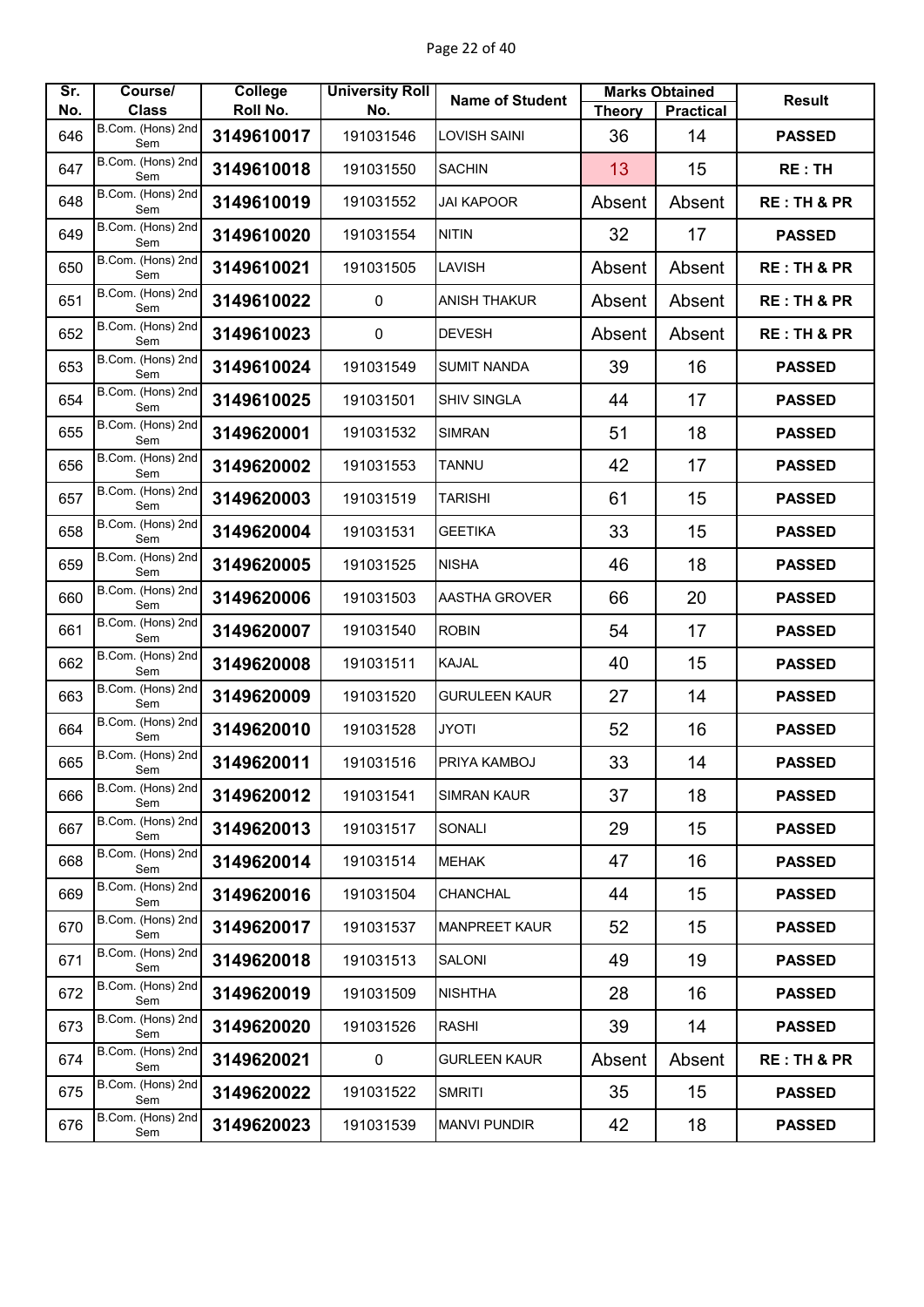| Sr. | Course/                  | <b>College</b> | <b>University Roll</b> | <b>Name of Student</b>        |                | <b>Marks Obtained</b> | <b>Result</b>          |
|-----|--------------------------|----------------|------------------------|-------------------------------|----------------|-----------------------|------------------------|
| No. | <b>Class</b>             | Roll No.       | No.                    |                               | <b>Theory</b>  | <b>Practical</b>      |                        |
| 677 | B.Com. (Hons) 2nd<br>Sem | 3149620024     | 191031502              | <b>YASHIKA</b>                | 49             | 17                    | <b>PASSED</b>          |
| 678 | B.Com. (Hons) 2nd<br>Sem | 3149620025     | 191031538              | YASHIKA                       | 38             | 20                    | <b>PASSED</b>          |
| 679 | B.Com. (Hons) 2nd<br>Sem | 3149620026     | 191031518              | <b>RAMANDEEP KAUR</b>         | 36             | 18                    | <b>PASSED</b>          |
| 680 | B.Com. (Hons) 2nd<br>Sem | 3149620028     | 191031507              | <b>HARLEEN KAUR</b>           | 36             | 15                    | <b>PASSED</b>          |
| 681 | B.Com. (Hons) 2nd<br>Sem | 3149620029     | 191031523              | <b>APURVA</b>                 | 55             | 19                    | <b>PASSED</b>          |
| 682 | B.Com. (Hons) 2nd<br>Sem | 3149620030     | 191031542              | <b>SHRUTI</b>                 | 39             | 19                    | <b>PASSED</b>          |
| 683 | B.Com. (Hons) 2nd<br>Sem | 3149620031     | 191031508              | <b>REETU RANI</b>             | 31             | 15                    | <b>PASSED</b>          |
| 684 | B.Com. (Hons) 2nd<br>Sem | 3149620032     | 191031536              | <b>HIMANI KAMRA</b>           | 45             | 17                    | <b>PASSED</b>          |
| 685 | B.Com. (Hons) 2nd<br>Sem | 3149620035     | 191031510              | <b>CHHAVI</b>                 | 43             | 18                    | <b>PASSED</b>          |
| 686 | B.Com. (Hons) 2nd<br>Sem | 3149620036     | 191031524              | <b>NEETU RANI</b>             | 48             | 16                    | <b>PASSED</b>          |
| 687 | B.Com. (Hons) 2nd<br>Sem | 3149620106     | 191031530              | <b>JAGRITI NAGPAL</b>         | 54             | 16                    | <b>PASSED</b>          |
| 688 | B.Com. (Tax)<br>2nd Sem  | 3149510001     | 191129710              | <b>ANSH</b>                   | 27             | 14                    | <b>PASSED</b>          |
| 689 | B.Com. (Tax)<br>2nd Sem  | 3149510003     | 191129741              | YASH                          | 27             | 15                    | <b>PASSED</b>          |
| 690 | B.Com. (Tax)<br>2nd Sem  | 3149510004     | 191129750              | <b>CHINMAY GARG</b>           | 27             | 14                    | <b>PASSED</b>          |
| 691 | B.Com. (Tax)<br>2nd Sem  | 3149510005     | 191129708              | <b>RISHABH</b>                | 27             | 15                    | <b>PASSED</b>          |
| 692 | B.Com. (Tax)<br>2nd Sem  | 3149510006     | 191129740              | <b>TUSHAR KALRA</b>           | 12             | 14                    | <b>RE: TH</b>          |
| 693 | B.Com. (Tax)<br>2nd Sem  | 3149510007     | 191129757              | <b>GOURAV GOEL</b>            | 17             | 14                    | <b>RE: TH</b>          |
| 694 | B.Com. (Tax)<br>2nd Sem  | 3149510008     | 191129737              | <b>SAVLEEN SINGH</b>          | 30             | 14                    | <b>PASSED</b>          |
| 695 | B.Com. (Tax)<br>2nd Sem  | 3149510009     | $\pmb{0}$              | NAVJOT SINGH<br><b>GANDHI</b> | Absent         | Absent                | <b>RE: TH &amp; PR</b> |
| 696 | B.Com. (Tax)<br>2nd Sem  | 3149510010     | 191129746              | <b>KUNAL SHARMA</b>           | 54             | 16                    | <b>PASSED</b>          |
| 697 | B.Com. (Tax)<br>2nd Sem  | 3149510011     | 191129749              | <b>RISHAAV SINGH</b>          | 27             | 14                    | <b>PASSED</b>          |
| 698 | B.Com. (Tax)<br>2nd Sem  | 3149510012     | 191129728              | <b>SHIVAM JOSHI</b>           | 47             | 20                    | <b>PASSED</b>          |
| 699 | B.Com. (Tax)<br>2nd Sem  | 3149510014     | 191129729              | <b>HARSHIT SINGLA</b>         | 26             | 15                    | <b>PASSED</b>          |
| 700 | B.Com. (Tax)<br>2nd Sem  | 3149510015     | 191129758              | <b>TUSHAR SINGLA</b>          | 27             | 16                    | <b>PASSED</b>          |
| 701 | B.Com. (Tax)<br>2nd Sem  | 3149510016     | 191129705              | <b>AYUSH BUDHIJA</b>          | 14             | 14                    | <b>RE: TH</b>          |
| 702 | B.Com. (Tax)<br>2nd Sem  | 3149510017     | 191129752              | <b>ANUJ KUMAR</b>             | $\overline{0}$ | 14                    | <b>RE: TH</b>          |
| 703 | B.Com. (Tax)<br>2nd Sem  | 3149510018     | 191129730              | <b>HARSH BANSAL</b>           | Absent         | Absent                | <b>RE: TH &amp; PR</b> |
| 704 | B.Com. (Tax)<br>2nd Sem  | 3149510019     | 191129760              | <b>KASHISH</b>                | $\overline{2}$ | 15                    | <b>RE: TH</b>          |
| 705 | B.Com. (Tax)<br>2nd Sem  | 3149510020     | 191129731              | <b>VISHWAS CHHIBBER</b>       | 14             | 14                    | <b>RE: TH</b>          |
| 706 | B.Com. (Tax)<br>2nd Sem  | 3149510022     | 191129723              | RAJU BARMAN                   | 30             | 14                    | <b>PASSED</b>          |
| 707 | B.Com. (Tax)<br>2nd Sem  | 3149510023     | 191129733              | <b>HUNNY</b>                  | 26             | 15                    | <b>PASSED</b>          |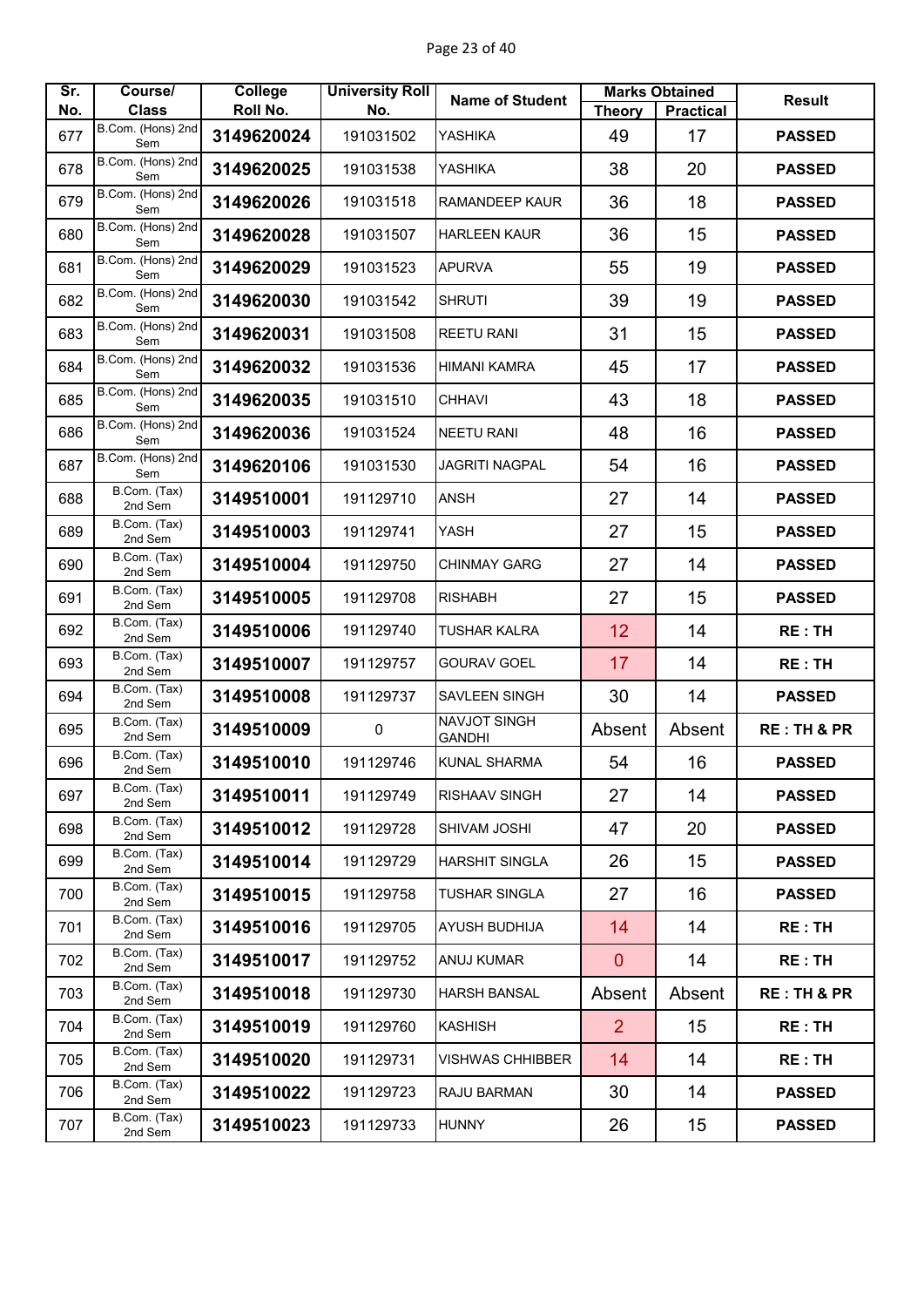| Sr. | Course/                      | <b>College</b> | <b>University Roll</b> | <b>Name of Student</b> |               | <b>Marks Obtained</b> | <b>Result</b>          |
|-----|------------------------------|----------------|------------------------|------------------------|---------------|-----------------------|------------------------|
| No. | <b>Class</b><br>B.Com. (Tax) | Roll No.       | No.                    |                        | <b>Theory</b> | <b>Practical</b>      |                        |
| 708 | 2nd Sem                      | 3149510024     | 191129732              | PARAS KAMBOJ           | 11            | 14                    | <b>RE: TH</b>          |
| 709 | B.Com. (Tax)<br>2nd Sem      | 3149510025     | 0                      | <b>RITIK BANSAL</b>    | Absent        | Absent                | <b>RE: TH &amp; PR</b> |
| 710 | B.Com. (Tax)<br>2nd Sem      | 3149510026     | $\pmb{0}$              | <b>TARANDEEP SINGH</b> | Absent        | Absent                | <b>RE: TH &amp; PR</b> |
| 711 | B.Com. (Tax)<br>2nd Sem      | 3149510027     | 191129756              | <b>RAJAT</b>           | Absent        | Absent                | <b>RE: TH &amp; PR</b> |
| 712 | B.Com. (Tax)<br>2nd Sem      | 3149510028     | 191129701              | <b>AMANDEEP</b>        | 15            | 15                    | <b>RE: TH</b>          |
| 713 | B.Com. (Tax)<br>2nd Sem      | 3149510029     | 191129726              | <b>NAMAN MUNDE</b>     | 20            | 14                    | <b>RE: TH</b>          |
| 714 | B.Com. (Tax)<br>2nd Sem      | 3149510031     | 191129724              | <b>CHETAN SAHIWAL</b>  | 20            | 14                    | <b>RE: TH</b>          |
| 715 | B.Com. (Tax)<br>2nd Sem      | 3149510032     | 191129715              | PARTH DUA              | 34            | 16                    | <b>PASSED</b>          |
| 716 | B.Com. (Tax)<br>2nd Sem      | 3149510034     | 191129725              | <b>KARAN ROY</b>       | Absent        | Absent                | <b>RE: TH &amp; PR</b> |
| 717 | B.Com. (Tax)<br>2nd Sem      | 3149510036     | 191129702              | PRIKSHIT BATTAN        | 14            | 15                    | <b>RE: TH</b>          |
| 718 | B.Com. (Tax)<br>2nd Sem      | 3149510037     | 191129736              | <b>SAGAR KUMAR</b>     | 13            | 17                    | <b>RE: TH</b>          |
| 719 | B.Com. (Tax)<br>2nd Sem      | 3149510038     | 191129735              | <b>PRAYAG</b>          | Absent        | Absent                | <b>RE: TH &amp; PR</b> |
| 720 | B.Com. (Tax)<br>2nd Sem      | 3149510040     | 191129761              | <b>ADITYA BHALLA</b>   | 11            | 15                    | <b>RE: TH</b>          |
| 721 | B.Com. (Tax)<br>2nd Sem      | 3149510041     | 191129704              | <b>GOURAV</b>          | 18            | 22                    | <b>RE: TH</b>          |
| 722 | B.Com. (Tax)<br>2nd Sem      | 3149510042     | 191129721              | <b>SAGAR</b>           | Absent        | Absent                | <b>RE: TH &amp; PR</b> |
| 723 | B.Com. (Tax)<br>2nd Sem      | 3149510043     | 191129711              | <b>DEEPAK SINGH</b>    | 17            | 18                    | <b>RE: TH</b>          |
| 724 | B.Com. (Tax)<br>2nd Sem      | 3149510044     | 191129712              | <b>ANKIT</b>           | 21            | 16                    | <b>RE: TH</b>          |
| 725 | B.Com. (Tax)<br>2nd Sem      | 3149510045     | 0                      | ARSHDEEP SINGH         | Absent        | Absent                | <b>RE: TH &amp; PR</b> |
| 726 | B.Com. (Tax)<br>2nd Sem      | 3149510046     | 191129753              | <b>GOURAV JINDAL</b>   | 14            | 14                    | <b>RE: TH</b>          |
| 727 | B.Com. (Tax)<br>2nd Sem      | 3149510049     | 191129703              | <b>VINEET BHARDWAJ</b> | 27            | 16                    | <b>PASSED</b>          |
| 728 | B.Com. (Tax)<br>2nd Sem      | 3149510050     | 191129734              | <b>LAKSHAY</b>         | 15            | 15                    | <b>RE: TH</b>          |
| 729 | B.Com. (Tax)<br>2nd Sem      | 3149510051     | 191129717              | SAHIL BOHAT            | 12            | 22                    | <b>RE: TH</b>          |
| 730 | B.Com. (Tax)<br>2nd Sem      | 3149510052     | 191129759              | PARDEEP KUMAR          | 10            | Absent                | <b>RE: TH &amp; PR</b> |
| 731 | B.Com. (Tax)<br>2nd Sem      | 3149510053     | 0                      | <b>RAHUL</b>           | Absent        | Absent                | <b>RE: TH &amp; PR</b> |
| 732 | B.Com. (Tax)<br>2nd Sem      | 3149510054     | 191129707              | <b>KRISHAN</b>         | 26            | 20                    | <b>PASSED</b>          |
| 733 | B.Com. (Tax)<br>2nd Sem      | 3149520001     | 191129742              | <b>DIVYA</b>           | 21            | 14                    | <b>RE: TH</b>          |
| 734 | B.Com. (Tax)<br>2nd Sem      | 3149520002     | 191129743              | <b>DIVYA</b>           | 26            | 15                    | <b>PASSED</b>          |
| 735 | B.Com. (Tax)<br>2nd Sem      | 3149520003     | 191129716              | <b>KUSUM RANI</b>      | 18            | 14                    | <b>RE: TH</b>          |
| 736 | B.Com. (Tax)<br>2nd Sem      | 3149520004     | 191129727              | <b>NAMRTA</b>          | 21            | 16                    | <b>RE: TH</b>          |
| 737 | B.Com. (Tax)<br>2nd Sem      | 3149520005     | 191129720              | <b>RAMANDEEP KAUR</b>  | 39            | 17                    | <b>PASSED</b>          |
| 738 | B.Com. (Tax)<br>2nd Sem      | 3149520006     | 191129718              | <b>RAVEENA</b>         | 27            | 15                    | <b>PASSED</b>          |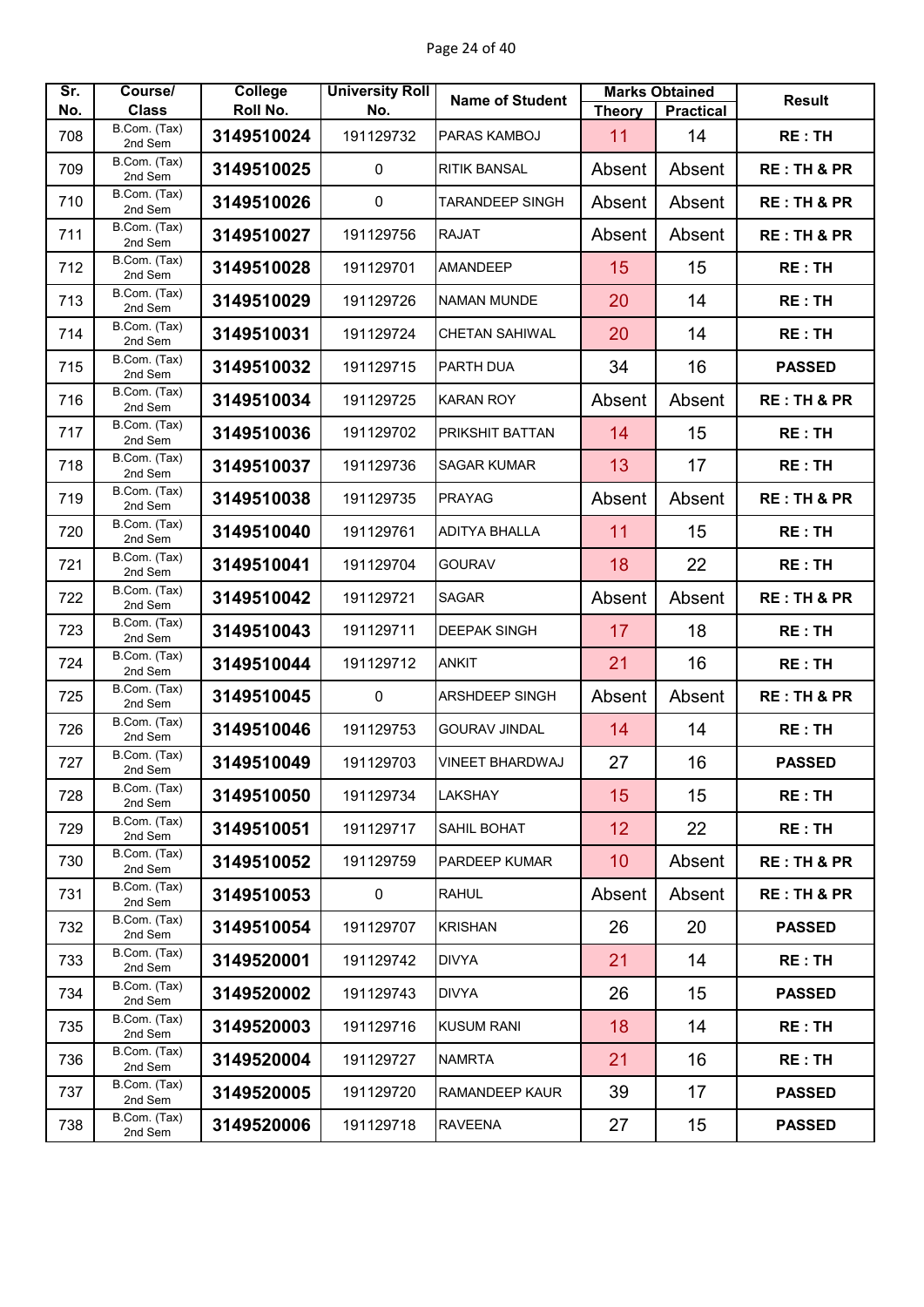| Sr. | Course/                      | <b>College</b> | <b>University Roll</b> | <b>Name of Student</b>     |               | <b>Marks Obtained</b> | <b>Result</b>          |
|-----|------------------------------|----------------|------------------------|----------------------------|---------------|-----------------------|------------------------|
| No. | <b>Class</b><br>B.Com. (Tax) | Roll No.       | No.                    |                            | <b>Theory</b> | <b>Practical</b>      |                        |
| 739 | 2nd Sem                      | 3149520007     | 191129739              | <b>YUKTI</b>               | 40            | 17                    | <b>PASSED</b>          |
| 740 | B.Com. (Tax)<br>2nd Sem      | 3149520008     | 191129709              | <b>APEKSHA</b>             | 38            | 17                    | <b>PASSED</b>          |
| 741 | B.Com. (Tax)<br>2nd Sem      | 3149520009     | 191129719              | <b>JASVINDER KAUR</b>      | Absent        | Absent                | <b>RE: TH &amp; PR</b> |
| 742 | B.Com. (Tax)<br>2nd Sem      | 3149520010     | 191129714              | KHUSHI GUPTA               | 33            | 18                    | <b>PASSED</b>          |
| 743 | B.Com. (Tax)<br>2nd Sem      | 3149520011     | 191129755              | <b>MUSKAAN SHARMA</b>      | 43            | 23                    | <b>PASSED</b>          |
| 744 | B.Com. (Tax)<br>2nd Sem      | 3149520012     | 191129751              | <b>SHIVANI</b>             | 48            | 21                    | <b>PASSED</b>          |
| 745 | B.Com. (Tax)<br>2nd Sem      | 3149520013     | 191129748              | <b>SHIWANI</b>             | 13            | 15                    | <b>RE: TH</b>          |
| 746 | B.Com. (Tax)<br>2nd Sem      | 3149520014     | 191129744              | <b>DIKSHA</b>              | 26            | 16                    | <b>PASSED</b>          |
| 747 | B.Com. (Tax)<br>2nd Sem      | 3149520015     | 191129722              | <b>KANAK PRIYA</b>         | 19            | 15                    | <b>RE: TH</b>          |
| 748 | B.Com. (Tax)<br>2nd Sem      | 3149520016     | 191129706              | <b>DEEPTI RANI</b>         | 45            | 22                    | <b>PASSED</b>          |
| 749 | B.Com. (Tax)<br>2nd Sem      | 3149520018     | 191129713              | <b>SIMRAN</b>              | 22            | 22                    | RE: TH                 |
| 750 | B.Com. (Tax)<br>2nd Sem      | 3149520019     | 191129754              | <b>YASHIKA</b>             | 39            | 21                    | <b>PASSED</b>          |
| 751 | B.Com. (Tax)<br>2nd Sem      | 3149520020     | 191129747              | <b>NIDHI</b>               | 41            | 21                    | <b>PASSED</b>          |
| 752 | B.Com. (Tax)<br>2nd Sem      | 3149520022     | 191129745              | <b>HARSHITA</b>            | 31            | 22                    | <b>PASSED</b>          |
| 753 | B.Sc. (Non-Med.)<br>2nd Sem  | 3149810001     | 191036977              | RAJIV SAGAR                | 46            | 23                    | <b>PASSED</b>          |
| 754 | B.Sc. (Non-Med.)<br>2nd Sem  | 3149810002     | $\mathbf 0$            | <b>HARSH</b>               | Absent        | Absent                | <b>RE: TH &amp; PR</b> |
| 755 | B.Sc. (Non-Med.)<br>2nd Sem  | 3149810004     | 191036925              | <b>VINAY</b>               | 43            | 19                    | <b>PASSED</b>          |
| 756 | B.Sc. (Non-Med.)<br>2nd Sem  | 3149810005     | 191037009              | <b>SAHIL KUMAR</b>         | 29            | 13                    | <b>PASSED</b>          |
| 757 | B.Sc. (Non-Med.)<br>2nd Sem  | 3149810006     | $\pmb{0}$              | HARENDER SINGH             | Absent        | Absent                | <b>RE: TH &amp; PR</b> |
| 758 | B.Sc. (Non-Med.)<br>2nd Sem  | 3149810007     | 191037061              | <b>HARSH KAUSHIK</b>       | 52            | 23                    | <b>PASSED</b>          |
| 759 | B.Sc. (Non-Med.)<br>2nd Sem  | 3149810008     | 191037020              | <b>RAMAN KUMAR</b>         | 34            | 13                    | <b>PASSED</b>          |
| 760 | B.Sc. (Non-Med.)<br>2nd Sem  | 3149810009     | 191036979              | <b>AKSHAY KUMAR</b>        | 43            | 14                    | <b>PASSED</b>          |
| 761 | B.Sc. (Non-Med.)<br>2nd Sem  | 3149810011     | 191037131              | <b>SANDEEP</b>             | 44            | 16                    | <b>PASSED</b>          |
| 762 | B.Sc. (Non-Med.)<br>2nd Sem  | 3149810013     | 191037133              | MOHAMMAD ANWAR             | 29            | 13                    | <b>PASSED</b>          |
| 763 | B.Sc. (Non-Med.)<br>2nd Sem  | 3149810014     | 191036944              | PRATEEK KAMBOJ             | Absent        | Absent                | <b>RE: TH &amp; PR</b> |
| 764 | B.Sc. (Non-Med.)<br>2nd Sem  | 3149810015     | 191037034              | <b>HARSH BAWA</b>          | 56            | 13                    | <b>PASSED</b>          |
| 765 | B.Sc. (Non-Med.)<br>2nd Sem  | 3149810016     | 191036969              | <b>SHUBHAM</b><br>BHARDWAJ | 28            | 16                    | <b>PASSED</b>          |
| 766 | B.Sc. (Non-Med.)<br>2nd Sem  | 3149810017     | 191036978              | <b>DHROOV</b>              | 34            | 24                    | <b>PASSED</b>          |
| 767 | B.Sc. (Non-Med.)<br>2nd Sem  | 3149810018     | 191036982              | <b>ABHISHEK</b>            | 39            | 18                    | <b>PASSED</b>          |
| 768 | B.Sc. (Non-Med.)<br>2nd Sem  | 3149810019     | 191037068              | <b>SAGAR</b>               | 30            | 16                    | <b>PASSED</b>          |
| 769 | B.Sc. (Non-Med.)<br>2nd Sem  | 3149810020     | 191037125              | <b>MINAL</b>               | 29            | 16                    | <b>PASSED</b>          |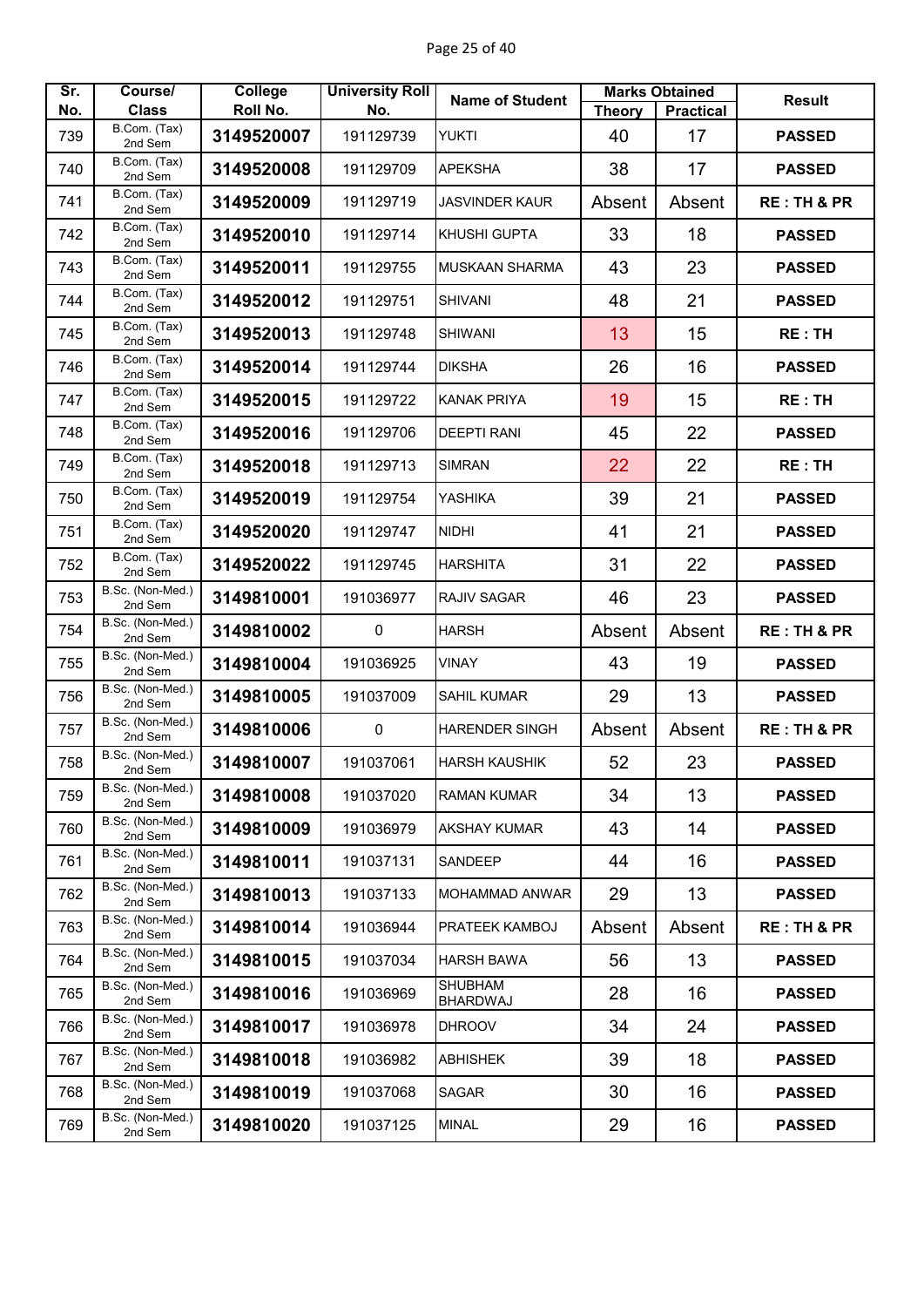| Sr.        | Course/<br><b>Class</b>     | <b>College</b><br>Roll No. | <b>University Roll</b><br>No. | <b>Name of Student</b>                | <b>Theory</b> | <b>Marks Obtained</b><br><b>Practical</b> | <b>Result</b>          |
|------------|-----------------------------|----------------------------|-------------------------------|---------------------------------------|---------------|-------------------------------------------|------------------------|
| No.<br>770 | B.Sc. (Non-Med.)            | 3149810021                 | 191037030                     | AAKASH                                | 31            | 14                                        | <b>PASSED</b>          |
|            | 2nd Sem<br>B.Sc. (Non-Med.) |                            |                               |                                       |               |                                           |                        |
| 771        | 2nd Sem<br>B.Sc. (Non-Med.) | 3149810023                 | 191037079                     | <b>ROHIT PAUL</b>                     | 35            | 14                                        | <b>PASSED</b>          |
| 772        | 2nd Sem                     | 3149810024                 | 191036960                     | NISHANT RANA                          | 35            | 20                                        | <b>PASSED</b>          |
| 773        | B.Sc. (Non-Med.)<br>2nd Sem | 3149810025                 | 191036933                     | PARDEEP KUMAR                         | 26            | 14                                        | <b>PASSED</b>          |
| 774        | B.Sc. (Non-Med.)<br>2nd Sem | 3149810026                 | 191037065                     | <b>SHUBHAM</b>                        | 55            | 18                                        | <b>PASSED</b>          |
| 775        | B.Sc. (Non-Med.)<br>2nd Sem | 3149810027                 | 191036946                     | <b>SURAJ KUMAR</b>                    | 58            | 18                                        | <b>PASSED</b>          |
| 776        | B.Sc. (Non-Med.)<br>2nd Sem | 3149810028                 | 0                             | AAKASH                                | Absent        | Absent                                    | <b>RE: TH &amp; PR</b> |
| 777        | B.Sc. (Non-Med.)<br>2nd Sem | 3149810029                 | 191036993                     | <b>DIKSHANT</b>                       | 42            | 18                                        | <b>PASSED</b>          |
| 778        | B.Sc. (Non-Med.)<br>2nd Sem | 3149810030                 | 191036914                     | <b>AAKASH</b>                         | 38            | 19                                        | <b>PASSED</b>          |
| 779        | B.Sc. (Non-Med.)<br>2nd Sem | 3149810032                 | 191037035                     | <b>HARSHIT KUMAR</b><br><b>NAGPAL</b> | 54            | 18                                        | <b>PASSED</b>          |
| 780        | B.Sc. (Non-Med.)<br>2nd Sem | 3149810033                 | 191036971                     | <b>NEELMANI</b>                       | 34            | 23                                        | <b>PASSED</b>          |
| 781        | B.Sc. (Non-Med.)<br>2nd Sem | 3149810034                 | 191037084                     | <b>ROHIT MEHRA</b>                    | 39            | 14                                        | <b>PASSED</b>          |
| 782        | B.Sc. (Non-Med.)<br>2nd Sem | 3149810035                 | 191037090                     | <b>RAMAN KUMAR</b>                    | 28            | 14                                        | <b>PASSED</b>          |
| 783        | B.Sc. (Non-Med.)<br>2nd Sem | 3149810036                 | 191037136                     | <b>RAVI</b>                           | 27            | 18                                        | <b>PASSED</b>          |
| 784        | B.Sc. (Non-Med.)<br>2nd Sem | 3149810037                 | 191036932                     | UTTAM BHADANA                         | 43            | 13                                        | <b>PASSED</b>          |
| 785        | B.Sc. (Non-Med.)<br>2nd Sem | 3149810038                 | 191036967                     | <b>AMIT</b>                           | 20            | 14                                        | <b>RE: TH</b>          |
| 786        | B.Sc. (Non-Med.)<br>2nd Sem | 3149810039                 | 191036916                     | <b>ROBIN</b>                          | 31            | 17                                        | <b>PASSED</b>          |
| 787        | B.Sc. (Non-Med.)<br>2nd Sem | 3149810040                 | 191037073                     | <b>GOURAV</b>                         | 51            | 18                                        | <b>PASSED</b>          |
| 788        | B.Sc. (Non-Med.)<br>2nd Sem | 3149810044                 | $\pmb{0}$                     | <b>NIKHIL KUMAR</b>                   | Absent        | Absent                                    | <b>RE: TH &amp; PR</b> |
| 789        | B.Sc. (Non-Med.)<br>2nd Sem | 3149810045                 | 191036985                     | <b>NIKHIL KUMAR</b>                   | 45            | 13                                        | <b>PASSED</b>          |
| 790        | B.Sc. (Non-Med.)<br>2nd Sem | 3149810046                 | 191037040                     | KOSHENDER SINGH                       | Absent        | Absent                                    | <b>RE: TH &amp; PR</b> |
| 791        | B.Sc. (Non-Med.)<br>2nd Sem | 3149810047                 | 191036913                     | AMAN                                  | 35            | 16                                        | <b>PASSED</b>          |
| 792        | B.Sc. (Non-Med.)<br>2nd Sem | 3149810048                 | 191036947                     | <b>PAVAN SHARMA</b>                   | 34            | 18                                        | <b>PASSED</b>          |
| 793        | B.Sc. (Non-Med.)<br>2nd Sem | 3149810049                 | 191036980                     | <b>PUSHKAR</b>                        | 55            | 18                                        | <b>PASSED</b>          |
| 794        | B.Sc. (Non-Med.)<br>2nd Sem | 3149810050                 | 191037021                     | JAYTIN KUMAR                          | 38            | 14                                        | <b>PASSED</b>          |
| 795        | B.Sc. (Non-Med.)<br>2nd Sem | 3149810051                 | 191036942                     | VISHAL                                | 39            | 19                                        | <b>PASSED</b>          |
| 796        | B.Sc. (Non-Med.)<br>2nd Sem | 3149810052                 | 191037083                     | <b>RAJINDER SINGH</b>                 | 27            | 14                                        | <b>PASSED</b>          |
| 797        | B.Sc. (Non-Med.)<br>2nd Sem | 3149810053                 | 191036902                     | YUDHVIR SINGH                         | 41            | 18                                        | <b>PASSED</b>          |
| 798        | B.Sc. (Non-Med.)<br>2nd Sem | 3149810055                 | 191037066                     | AAKASH KUMAR                          | Absent        | Absent                                    | <b>RE: TH &amp; PR</b> |
| 799        | B.Sc. (Non-Med.)<br>2nd Sem | 3149810056                 | 191037005                     | <b>SAHAB SINGH</b>                    | 12            | 12                                        | RE:TH                  |
| 800        | B.Sc. (Non-Med.)<br>2nd Sem | 3149810057                 | 191037050                     | <b>RITIK KUMAR</b>                    | Absent        | Absent                                    | <b>RE: TH &amp; PR</b> |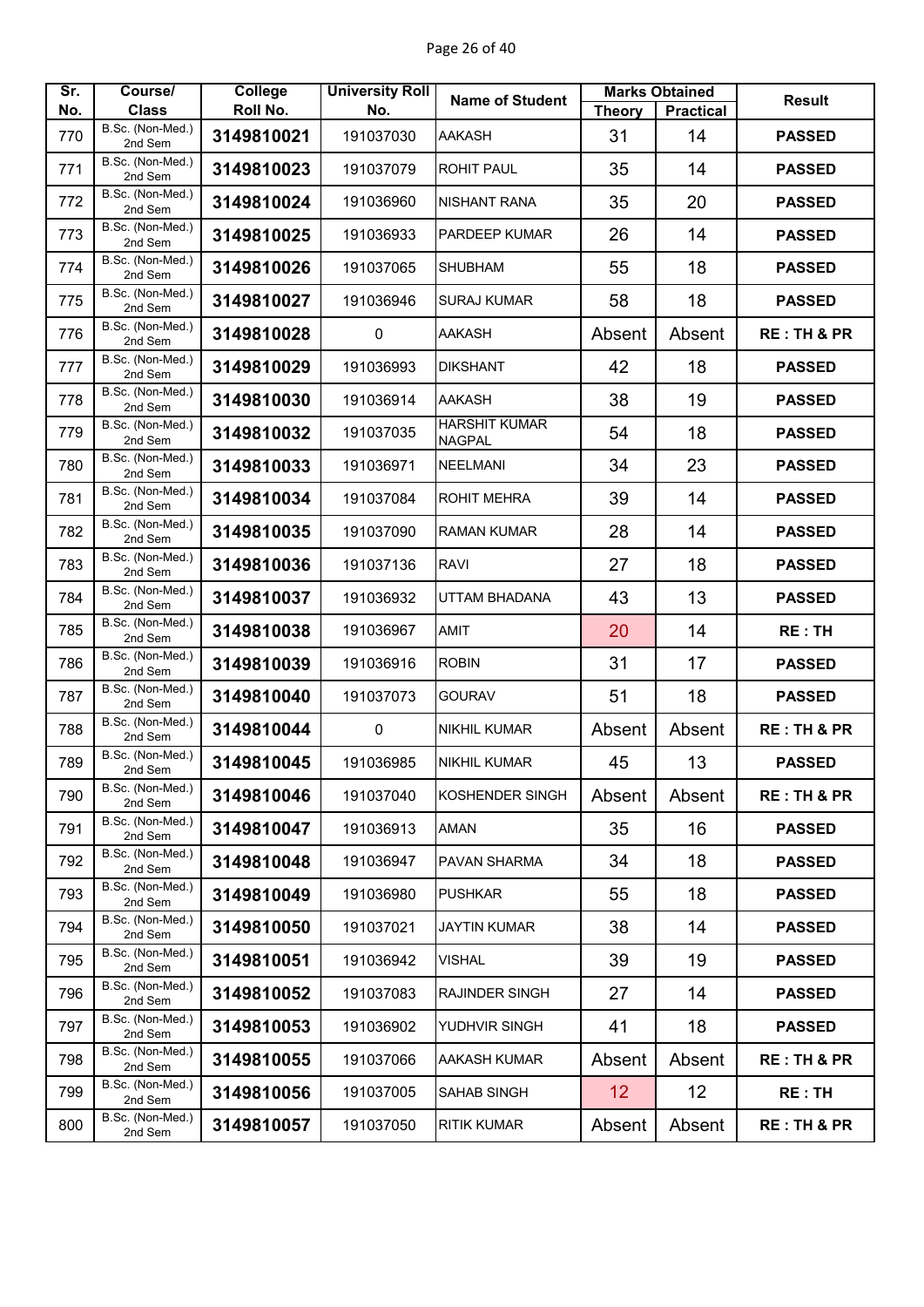| Sr. | Course/                          | <b>College</b> | <b>University Roll</b> | <b>Name of Student</b>   |               | <b>Marks Obtained</b> | <b>Result</b>          |
|-----|----------------------------------|----------------|------------------------|--------------------------|---------------|-----------------------|------------------------|
| No. | <b>Class</b><br>B.Sc. (Non-Med.) | Roll No.       | No.                    |                          | <b>Theory</b> | <b>Practical</b>      |                        |
| 801 | 2nd Sem                          | 3149810058     | 0                      | <b>SAHIL</b>             | Absent        | Absent                | <b>RE: TH &amp; PR</b> |
| 802 | B.Sc. (Non-Med.)<br>2nd Sem      | 3149810060     | 191037121              | <b>KAVISH</b>            | Absent        | Absent                | <b>RE: TH &amp; PR</b> |
| 803 | B.Sc. (Non-Med.)<br>2nd Sem      | 3149810061     | 191036934              | <b>SURYA</b>             | 32            | 16                    | <b>PASSED</b>          |
| 804 | B.Sc. (Non-Med.)<br>2nd Sem      | 3149810062     | 0                      | <b>NIKHIL KUMAR</b>      | Absent        | Absent                | <b>RE: TH &amp; PR</b> |
| 805 | B.Sc. (Non-Med.)<br>2nd Sem      | 3149810063     | $\pmb{0}$              | <b>SAHIL</b>             | Absent        | Absent                | <b>RE: TH &amp; PR</b> |
| 806 | B.Sc. (Non-Med.)<br>2nd Sem      | 3149810064     | 191037138              | <b>GULSHAN KUMAR</b>     | 37            | 18                    | <b>PASSED</b>          |
| 807 | B.Sc. (Non-Med.)<br>2nd Sem      | 3149810065     | 191036950              | <b>NIHAL</b>             | Absent        | Absent                | <b>RE: TH &amp; PR</b> |
| 808 | B.Sc. (Non-Med.)<br>2nd Sem      | 3149810066     | 191037026              | <b>MANISH KUMAR</b>      | 39            | 15                    | <b>PASSED</b>          |
| 809 | B.Sc. (Non-Med.)<br>2nd Sem      | 3149810067     | 191036989              | <b>RAKESH KUMAR</b>      | 34            | 14                    | <b>PASSED</b>          |
| 810 | B.Sc. (Non-Med.)<br>2nd Sem      | 3149810069     | 191036965              | <b>RAMAN</b>             | 55            | 15                    | <b>PASSED</b>          |
| 811 | B.Sc. (Non-Med.)<br>2nd Sem      | 3149810070     | 191036940              | <b>DEVASHISH BINJOLA</b> | 38            | 20                    | <b>PASSED</b>          |
| 812 | B.Sc. (Non-Med.)<br>2nd Sem      | 3149810071     | 191036931              | <b>KARAN MIDHA</b>       | Absent        | Absent                | <b>RE: TH &amp; PR</b> |
| 813 | B.Sc. (Non-Med.)<br>2nd Sem      | 3149810072     | 191037142              | <b>VIKAS</b>             | Absent        | Absent                | <b>RE: TH &amp; PR</b> |
| 814 | B.Sc. (Non-Med.)<br>2nd Sem      | 3149810073     | 191037059              | <b>ROHIT SAINI</b>       | Absent        | Absent                | <b>RE: TH &amp; PR</b> |
| 815 | B.Sc. (Non-Med.)<br>2nd Sem      | 3149810074     | 191037055              | <b>GOURAV</b>            | 50            | 14                    | <b>PASSED</b>          |
| 816 | B.Sc. (Non-Med.)<br>2nd Sem      | 3149810075     | 191036951              | <b>ROMIYO</b>            | 39            | 17                    | <b>PASSED</b>          |
| 817 | B.Sc. (Non-Med.)<br>2nd Sem      | 3149810076     | 0                      | <b>SUMAN SAURABH</b>     | Absent        | Absent                | <b>RE: TH &amp; PR</b> |
| 818 | B.Sc. (Non-Med.)<br>2nd Sem      | 3149810077     | 191037132              | <b>ROHIT NARWAL</b>      | Absent        | Absent                | <b>RE: TH &amp; PR</b> |
| 819 | B.Sc. (Non-Med.)<br>2nd Sem      | 3149820002     | 191036956              | <b>AARTI</b>             | 42            | 22                    | <b>PASSED</b>          |
| 820 | B.Sc. (Non-Med.)<br>2nd Sem      | 3149820003     | 191036972              | <b>SAKSHI</b>            | 62            | 20                    | <b>PASSED</b>          |
| 821 | B.Sc. (Non-Med.)<br>2nd Sem      | 3149820004     | 191037146              | <b>REENA</b>             | 56            | 22                    | <b>PASSED</b>          |
| 822 | B.Sc. (Non-Med.)<br>2nd Sem      | 3149820005     | 191036966              | TANISHA                  | 55            | 21                    | <b>PASSED</b>          |
| 823 | B.Sc. (Non-Med.)<br>2nd Sem      | 3149820006     | 191036924              | <b>AMISHA</b>            | 42            | 24                    | <b>PASSED</b>          |
| 824 | B.Sc. (Non-Med.)<br>2nd Sem      | 3149820007     | 191037064              | <b>NEHA</b>              | 52            | 24                    | <b>PASSED</b>          |
| 825 | B.Sc. (Non-Med.)<br>2nd Sem      | 3149820008     | 191036954              | <b>ANKU DEVI</b>         | 66            | 24                    | <b>PASSED</b>          |
| 826 | B.Sc. (Non-Med.)<br>2nd Sem      | 3149820011     | 191036941              | TANYA                    | 62            | 22                    | <b>PASSED</b>          |
| 827 | B.Sc. (Non-Med.)<br>2nd Sem      | 3149820012     | 191036939              | <b>SHIVANI DEVI</b>      | 64            | 22                    | <b>PASSED</b>          |
| 828 | B.Sc. (Non-Med.)<br>2nd Sem      | 3149820014     | 191036974              | <b>NANCY</b>             | Absent        | Absent                | <b>RE: TH &amp; PR</b> |
| 829 | B.Sc. (Non-Med.)<br>2nd Sem      | 3149820015     | 191037002              | <b>MUSKAN</b>            | 70            | 24                    | <b>PASSED</b>          |
| 830 | B.Sc. (Non-Med.)<br>2nd Sem      | 3149820016     | 191037117              | <b>SHIKHA</b>            | 58            | 22                    | <b>PASSED</b>          |
| 831 | B.Sc. (Non-Med.)<br>2nd Sem      | 3149820017     | 191036920              | <b>NIDHI</b>             | 50            | 22                    | <b>PASSED</b>          |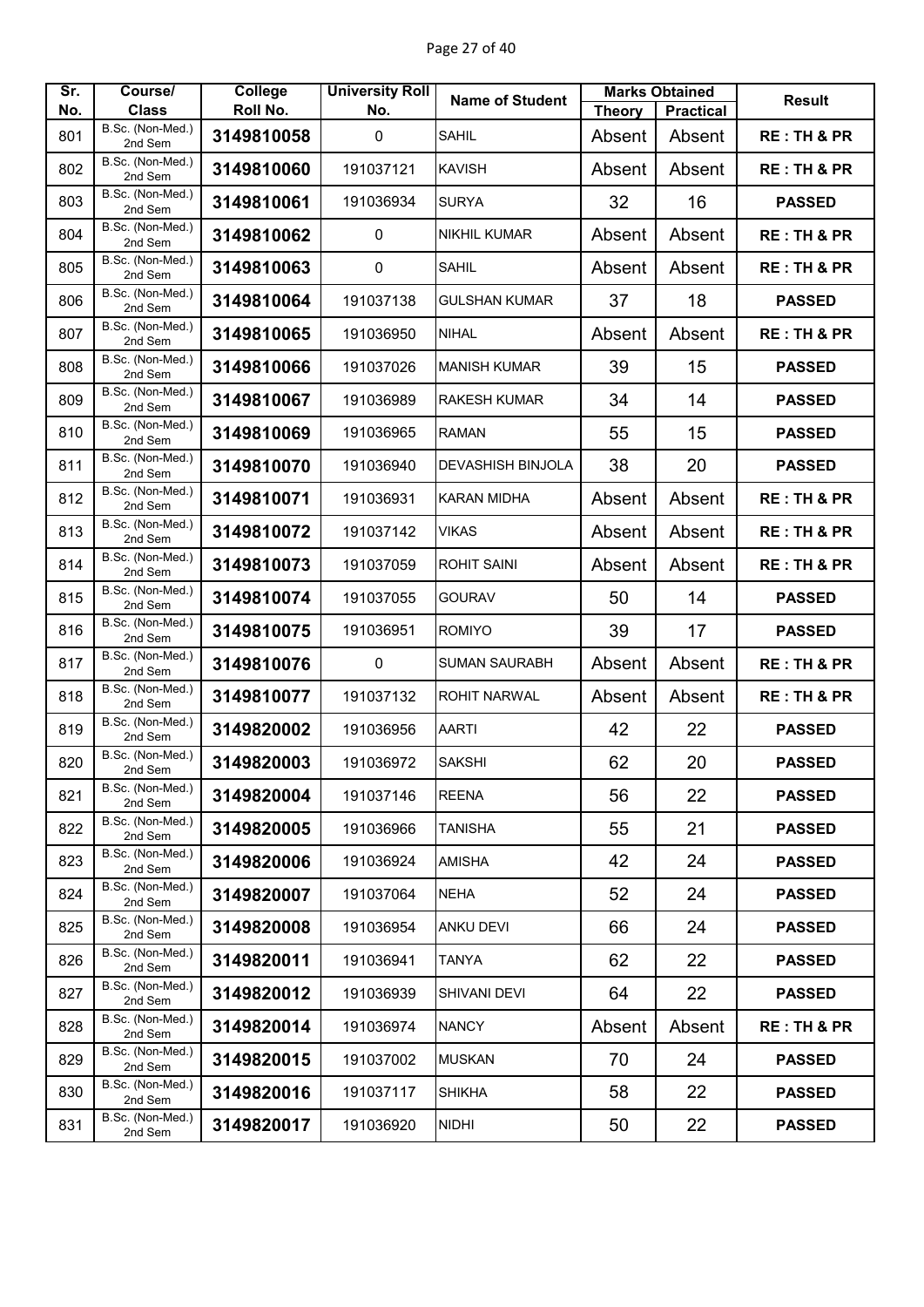| Sr. | Course/                     | College    | <b>University Roll</b> | <b>Name of Student</b> |               | <b>Marks Obtained</b> | <b>Result</b>          |
|-----|-----------------------------|------------|------------------------|------------------------|---------------|-----------------------|------------------------|
| No. | <b>Class</b>                | Roll No.   | No.                    |                        | <b>Theory</b> | <b>Practical</b>      |                        |
| 832 | B.Sc. (Non-Med.)<br>2nd Sem | 3149820018 | $\mathbf 0$            | <b>ISHANIKA</b>        | Absent        | Absent                | <b>RE: TH &amp; PR</b> |
| 833 | B.Sc. (Non-Med.)<br>2nd Sem | 3149820019 | 191036949              | <b>KOMAL SAINI</b>     | 66            | 22                    | <b>PASSED</b>          |
| 834 | B.Sc. (Non-Med.)<br>2nd Sem | 3149820020 | 191036990              | <b>MANISHA</b>         | Absent        | Absent                | <b>RE: TH &amp; PR</b> |
| 835 | B.Sc. (Non-Med.)<br>2nd Sem | 3149820022 | 191036953              | AARZOO                 | 53            | 21                    | <b>PASSED</b>          |
| 836 | B.Sc. (Non-Med.)<br>2nd Sem | 3149820023 | 191036929              | <b>TANNU DEVI</b>      | 47            | 22                    | <b>PASSED</b>          |
| 837 | B.Sc. (Non-Med.)<br>2nd Sem | 3149820024 | 191036952              | <b>NISHITA RANI</b>    | Absent        | Absent                | <b>RE: TH &amp; PR</b> |
| 838 | B.Sc. (Non-Med.)<br>2nd Sem | 3149820025 | 191037103              | <b>DEEPAKSHI</b>       | 28            | 20                    | <b>PASSED</b>          |
| 839 | B.Sc. (Non-Med.)<br>2nd Sem | 3149820026 | 191036943              | <b>MISHIKA</b>         | 70            | 23                    | <b>PASSED</b>          |
| 840 | B.Sc. (Non-Med.)<br>2nd Sem | 3149820027 | 191037017              | TANU VATS              | 43            | 22                    | <b>PASSED</b>          |
| 841 | B.Sc. (Non-Med.)<br>2nd Sem | 3149820028 | 191037024              | <b>NIHARIKA</b>        | Absent        | Absent                | <b>RE: TH &amp; PR</b> |
| 842 | B.Sc. (Non-Med.)<br>2nd Sem | 3149820029 | 191037015              | <b>TANNU RANA</b>      | 48            | 22                    | <b>PASSED</b>          |
| 843 | B.Sc. (Non-Med.)<br>2nd Sem | 3149820030 | $\mathbf 0$            | <b>KOMAL DEVI</b>      | Absent        | Absent                | <b>RE: TH &amp; PR</b> |
| 844 | B.Sc. (Non-Med.)<br>2nd Sem | 3149820032 | 191036917              | <b>SHILPA</b>          | 43            | 22                    | <b>PASSED</b>          |
| 845 | B.Sc. (Non-Med.)<br>2nd Sem | 3149820033 | 191037106              | RASHIKA KAMBOJ         | 43            | 23                    | <b>PASSED</b>          |
| 846 | B.Sc. (Non-Med.)<br>2nd Sem | 3149820034 | 191037086              | <b>HIMANI</b>          | 52            | 23                    | <b>PASSED</b>          |
| 847 | B.Sc. (Non-Med.)<br>2nd Sem | 3149820035 | 191037023              | <b>GARIMA SHARMA</b>   | 64            | 22                    | <b>PASSED</b>          |
| 848 | B.Sc. (Non-Med.)<br>2nd Sem | 3149820036 | 191037072              | <b>POOJA</b>           | 52            | 22                    | <b>PASSED</b>          |
| 849 | B.Sc. (Non-Med.)<br>2nd Sem | 3149820037 | 191036959              | <b>RASHMI JOSHI</b>    | 45            | 20                    | <b>PASSED</b>          |
| 850 | B.Sc. (Non-Med.)<br>2nd Sem | 3149820038 | 191036973              | <b>SRISHTI</b>         | 60            | 23                    | <b>PASSED</b>          |
| 851 | B.Sc. (Non-Med.)<br>2nd Sem | 3149820039 | 191037001              | RAMA SHARMA            | 48            | 23                    | <b>PASSED</b>          |
| 852 | B.Sc. (Non-Med.)<br>2nd Sem | 3149820040 | $\mathbf 0$            | <b>KIRTI DEVI</b>      | Absent        | Absent                | <b>RE: TH &amp; PR</b> |
| 853 | B.Sc. (Non-Med.)<br>2nd Sem | 3149820041 | $\pmb{0}$              | <b>NEHA KUNDU</b>      | Absent        | Absent                | <b>RE: TH &amp; PR</b> |
| 854 | B.Sc. (Non-Med.)<br>2nd Sem | 3149820042 | 191036936              | <b>MEHAK MEHLA</b>     | 47            | 23                    | <b>PASSED</b>          |
| 855 | B.Sc. (Non-Med.)<br>2nd Sem | 3149820043 | 191036963              | <b>JASVEEN</b>         | 53            | 22                    | <b>PASSED</b>          |
| 856 | B.Sc. (Non-Med.)<br>2nd Sem | 3149820044 | 191037122              | <b>JANU DEVI</b>       | 35            | 22                    | <b>PASSED</b>          |
| 857 | B.Sc. (Non-Med.)<br>2nd Sem | 3149820045 | 191037036              | YASHIKA                | 44            | 23                    | <b>PASSED</b>          |
| 858 | B.Sc. (Non-Med.)<br>2nd Sem | 3149820046 | 191036964              | <b>AARZOO</b>          | 14            | 22                    | <b>RE: TH</b>          |
| 859 | B.Sc. (Non-Med.)<br>2nd Sem | 3149820047 | 191037043              | <b>SHOBHA</b>          | 59            | 22                    | <b>PASSED</b>          |
| 860 | B.Sc. (Non-Med.)<br>2nd Sem | 3149820048 | 191036937              | SANGEETA DEVI          | 27            | 22                    | <b>PASSED</b>          |
| 861 | B.Sc. (Non-Med.)<br>2nd Sem | 3149820049 | 191036996              | <b>MUSKAN KADYAN</b>   | 62            | 24                    | <b>PASSED</b>          |
| 862 | B.Sc. (Non-Med.)<br>2nd Sem | 3149820050 | 191036948              | <b>SWATI DEVI</b>      | 65            | 21                    | <b>PASSED</b>          |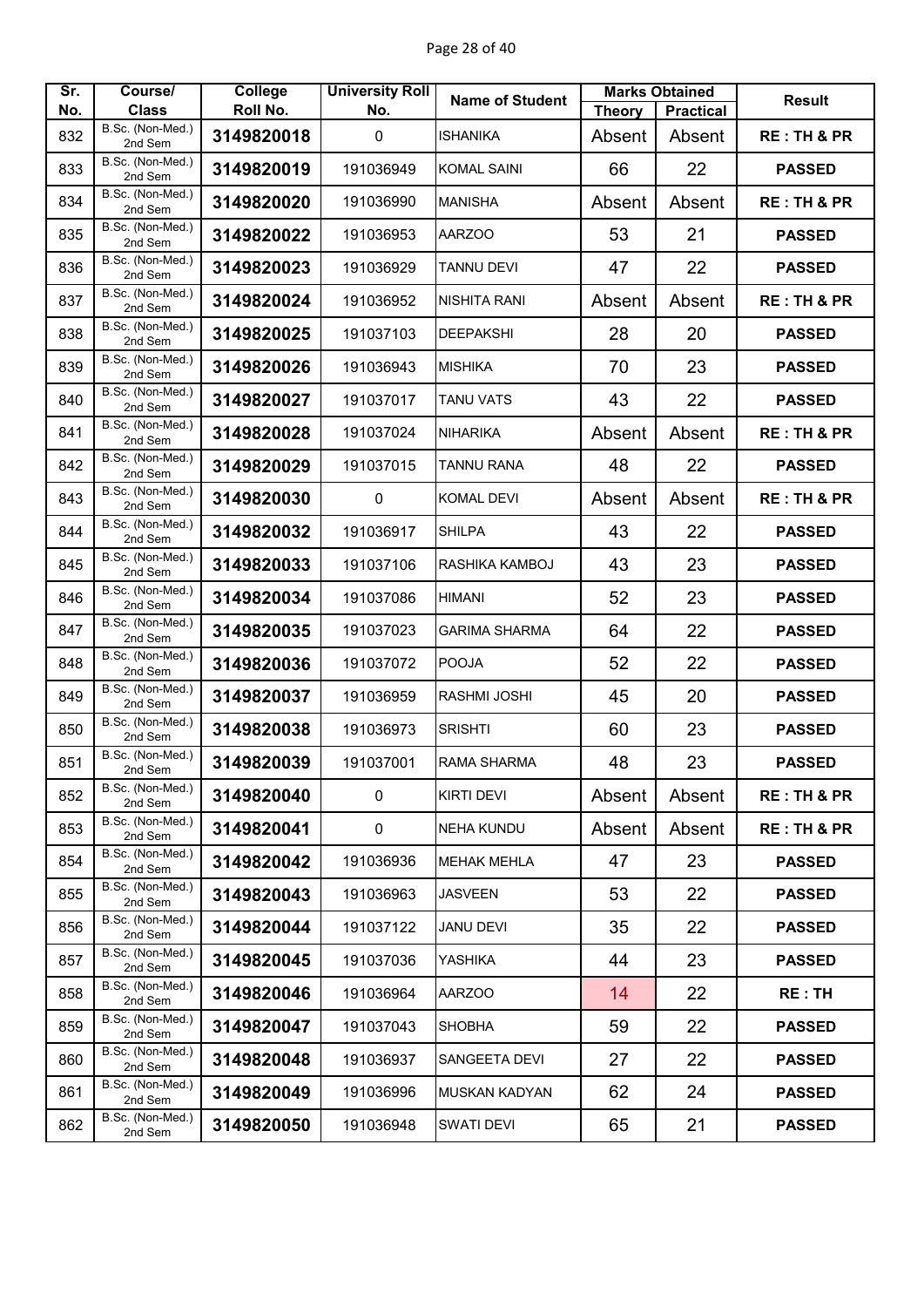| Sr. | Course/                     | College    | <b>University Roll</b> | <b>Name of Student</b>                 |               | <b>Marks Obtained</b> | <b>Result</b>          |
|-----|-----------------------------|------------|------------------------|----------------------------------------|---------------|-----------------------|------------------------|
| No. | <b>Class</b>                | Roll No.   | No.                    |                                        | <b>Theory</b> | <b>Practical</b>      |                        |
| 863 | B.Sc. (Non-Med.)<br>2nd Sem | 3149820051 | 191037013              | <b>DIKSHA</b>                          | 51            | 22                    | <b>PASSED</b>          |
| 864 | B.Sc. (Medical)<br>2nd Sem  | 3150110001 | 191037114              | <b>SURYANSH PRATAP</b><br><b>SINGH</b> | 40            | 18                    | <b>PASSED</b>          |
| 865 | B.Sc. (Medical)<br>2nd Sem  | 3150110002 | 191037048              | YASHASVI CHAUHAN                       | 50            | 22                    | <b>PASSED</b>          |
| 866 | B.Sc. (Medical)<br>2nd Sem  | 3150110003 | 0                      | <b>SAHIL</b>                           | Absent        | Absent                | <b>RE: TH &amp; PR</b> |
| 867 | B.Sc. (Medical)<br>2nd Sem  | 3150110004 | 191037085              | <b>GOURAV TANWAR</b>                   | 46            | 21                    | <b>PASSED</b>          |
| 868 | B.Sc. (Medical)<br>2nd Sem  | 3150110005 | 191037052              | <b>RITTIK</b>                          | 41            | 20                    | <b>PASSED</b>          |
| 869 | B.Sc. (Medical)<br>2nd Sem  | 3150110006 | 191037019              | <b>RITIK KUMAR</b>                     | 46            | 23                    | <b>PASSED</b>          |
| 870 | B.Sc. (Medical)<br>2nd Sem  | 3150110007 | 191037069              | <b>JAGJEET SINGH</b>                   | Absent        | Absent                | <b>RE: TH &amp; PR</b> |
| 871 | B.Sc. (Medical)<br>2nd Sem  | 3150110008 | 191037091              | SAHIL SANDHU                           | 39            | 22                    | <b>PASSED</b>          |
| 872 | B.Sc. (Medical)<br>2nd Sem  | 3150110009 | $\mathbf 0$            | <b>SAGAR</b>                           | Absent        | Absent                | <b>RE: TH &amp; PR</b> |
| 873 | B.Sc. (Medical)<br>2nd Sem  | 3150110010 | $\pmb{0}$              | <b>TUSHAR</b>                          | Absent        | Absent                | <b>RE: TH &amp; PR</b> |
| 874 | B.Sc. (Medical)<br>2nd Sem  | 3150110011 | 191037016              | <b>ABHINAV</b>                         | 40            | 23                    | <b>PASSED</b>          |
| 875 | B.Sc. (Medical)<br>2nd Sem  | 3150110012 | 191037111              | <b>SAHIL</b>                           | 45            | 21                    | <b>PASSED</b>          |
| 876 | B.Sc. (Medical)<br>2nd Sem  | 3150110013 | 191037011              | <b>HARNOOR SINGH</b>                   | 46            | 23                    | <b>PASSED</b>          |
| 877 | B.Sc. (Medical)<br>2nd Sem  | 3150110014 | $\pmb{0}$              | <b>SUNIL KUMAR</b>                     | Absent        | Absent                | <b>RE: TH &amp; PR</b> |
| 878 | B.Sc. (Medical)<br>2nd Sem  | 3150110015 | 191036923              | <b>MANIK NAGWAN</b>                    | 50            | 23                    | <b>PASSED</b>          |
| 879 | B.Sc. (Medical)<br>2nd Sem  | 3150110017 | 0                      | <b>GURMUKH SINGH</b>                   | Absent        | Absent                | <b>RE: TH &amp; PR</b> |
| 880 | B.Sc. (Medical)<br>2nd Sem  | 3150110018 | $\pmb{0}$              | <b>SATWANT SINGH</b>                   | Absent        | Absent                | <b>RE: TH &amp; PR</b> |
| 881 | B.Sc. (Medical)<br>2nd Sem  | 3150110019 | 191037046              | <b>HIMANSHU</b>                        | Absent        | Absent                | <b>RE: TH &amp; PR</b> |
| 882 | B.Sc. (Medical)<br>2nd Sem  | 3150110020 | 191037088              | YASHVINDER MALIK                       | Absent        | Absent                | <b>RE: TH &amp; PR</b> |
| 883 | B.Sc. (Medical)<br>2nd Sem  | 3150110021 | 191037099              | <b>ANIMESH SHARMA</b>                  | 43            | 22                    | <b>PASSED</b>          |
| 884 | B.Sc. (Medical)<br>2nd Sem  | 3150110022 | 191036998              | SANDEEP KUMAR                          | 22            | 21                    | <b>RE: TH</b>          |
| 885 | B.Sc. (Medical)<br>2nd Sem  | 3150120001 | 191036984              | <b>BHAWNA</b>                          | 48            | 23                    | <b>PASSED</b>          |
| 886 | B.Sc. (Medical)<br>2nd Sem  | 3150120002 | 191036905              | ANMOL SHARMA                           | 45            | 24                    | <b>PASSED</b>          |
| 887 | B.Sc. (Medical)<br>2nd Sem  | 3150120003 | 191036926              | <b>MUSKAN MITTAL</b>                   | 50            | 24                    | <b>PASSED</b>          |
| 888 | B.Sc. (Medical)<br>2nd Sem  | 3150120004 | 191036906              | <b>DRISHTY</b>                         | 51            | 24                    | <b>PASSED</b>          |
| 889 | B.Sc. (Medical)<br>2nd Sem  | 3150120005 | 191036988              | <b>SHIPRA</b>                          | 32            | 24                    | <b>PASSED</b>          |
| 890 | B.Sc. (Medical)<br>2nd Sem  | 3150120006 | 191036987              | <b>RADHIKA</b>                         | 49            | 24                    | <b>PASSED</b>          |
| 891 | B.Sc. (Medical)<br>2nd Sem  | 3150120007 | 191036912              | <b>SUNAINA</b>                         | 52            | 24                    | <b>PASSED</b>          |
| 892 | B.Sc. (Medical)<br>2nd Sem  | 3150120009 | 191036983              | <b>INDU</b>                            | 52            | 22                    | <b>PASSED</b>          |
| 893 | B.Sc. (Medical)<br>2nd Sem  | 3150120010 | 191037051              | <b>RIYA</b>                            | 48            | 22                    | <b>PASSED</b>          |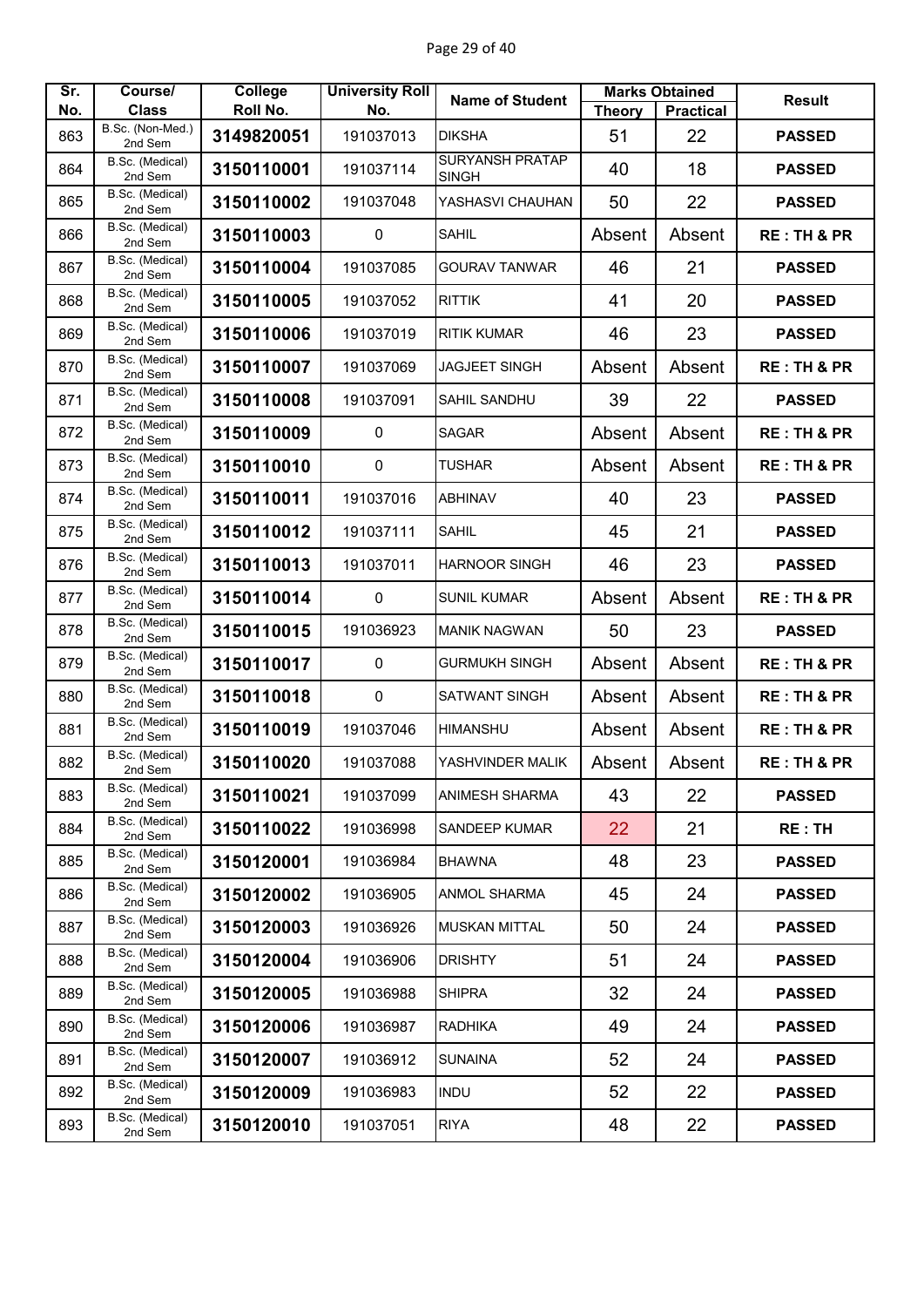| Sr. | Course/                         | College    | <b>University Roll</b> | <b>Name of Student</b>  |                | <b>Marks Obtained</b> | <b>Result</b>          |
|-----|---------------------------------|------------|------------------------|-------------------------|----------------|-----------------------|------------------------|
| No. | <b>Class</b><br>B.Sc. (Medical) | Roll No.   | No.                    |                         | <b>Theory</b>  | <b>Practical</b>      |                        |
| 894 | 2nd Sem                         | 3150120011 | 191037022              | <b>GARIMA</b>           | 46             | 23                    | <b>PASSED</b>          |
| 895 | B.Sc. (Medical)<br>2nd Sem      | 3150120012 | 191036968              | <b>ADITI DEVI</b>       | 42             | 22                    | <b>PASSED</b>          |
| 896 | B.Sc. (Medical)<br>2nd Sem      | 3150120013 | 191037110              | <b>SHALLU</b>           | $\overline{4}$ | 22                    | <b>RE:TH</b>           |
| 897 | B.Sc. (Medical)<br>2nd Sem      | 3150120015 | 191036957              | <b>KAVITA</b>           | 54             | 24                    | <b>PASSED</b>          |
| 898 | B.Sc. (Medical)<br>2nd Sem      | 3150120016 | 191037067              | <b>PRIYANKA</b>         | 45             | 22                    | <b>PASSED</b>          |
| 899 | B.Sc. (Medical)<br>2nd Sem      | 3150120017 | 191036938              | ANU SHARMA              | 51             | 21                    | <b>PASSED</b>          |
| 900 | B.Sc. (Medical)<br>2nd Sem      | 3150120019 | 191036999              | <b>DEEPA</b>            | 55             | 24                    | <b>PASSED</b>          |
| 901 | B.Sc. (Medical)<br>2nd Sem      | 3150120020 | 191036918              | <b>TARUSHI</b>          | 48             | 23                    | <b>PASSED</b>          |
| 902 | B.Sc. (Medical)<br>2nd Sem      | 3150120021 | 191037029              | KHUSHI KAPOOR           | 40             | 21                    | <b>PASSED</b>          |
| 903 | B.Sc. (Medical)<br>2nd Sem      | 3150120022 | 191037006              | <b>MUSKAN CHAUHAN</b>   | 50             | 24                    | <b>PASSED</b>          |
| 904 | B.Sc. (Medical)<br>2nd Sem      | 3150120023 | 191037008              | PRACHI RANA             | 44             | 23                    | <b>PASSED</b>          |
| 905 | B.Sc. (Medical)<br>2nd Sem      | 3150120024 | 191036922              | <b>ITIKA</b>            | 51             | 24                    | <b>PASSED</b>          |
| 906 | B.Sc. (Medical)<br>2nd Sem      | 3150120025 | 191037075              | <b>VISHALI</b>          | 54             | 24                    | <b>PASSED</b>          |
| 907 | B.Sc. (Medical)<br>2nd Sem      | 3150120026 | 0                      | <b>ANUSHKA</b>          | Absent         | Absent                | <b>RE: TH &amp; PR</b> |
| 908 | B.Sc. (Medical)<br>2nd Sem      | 3150120029 | 191037047              | <b>RASHI</b>            | 58             | 24                    | <b>PASSED</b>          |
| 909 | B.Sc. (Medical)<br>2nd Sem      | 3150120030 | 0                      | PRAGYA BAMBA            | Absent         | Absent                | <b>RE: TH &amp; PR</b> |
| 910 | B.Sc. (Medical)<br>2nd Sem      | 3150120031 | 191037134              | <b>RIYA MANN</b>        | 54             | 21                    | <b>PASSED</b>          |
| 911 | B.Sc. (Medical)<br>2nd Sem      | 3150120032 | 191037041              | UTKARSHA SAXENA         | 48             | 22                    | <b>PASSED</b>          |
| 912 | B.Sc. (Medical)<br>2nd Sem      | 3150120033 | 191037070              | <b>NEHA</b>             | 49             | 23                    | <b>PASSED</b>          |
| 913 | B.Sc. (Medical)<br>2nd Sem      | 3150120034 | 191037010              | <b>TRISHA DEVI</b>      | 44             | 23                    | <b>PASSED</b>          |
| 914 | B.Sc. (Medical)<br>2nd Sem      | 3150120035 | $\mathbf 0$            | <b>GEETA RANI</b>       | Absent         | Absent                | <b>RE: TH &amp; PR</b> |
| 915 | B.Sc. (Medical)<br>2nd Sem      | 3150120036 | 191036970              | <b>ANJU KUMARI</b>      | 28             | 21                    | <b>PASSED</b>          |
| 916 | B.Sc. (Medical)<br>2nd Sem      | 3150120037 | $\mathbf 0$            | <b>VASUDHA RANI</b>     | Absent         | Absent                | <b>RE: TH &amp; PR</b> |
| 917 | B.Sc. (Medical)<br>2nd Sem      | 3150120038 | 191037025              | <b>SONAM</b>            | 52             | 21                    | <b>PASSED</b>          |
| 918 | B.Sc. (Medical)<br>2nd Sem      | 3150120040 | 191036995              | <b>AAVESH</b>           | 42             | 24                    | <b>PASSED</b>          |
| 919 | B.Sc. (Medical)<br>2nd Sem      | 3150120042 | 191036909              | <b>MAHAK</b>            | 45             | 23                    | <b>PASSED</b>          |
| 920 | B.Sc. (Medical)<br>2nd Sem      | 3150120043 | 191036919              | <b>GARIMA CHAUDHARY</b> | 46             | 21                    | <b>PASSED</b>          |
| 921 | B.Sc. (Medical)<br>2nd Sem      | 3150120044 | 191036986              | <b>VARNIKA</b>          | 43             | 23                    | <b>PASSED</b>          |
| 922 | B.Sc. (Medical)<br>2nd Sem      | 3150120045 | 191037082              | <b>BHAWNA</b>           | Absent         | Absent                | <b>RE: TH &amp; PR</b> |
| 923 | B.Sc. (Medical)<br>2nd Sem      | 3150120046 | 191037042              | <b>VANDANA</b>          | 41             | 23                    | <b>PASSED</b>          |
| 924 | B.Sc. (Medical)<br>2nd Sem      | 3150120047 | 191037137              | SAKSHI VASHISTHA        | 40             | 21                    | <b>PASSED</b>          |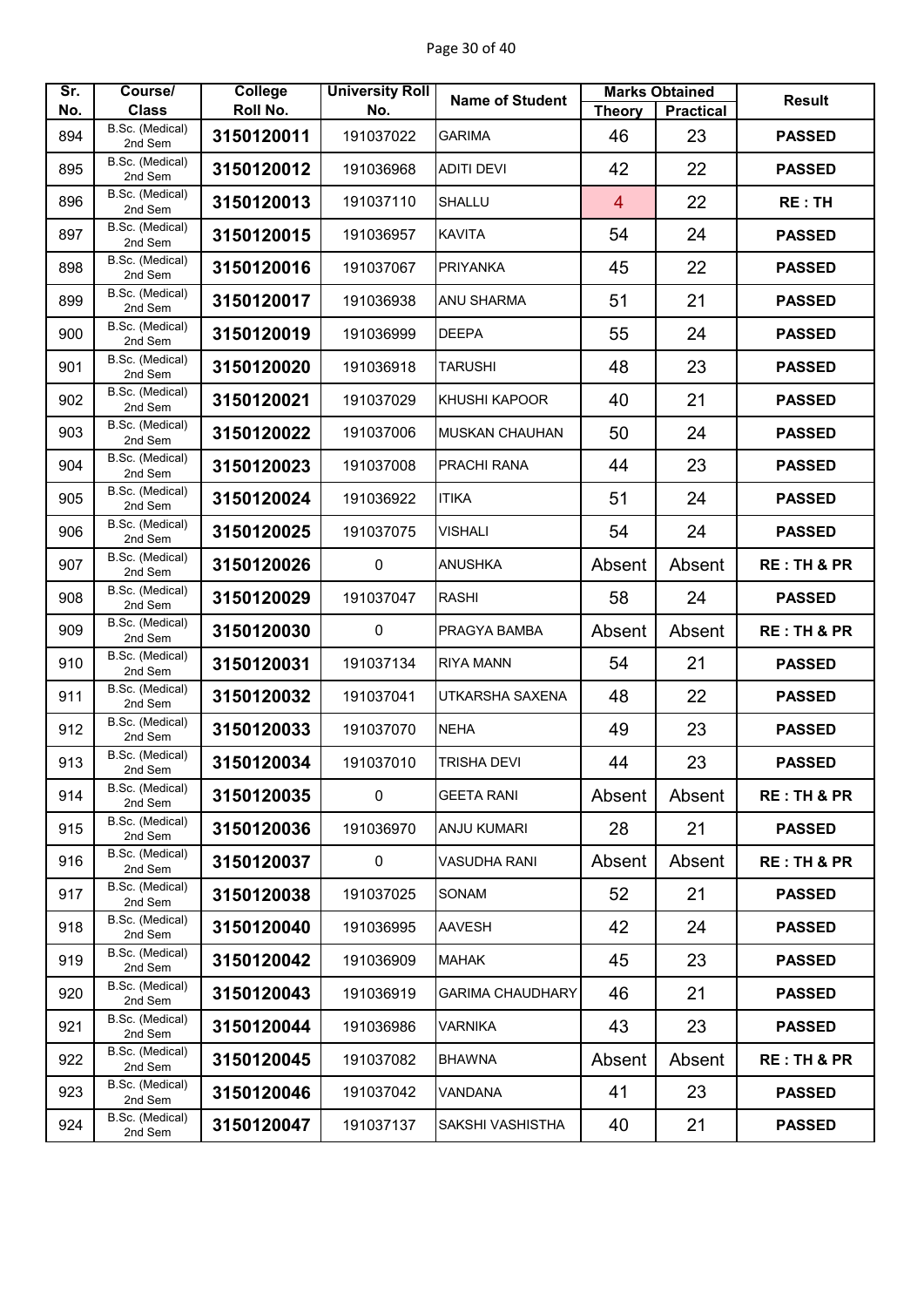| Sr. | Course/                     | College    | <b>University Roll</b> | <b>Name of Student</b>               |               | <b>Marks Obtained</b> | <b>Result</b>          |
|-----|-----------------------------|------------|------------------------|--------------------------------------|---------------|-----------------------|------------------------|
| No. | <b>Class</b>                | Roll No.   | No.                    |                                      | <b>Theory</b> | <b>Practical</b>      |                        |
| 925 | B.Sc. (Medical)<br>2nd Sem  | 3150120048 | 191037108              | SIMRAN OHLAN                         | 45            | 22                    | <b>PASSED</b>          |
| 926 | B.Sc. (Medical)<br>2nd Sem  | 3150120049 | 191037124              | <b>PREETI</b>                        | 50            | 23                    | <b>PASSED</b>          |
| 927 | B.Sc. (Medical)<br>2nd Sem  | 3150120050 | 191037071              | <b>KIRTI</b>                         | 45            | 24                    | <b>PASSED</b>          |
| 928 | B.Sc. (Medical)<br>2nd Sem  | 3150120051 | 191036981              | <b>SIYA</b>                          | Absent        | Absent                | <b>RE: TH &amp; PR</b> |
| 929 | B.Sc. (Medical)<br>2nd Sem  | 3150120052 | 191037140              | <b>ADITI</b>                         | 43            | 22                    | <b>PASSED</b>          |
| 930 | B.Sc. (Medical)<br>2nd Sem  | 3150120053 | 191037056              | <b>APURVA</b>                        | Absent        | Absent                | <b>RE: TH &amp; PR</b> |
| 931 | B.Sc. (Medical)<br>2nd Sem  | 3150120054 | 191037007              | <b>POOJA</b>                         | Absent        | Absent                | <b>RE: TH &amp; PR</b> |
| 932 | B.Sc. (Medical)<br>2nd Sem  | 3150120055 | 191037093              | KAUMARYEH DEVI                       | 41            | 24                    | <b>PASSED</b>          |
| 933 | B.Sc. (Medical)<br>2nd Sem  | 3150120056 | 191037139              | <b>AVNEET KAUR</b>                   | Absent        | Absent                | <b>RE: TH &amp; PR</b> |
| 934 | B.Sc. (Comp.Sc.)<br>2nd Sem | 3150010001 | 191037112              | <b>LAKSHAY</b>                       | 35            | 19                    | <b>PASSED</b>          |
| 935 | B.Sc. (Comp.Sc.)<br>2nd Sem | 3150010002 | 191037126              | <b>ANIKET PAL</b>                    | 27            | 20                    | <b>PASSED</b>          |
| 936 | B.Sc. (Comp.Sc.)<br>2nd Sem | 3150010003 | 191036910              | <b>GAURAV KUMAR</b><br><b>MISHRA</b> | 46            | 19                    | <b>PASSED</b>          |
| 937 | B.Sc. (Comp.Sc.)<br>2nd Sem | 3150010005 | 191036991              | <b>GURVINDER SINGH</b>               | 27            | 20                    | <b>PASSED</b>          |
| 938 | B.Sc. (Comp.Sc.)<br>2nd Sem | 3150010006 | 191036930              | RAJKUMAR MEHTO                       | 34            | 18                    | <b>PASSED</b>          |
| 939 | B.Sc. (Comp.Sc.)<br>2nd Sem | 3150010007 | 191037033              | <b>HEMANT CHOPRA</b>                 | Absent        | Absent                | <b>RE: TH &amp; PR</b> |
| 940 | B.Sc. (Comp.Sc.)<br>2nd Sem | 3150010009 | 191036904              | <b>AASHISH</b>                       | 38            | 17                    | <b>PASSED</b>          |
| 941 | B.Sc. (Comp.Sc.)<br>2nd Sem | 3150010010 | 191037062              | <b>PRATISH</b>                       | 37            | 19                    | <b>PASSED</b>          |
| 942 | B.Sc. (Comp.Sc.)<br>2nd Sem | 3150010011 | 191037109              | SHUBHAM MADAAN                       | 43            | 20                    | <b>PASSED</b>          |
| 943 | B.Sc. (Comp.Sc.)<br>2nd Sem | 3150010013 | 191036911              | <b>ROHIT KUMAR</b>                   | 24            | 20                    | <b>RE: TH</b>          |
| 944 | B.Sc. (Comp.Sc.)<br>2nd Sem | 3150010014 | 191036927              | <b>HIMANSHU LATHWAL</b>              | 40            | 19                    | <b>PASSED</b>          |
| 945 | B.Sc. (Comp.Sc.)<br>2nd Sem | 3150010016 | 191036994              | <b>NITESH KUMAR</b>                  | Absent        | Absent                | <b>RE: TH &amp; PR</b> |
| 946 | B.Sc. (Comp.Sc.)<br>2nd Sem | 3150010017 | 191037000              | <b>HARSH SINGH</b>                   | Absent        | Absent                | <b>RE: TH &amp; PR</b> |
| 947 | B.Sc. (Comp.Sc.)<br>2nd Sem | 3150010018 | 191037144              | <b>TUSHAR</b>                        | 34            | 17                    | <b>PASSED</b>          |
| 948 | B.Sc. (Comp.Sc.)<br>2nd Sem | 3150010020 | 191036901              | <b>AVINASH</b>                       | Absent        | Absent                | <b>RE: TH &amp; PR</b> |
| 949 | B.Sc. (Comp.Sc.)<br>2nd Sem | 3150010021 | 191037058              | LALIT                                | Absent        | Absent                | <b>RE: TH &amp; PR</b> |
| 950 | B.Sc. (Comp.Sc.)<br>2nd Sem | 3150010022 | 191036997              | <b>PARAS</b>                         | 35            | 19                    | <b>PASSED</b>          |
| 951 | B.Sc. (Comp.Sc.)<br>2nd Sem | 3150010023 | 191037054              | <b>PRATHMIK</b><br>CHAUDHARY         | 45            | 20                    | <b>PASSED</b>          |
| 952 | B.Sc. (Comp.Sc.)<br>2nd Sem | 3150010024 | 191036928              | <b>MOHIT KUMAR</b>                   | 31            | 20                    | <b>PASSED</b>          |
| 953 | B.Sc. (Comp.Sc.)<br>2nd Sem | 3150010025 | 0                      | ANUJ                                 | Absent        | Absent                | <b>RE: TH &amp; PR</b> |
| 954 | B.Sc. (Comp.Sc.)<br>2nd Sem | 3150010026 | 191037004              | <b>AGRIM</b>                         | 30            | 19                    | <b>PASSED</b>          |
| 955 | B.Sc. (Comp.Sc.)<br>2nd Sem | 3150010027 | 191037057              | <b>ISHT CHAWLA</b>                   | 30            | 20                    | <b>PASSED</b>          |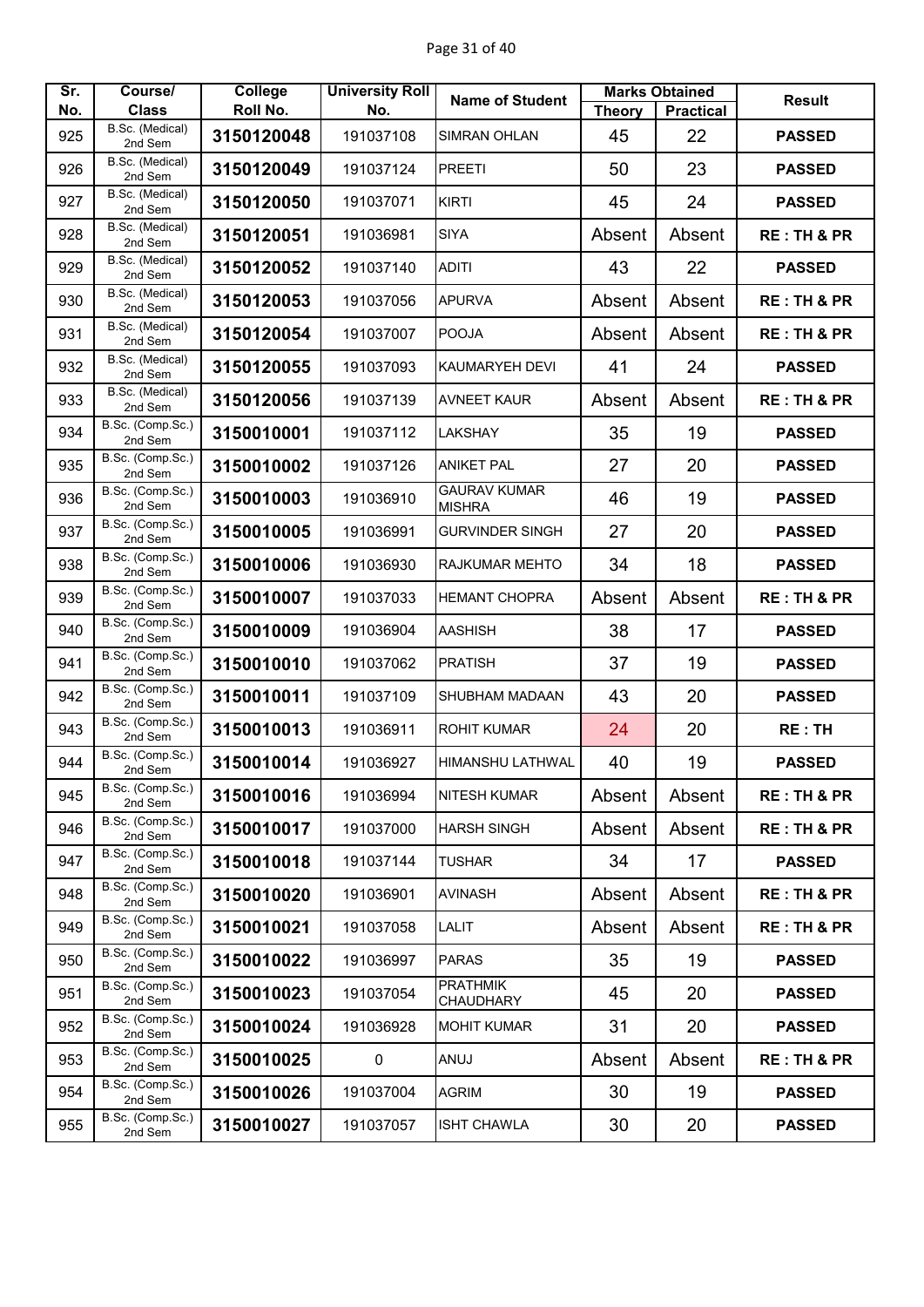| Sr. | Course/                     | <b>College</b> | <b>University Roll</b> | <b>Name of Student</b>                |                | <b>Marks Obtained</b> | <b>Result</b>          |
|-----|-----------------------------|----------------|------------------------|---------------------------------------|----------------|-----------------------|------------------------|
| No. | <b>Class</b>                | Roll No.       | No.                    |                                       | <b>Theory</b>  | <b>Practical</b>      |                        |
| 956 | B.Sc. (Comp.Sc.)<br>2nd Sem | 3150010028     | 191037081              | <b>NOOR KUMAR</b>                     | 30             | 19                    | <b>PASSED</b>          |
| 957 | B.Sc. (Comp.Sc.)<br>2nd Sem | 3150010030     | 191036958              | <b>PARAS</b>                          | 31             | 20                    | <b>PASSED</b>          |
| 958 | B.Sc. (Comp.Sc.)<br>2nd Sem | 3150010031     | 191037087              | <b>VIRENDRA SINGH</b><br><b>RAWAT</b> | 31             | 18                    | <b>PASSED</b>          |
| 959 | B.Sc. (Comp.Sc.)<br>2nd Sem | 3150010032     | 0                      | <b>SUMIT</b>                          | Absent         | Absent                | <b>RE: TH &amp; PR</b> |
| 960 | B.Sc. (Comp.Sc.)<br>2nd Sem | 3150010033     | 191036976              | <b>PUNIT RANA</b>                     | 15             | 19                    | <b>RE: TH</b>          |
| 961 | B.Sc. (Comp.Sc.)<br>2nd Sem | 3150010034     | $\pmb{0}$              | <b>PRINCE</b>                         | Absent         | Absent                | <b>RE: TH &amp; PR</b> |
| 962 | B.Sc. (Comp.Sc.)<br>2nd Sem | 3150010035     | 191037078              | <b>KAMAL</b>                          | Absent         | Absent                | <b>RE: TH &amp; PR</b> |
| 963 | B.Sc. (Comp.Sc.)<br>2nd Sem | 3150010036     | $\mathbf 0$            | <b>NAVIL</b>                          | Absent         | Absent                | <b>RE: TH &amp; PR</b> |
| 964 | B.Sc. (Comp.Sc.)<br>2nd Sem | 3150010037     | 191037012              | <b>NAVEEN</b>                         | 35             | 19                    | <b>PASSED</b>          |
| 965 | B.Sc. (Comp.Sc.)<br>2nd Sem | 3150010038     | 191037089              | <b>SUNNY KHATKAR</b>                  | 45             | 20                    | <b>PASSED</b>          |
| 966 | B.Sc. (Comp.Sc.)<br>2nd Sem | 3150010039     | 191036903              | <b>HARSHDEEP</b>                      | 27             | 18                    | <b>PASSED</b>          |
| 967 | B.Sc. (Comp.Sc.)<br>2nd Sem | 3150010041     | 191036935              | <b>SIDDARTH</b>                       | 32             | 19                    | <b>PASSED</b>          |
| 968 | B.Sc. (Comp.Sc.)<br>2nd Sem | 3150010042     | 191037045              | YASH                                  | $6\phantom{1}$ | 18                    | <b>RE: TH</b>          |
| 969 | B.Sc. (Comp.Sc.)<br>2nd Sem | 3150020001     | 191037014              | <b>KRITIKA BAJAJ</b>                  | 54             | 22                    | <b>PASSED</b>          |
| 970 | B.Sc. (Comp.Sc.)<br>2nd Sem | 3150020002     | 191037097              | <b>KIRTY</b>                          | 37             | 20                    | <b>PASSED</b>          |
| 971 | B.Sc. (Comp.Sc.)<br>2nd Sem | 3150020003     | 191037032              | <b>NEELAM</b>                         | 38             | 21                    | <b>PASSED</b>          |
| 972 | B.Sc. (Comp.Sc.)<br>2nd Sem | 3150020004     | 191037105              | <b>PALAK</b>                          | 41             | 20                    | <b>PASSED</b>          |
| 973 | B.Sc. (Comp.Sc.)<br>2nd Sem | 3150020005     | 191037031              | <b>URVASHI</b>                        | 45             | 21                    | <b>PASSED</b>          |
| 974 | B.Sc. (Comp.Sc.)<br>2nd Sem | 3150020006     | 191037039              | <b>PRERNA</b>                         | 50             | 19                    | <b>PASSED</b>          |
| 975 | B.Sc. (Comp.Sc.)<br>2nd Sem | 3150020007     | 191037127              | PRIYA                                 | 44             | 21                    | <b>PASSED</b>          |
| 976 | B.Sc. (Comp.Sc.)<br>2nd Sem | 3150020008     | 191037037              | <b>NISHTHA</b>                        | 50             | 21                    | <b>PASSED</b>          |
| 977 | B.Sc. (Comp.Sc.)<br>2nd Sem | 3150020009     | 191037123              | <b>RITIKA</b>                         | 40             | 20                    | <b>PASSED</b>          |
| 978 | B.Sc. (Comp.Sc.)<br>2nd Sem | 3150020010     | 191037038              | <b>MUSKAN SAINI</b>                   | 48             | 19                    | <b>PASSED</b>          |
| 979 | B.Sc. (Comp.Sc.)<br>2nd Sem | 3150020011     | 191036961              | <b>MANPREET KAUR</b>                  | 30             | 20                    | <b>PASSED</b>          |
| 980 | B.Sc. (Comp.Sc.)<br>2nd Sem | 3150020012     | 191036907              | <b>RITIKA</b>                         | 59             | 19                    | <b>PASSED</b>          |
| 981 | B.Sc. (Comp.Sc.)<br>2nd Sem | 3150020013     | 191037027              | <b>ISHIKA KHOKHAR</b>                 | 59             | 21                    | <b>PASSED</b>          |
| 982 | B.Sc. (Comp.Sc.)<br>2nd Sem | 3150020014     | 191036962              | <b>KIRTI</b>                          | 52             | 21                    | <b>PASSED</b>          |
| 983 | B.Sc. (Comp.Sc.)<br>2nd Sem | 3150020015     | 191037119              | <b>RITIKA</b>                         | 45             | 20                    | <b>PASSED</b>          |
| 984 | B.Sc. (Comp.Sc.)<br>2nd Sem | 3150020016     | 191037129              | <b>MONIKA</b>                         | Absent         | Absent                | <b>RE: TH &amp; PR</b> |
| 985 | B.Sc. (Comp.Sc.)<br>2nd Sem | 3150020017     | 191037120              | <b>ARSHDEEP</b>                       | 54             | 19                    | <b>PASSED</b>          |
| 986 | B.Sc. (Comp.Sc.)<br>2nd Sem | 3150020018     | 9313001                | SHAILLY KAMBOJ                        | 48             | 18                    | <b>PASSED</b>          |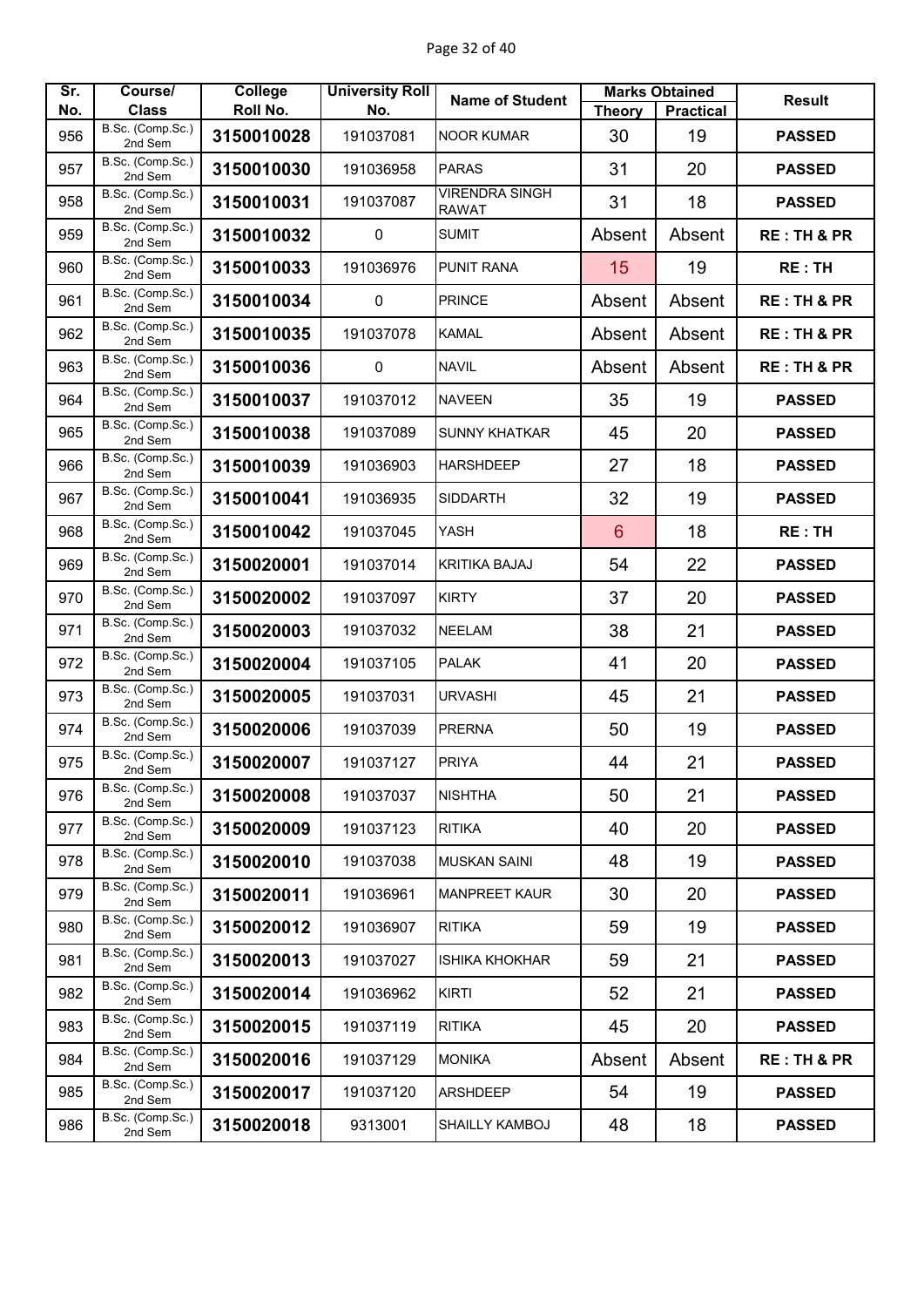| Sr.  | Course/                        | <b>College</b> | <b>University Roll</b> | <b>Name of Student</b>  |               | <b>Marks Obtained</b> | <b>Result</b>          |
|------|--------------------------------|----------------|------------------------|-------------------------|---------------|-----------------------|------------------------|
| No.  | <b>Class</b>                   | Roll No.       | No.                    |                         | <b>Theory</b> | <b>Practical</b>      |                        |
| 987  | B.Sc. (Comp.Sc.)<br>2nd Sem    | 3150020019     | 191037147              | <b>UPASNA</b>           | 52            | 20                    | <b>PASSED</b>          |
| 988  | B.Sc. (Comp.Sc.)<br>2nd Sem    | 3150020020     | 191037118              | <b>PRACHI</b>           | 48            | 20                    | <b>PASSED</b>          |
| 989  | B.Sc. (Comp.Sc.)<br>2nd Sem    | 3150020021     | 191036955              | <b>SAKSHI RANI</b>      | 33            | 21                    | <b>PASSED</b>          |
| 990  | B.Sc. (Comp.Sc.)<br>2nd Sem    | 3150020022     | 191037094              | <b>KAJAL</b>            | 48            | 22                    | <b>PASSED</b>          |
| 991  | B.Sc. (Comp.Sc.)<br>2nd Sem    | 3150020023     | 191037049              | <b>RINKAL</b>           | 47            | 21                    | <b>PASSED</b>          |
| 992  | B.Sc. (Comp.Sc.)<br>2nd Sem    | 3150020024     | 191037113              | <b>GUNJAN</b>           | 30            | 20                    | <b>PASSED</b>          |
| 993  | B.Sc. (Comp.Sc.)<br>2nd Sem    | 3150020025     | 191037100              | <b>JESSICA</b>          | 42            | 19                    | <b>PASSED</b>          |
| 994  | B.Sc. (Comp.Sc.)<br>2nd Sem    | 3150020026     | $\mathbf 0$            | <b>SUVEERA RANI</b>     | Absent        | Absent                | <b>RE: TH &amp; PR</b> |
| 995  | B.Sc. (Comp.Sc.)<br>2nd Sem    | 3150020028     | 191037018              | YUSHMITA LATHER         | 18            | 19                    | <b>RE: TH</b>          |
| 996  | B.Sc. (Comp.Sc.)<br>2nd Sem    | 3150020029     | 191037141              | <b>DAMANPREET KAUR</b>  | 27            | 20                    | <b>PASSED</b>          |
| 997  | B.Sc. (Comp.Sc.)<br>2nd Sem    | 3150020030     | 191037102              | <b>RADHIKA</b>          | 43            | 21                    | <b>PASSED</b>          |
| 998  | B.Sc. (Bio-Tech)<br>SF 2nd Sem | 3656210001     | $\mathbf 0$            | <b>RAHUL MOKAL</b>      | Absent        | Absent                | <b>RE: TH &amp; PR</b> |
| 999  | B.Sc. (Bio-Tech)<br>SF 2nd Sem | 3656210002     | 191037135              | <b>NISHANT MITTAL</b>   | 33            | 20                    | <b>PASSED</b>          |
| 1000 | B.Sc. (Bio-Tech)<br>SF 2nd Sem | 3656210003     | 191037143              | <b>UDAY BEHL</b>        | 45            | 22                    | <b>PASSED</b>          |
| 1001 | B.Sc. (Bio-Tech)<br>SF 2nd Sem | 3656210005     | $\pmb{0}$              | <b>PARAS KUMAR</b>      | Absent        | Absent                | <b>RE: TH &amp; PR</b> |
| 1002 | B.Sc. (Bio-Tech)<br>SF 2nd Sem | 3656210006     | 191037116              | <b>HARSH KUMAR</b>      | Absent        | Absent                | <b>RE: TH &amp; PR</b> |
| 1003 | B.Sc. (Bio-Tech)<br>SF 2nd Sem | 3656210007     | 191037115              | <b>JITENDER</b>         | 28            | 15                    | <b>PASSED</b>          |
| 1004 | B.Sc. (Bio-Tech)<br>SF 2nd Sem | 3656210008     | 191036975              | <b>BHARAT SAGAR</b>     | 53            | 21                    | <b>PASSED</b>          |
| 1005 | B.Sc. (Bio-Tech)<br>SF 2nd Sem | 3656210009     | 191037028              | <b>ABHAYKANT MISHRA</b> | 30            | 16                    | <b>PASSED</b>          |
| 1006 | B.Sc. (Bio-Tech)<br>SF 2nd Sem | 3656210010     | 191036921              | <b>HARSHIT GOYAL</b>    | 47            | 15                    | <b>PASSED</b>          |
| 1007 | B.Sc. (Bio-Tech)<br>SF 2nd Sem | 3656210011     | 191037130              | <b>HARSH</b>            | 35            | 20                    | <b>PASSED</b>          |
| 1008 | B.Sc. (Bio-Tech)<br>SF 2nd Sem | 3656210012     | 191037098              | JATIN DESHWAL           | 35            | 14                    | <b>PASSED</b>          |
| 1009 | B.Sc. (Bio-Tech)<br>SF 2nd Sem | 3656210013     | 191037053              | <b>MEHUL GARG</b>       | 46            | 23                    | <b>PASSED</b>          |
| 1010 | B.Sc. (Bio-Tech)<br>SF 2nd Sem | 3656220002     | 191037080              | <b>MUSKAN ARORA</b>     | 47            | 19                    | <b>PASSED</b>          |
| 1011 | B.Sc. (Bio-Tech)<br>SF 2nd Sem | 3656220003     | 191037095              | <b>MAHIMA</b>           | 39            | 12                    | <b>PASSED</b>          |
| 1012 | B.Sc. (Bio-Tech)<br>SF 2nd Sem | 3656220004     | 191037044              | <b>TANNU RANI</b>       | 52            | 23                    | <b>PASSED</b>          |
| 1013 | B.Sc. (Bio-Tech)<br>SF 2nd Sem | 3656220005     | 191036908              | <b>AARCHI GARG</b>      | 50            | 15                    | <b>PASSED</b>          |
| 1014 | B.Sc. (Bio-Tech)<br>SF 2nd Sem | 3656220006     | 191037077              | <b>TANNU RANI</b>       | 32            | 20                    | <b>PASSED</b>          |
| 1015 | B.Sc. (Bio-Tech)<br>SF 2nd Sem | 3656220007     | 191037063              | <b>DEEPALI</b>          | 48            | 21                    | <b>PASSED</b>          |
| 1016 | B.Sc. (Bio-Tech)<br>SF 2nd Sem | 3656220008     | 191036945              | <b>SAKSHI</b>           | 46            | 20                    | <b>PASSED</b>          |
| 1017 | B.Sc. (Bio-Tech)<br>SF 2nd Sem | 3656220009     | 191037074              | <b>TANISHKA</b>         | 48            | 17                    | <b>PASSED</b>          |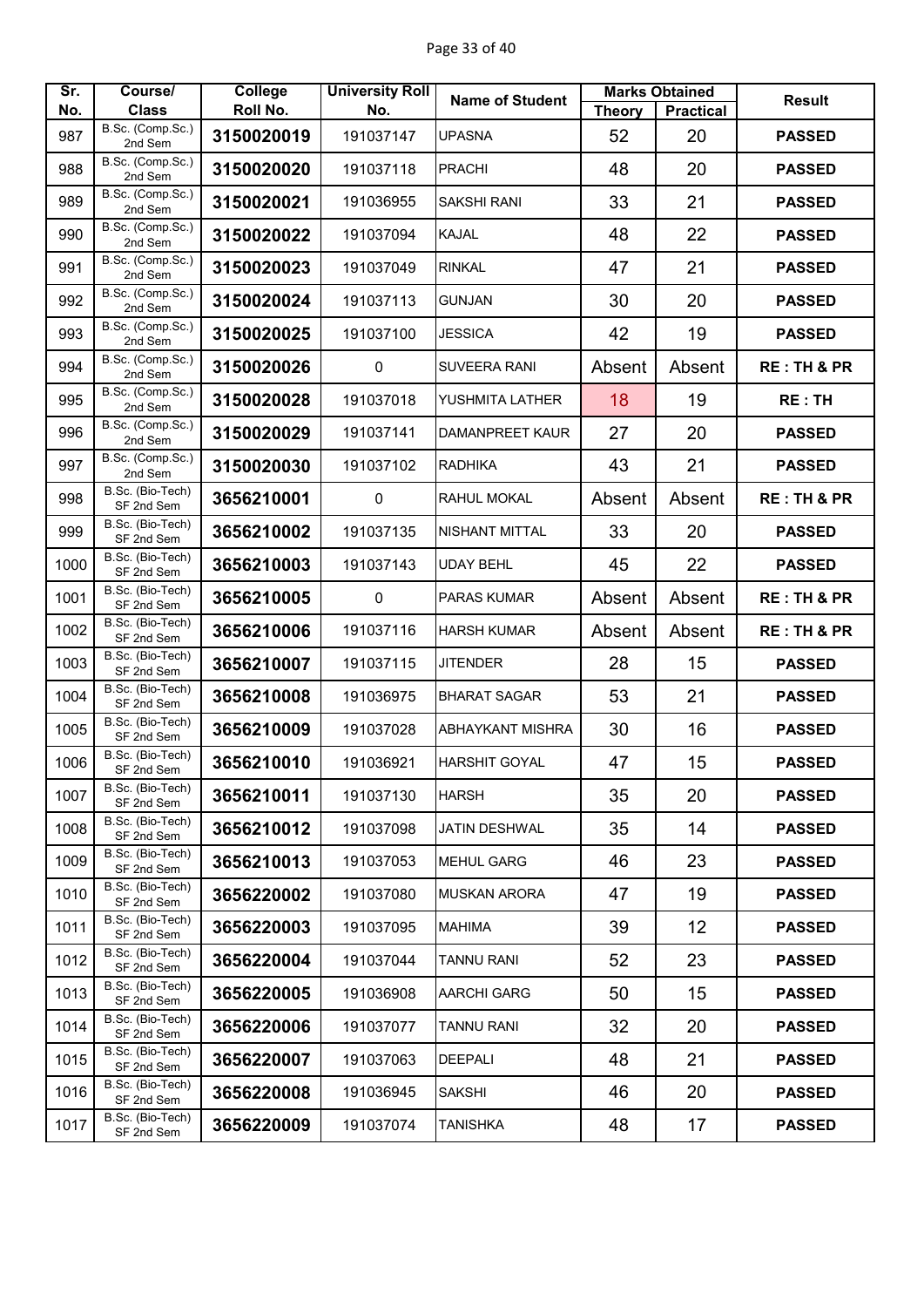| Sr.<br>No. | Course/<br><b>Class</b>                      | College<br>Roll No. | <b>University Roll</b><br>No. | <b>Name of Student</b> | <b>Theory</b> | <b>Marks Obtained</b><br><b>Practical</b> | <b>Result</b>          |
|------------|----------------------------------------------|---------------------|-------------------------------|------------------------|---------------|-------------------------------------------|------------------------|
| 1018       | B.Sc. (Bio-Tech)                             | 3656220010          | 191036992                     | <b>MONIKA</b>          | 31            | 15                                        | <b>PASSED</b>          |
| 1019       | SF 2nd Sem<br>B.Sc. (Bio-Tech)               | 3656220011          | 191037003                     | <b>SNEHAL</b>          | 56            | 23                                        | <b>PASSED</b>          |
| 1020       | SF 2nd Sem<br>B.Sc. (Bio-Tech)               | 3656220013          | 191037076                     | <b>SWATI</b>           | Absent        | 22                                        | <b>RE: TH</b>          |
| 1021       | SF 2nd Sem<br>B.Sc. (Bio-Tech)               | 3656220014          | 191037096                     | <b>DEEPALI DEVI</b>    | 43            | 15                                        | <b>PASSED</b>          |
| 1022       | SF 2nd Sem<br>B.Sc. (Bio-Tech)               | 3656220015          | 191037145                     | <b>ANMOL</b>           | 40            | 22                                        | <b>PASSED</b>          |
| 1023       | SF 2nd Sem<br>B.Sc. (Bio-Tech)<br>SF 2nd Sem | 3656220016          | 191037101                     | LATASHA                | 40            | 17                                        | <b>PASSED</b>          |
| 1024       | B.Sc. (Bio-Tech)<br>SF 2nd Sem               | 3656220017          | 191037128                     | SONALI                 | Absent        | Absent                                    | <b>RE: TH &amp; PR</b> |
| 1025       | B.Sc. (Bio-Tech)<br>SF 2nd Sem               | 3656220018          | 191037104                     | <b>MUSKAN</b>          | Absent        | Absent                                    | <b>RE: TH &amp; PR</b> |
| 1026       | B.Sc. (Bio-Tech)<br>SF 2nd Sem               | 3656220019          | $\Omega$                      | KHUSHI GARG            | Absent        | Absent                                    | <b>RE: TH &amp; PR</b> |
| 1027       | B.Sc. (Bio-Tech)<br>SF 2nd Sem               | 3656220020          | 191037092                     | <b>SAMREET KAUR</b>    | Absent        | Absent                                    | <b>RE: TH &amp; PR</b> |
| 1028       | M.Sc. (F.Sc.)<br>2nd Sem                     | 3283110001          | 191176107                     | <b>SUNNY NARWAL</b>    | 37            | 18                                        | <b>PASSED</b>          |
| 1029       | $M.Sc.$ (F.Sc.)<br>2nd Sem                   | 3283110002          | 191176109                     | <b>BHAVYA SHARMA</b>   | Absent        | Absent                                    | <b>RE: TH &amp; PR</b> |
| 1030       | M.Sc. (F.Sc.)<br>2nd Sem                     | 3283110003          | 191177201                     | <b>AJAY</b>            | 28            | 18                                        | <b>PASSED</b>          |
| 1031       | M.Sc. (F.Sc.)<br>2nd Sem                     | 3283110004          | 191176104                     | <b>SUJAL</b>           | 28            | 20                                        | <b>PASSED</b>          |
| 1032       | M.Sc. (F.Sc.)<br>2nd Sem                     | 3283110005          | 191177204                     | <b>SAHIL</b>           | 32            | 18                                        | <b>PASSED</b>          |
| 1033       | M.Sc. (F.Sc.)<br>2nd Sem                     | 3283110006          | 191176103                     | <b>SAGAR</b>           | 50            | 18                                        | <b>PASSED</b>          |
| 1034       | M.Sc. (F.Sc.)<br>2nd Sem                     | 3283110007          | 191177203                     | <b>KUNAL</b>           | 40            | 18                                        | <b>PASSED</b>          |
| 1035       | M.Sc. (F.Sc.)<br>2nd Sem                     | 3283110008          | 191177205                     | <b>CHIRAG</b>          | 38            | 19                                        | <b>PASSED</b>          |
| 1036       | M.Sc. (F.Sc.)<br>2nd Sem                     | 3283120001          | 191176105                     | YASHIKA                | 27            | 20                                        | <b>PASSED</b>          |
| 1037       | M.Sc. (F.Sc.)<br>2nd Sem                     | 3283120002          | 191176106                     | JYOTI RANA             | 38            | 22                                        | <b>PASSED</b>          |
| 1038       | M.Sc. (F.Sc.)<br>2nd Sem                     | 3283120003          | 191176101                     | <b>POOJA</b>           | 56            | 22                                        | <b>PASSED</b>          |
| 1039       | M.Sc. (F.Sc.)<br>2nd Sem                     | 3283120004          | 191176110                     | <b>MUSKAN</b>          | 36            | 23                                        | <b>PASSED</b>          |
| 1040       | M.Sc. (F.Sc.)<br>2nd Sem                     | 3283120005          | 191177202                     | ANU                    | 35            | 21                                        | <b>PASSED</b>          |
| 1041       | $M.Sc.$ (F.Sc.)<br>2nd Sem                   | 3283120007          | 191176102                     | KALYANI                | 46            | 22                                        | <b>PASSED</b>          |
| 1042       | M.Sc. (F.Sc.)<br>2nd Sem                     | 3283120008          | 191176112                     | ANJALI                 | 48            | 24                                        | <b>PASSED</b>          |
| 1043       | M.Sc. (F.Sc.)<br>2nd Sem                     | 3283120009          | 191176108                     | KAJAL KUMARI           | 48            | 24                                        | <b>PASSED</b>          |
| 1044       | M.Sc. (F.Sc.)<br>2nd Sem                     | 3283120010          | 191176111                     | KAJAL                  | 27            | 20                                        | <b>PASSED</b>          |
| 1045       | M.Sc. (F.Sc.)<br>2nd Sem                     | 3283120011          | 191176113                     | <b>SAPNA</b>           | 55            | 24                                        | <b>PASSED</b>          |
| 1046       | B.C.A. 2nd Sem                               | 3150310001          | 191008218                     | VAIBHAV NAGPAL         | 43            | 19                                        | <b>PASSED</b>          |
| 1047       | B.C.A. 2nd Sem                               | 3150310002          | 191008224                     | VISHAL                 | 43            | 17                                        | <b>PASSED</b>          |
| 1048       | B.C.A. 2nd Sem                               | 3150310003          | 191008248                     | RAHUL BAJAJ            | 51            | 20                                        | <b>PASSED</b>          |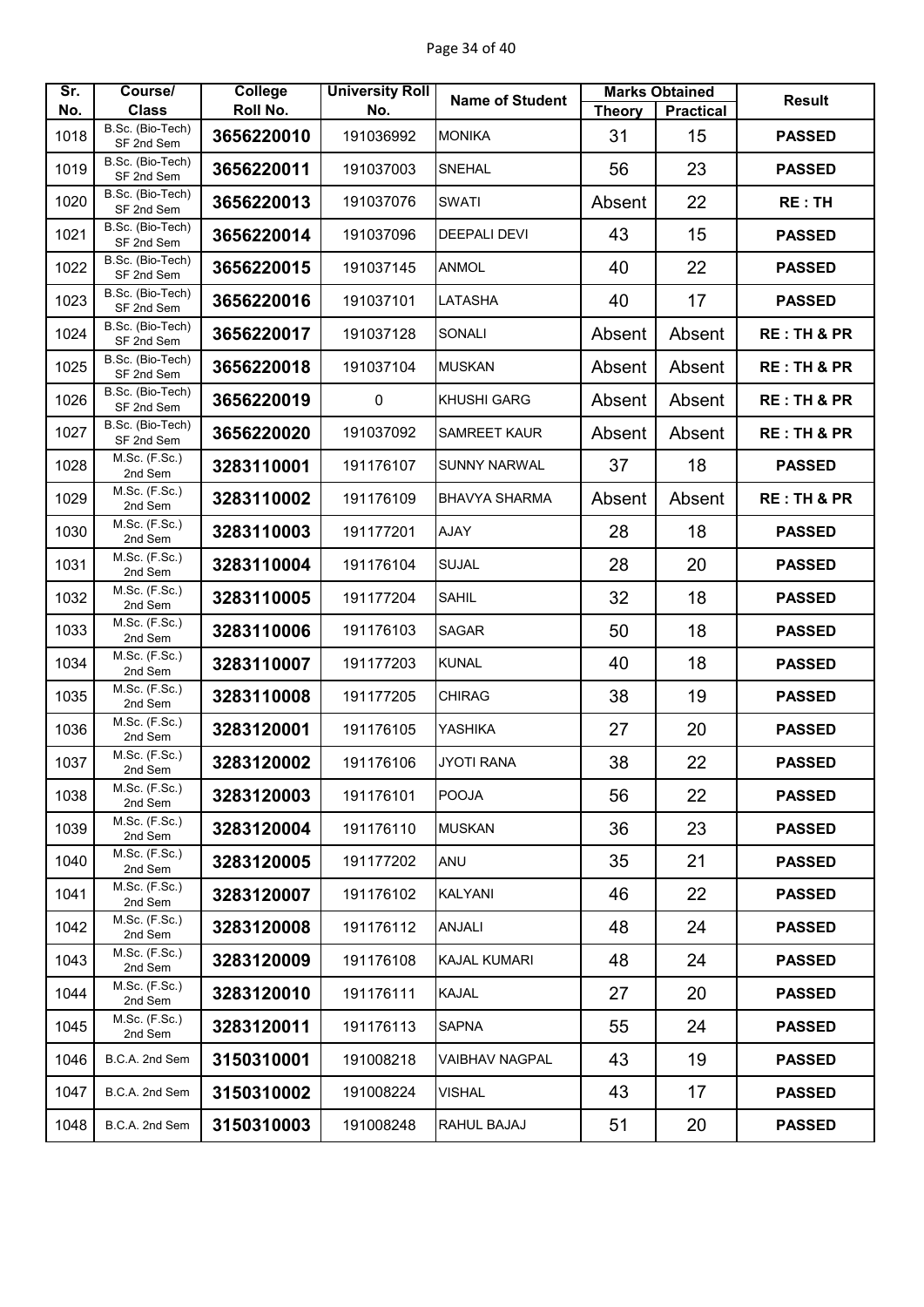| Sr.<br>No. | Course/<br><b>Class</b> | College<br>Roll No. | <b>University Roll</b><br>No. | <b>Name of Student</b>  | <b>Theory</b> | <b>Marks Obtained</b><br><b>Practical</b> | <b>Result</b>          |
|------------|-------------------------|---------------------|-------------------------------|-------------------------|---------------|-------------------------------------------|------------------------|
| 1049       | B.C.A. 2nd Sem          | 3150310004          | 191008246                     | <b>PARTH</b>            | 48            | 17                                        | <b>PASSED</b>          |
| 1050       | B.C.A. 2nd Sem          | 3150310005          | 191008215                     | SAPINDER PAL            | Absent        | Absent                                    | <b>RE: TH &amp; PR</b> |
|            |                         |                     |                               | <b>SINGH</b>            |               |                                           |                        |
| 1051       | B.C.A. 2nd Sem          | 3150310006          | 191008234                     | YOGESH MADAAN           | Absent        | Absent                                    | <b>RE: TH &amp; PR</b> |
| 1052       | B.C.A. 2nd Sem          | 3150310007          | 191008201                     | <b>GULSHAN</b>          | Absent        | Absent                                    | <b>RE: TH &amp; PR</b> |
| 1053       | B.C.A. 2nd Sem          | 3150310008          | 191008254                     | VAIBHAV                 | Absent        | Absent                                    | <b>RE: TH &amp; PR</b> |
| 1054       | B.C.A. 2nd Sem          | 3150310009          | 191008219                     | <b>LOVELY</b>           | 16            | 12                                        | <b>RE:TH</b>           |
| 1055       | B.C.A. 2nd Sem          | 3150310010          | 191008236                     | <b>SAGAR</b>            | 46            | 13                                        | <b>PASSED</b>          |
| 1056       | B.C.A. 2nd Sem          | 3150310011          | 191008229                     | <b>AMANDEEP KUMAR</b>   | 36            | 13                                        | <b>PASSED</b>          |
| 1057       | B.C.A. 2nd Sem          | 3150310012          | 191008225                     | <b>RAGHAV</b>           | 42            | 19                                        | <b>PASSED</b>          |
| 1058       | B.C.A. 2nd Sem          | 3150310013          | 191008230                     | <b>NAMAN</b>            | 43            | 14                                        | <b>PASSED</b>          |
| 1059       | B.C.A. 2nd Sem          | 3150310014          | 191008203                     | VIKAS                   | 36            | 14                                        | <b>PASSED</b>          |
| 1060       | B.C.A. 2nd Sem          | 3150310015          | 191008226                     | SAMEER SHARMA           | 51            | 15                                        | <b>PASSED</b>          |
| 1061       | B.C.A. 2nd Sem          | 3150310016          | 191008238                     | <b>ABHISHEK</b>         | 49            | 20                                        | <b>PASSED</b>          |
| 1062       | B.C.A. 2nd Sem          | 3150310017          | 191008243                     | <b>HARSH KAPIL</b>      | 40            | 13                                        | <b>PASSED</b>          |
| 1063       | B.C.A. 2nd Sem          | 3150310018          | 191008240                     | <b>ABHAY RANA</b>       | 51            | 16                                        | <b>PASSED</b>          |
| 1064       | B.C.A. 2nd Sem          | 3150310019          | 191008204                     | <b>ISHAN</b>            | 50            | 19                                        | <b>PASSED</b>          |
| 1065       | B.C.A. 2nd Sem          | 3150310020          | 191008221                     | <b>KASHISH BANSAL</b>   | 56            | 19                                        | <b>PASSED</b>          |
| 1066       | B.C.A. 2nd Sem          | 3150310021          | 191008232                     | <b>SUMRAN</b>           | 49            | 16                                        | <b>PASSED</b>          |
| 1067       | B.C.A. 2nd Sem          | 3150310022          | 191008220                     | <b>DARPAN</b>           | 57            | 15                                        | <b>PASSED</b>          |
| 1068       | B.C.A. 2nd Sem          | 3150310023          | 191008251                     | <b>AASHISH TAANK</b>    | 29            | 14                                        | <b>PASSED</b>          |
| 1069       | B.C.A. 2nd Sem          | 3150310024          | 191008217                     | <b>ARCHIT MITTAL</b>    | 51            | 15                                        | <b>PASSED</b>          |
| 1070       | B.C.A. 2nd Sem          | 3150310025          | 191008223                     | <b>ROHIT</b>            | 30            | 20                                        | <b>PASSED</b>          |
| 1071       | B.C.A. 2nd Sem          | 3150310027          | 191008237                     | <b>ABHISHEK CHAUHAN</b> | 47            | 21                                        | <b>PASSED</b>          |
| 1072       | B.C.A. 2nd Sem          | 3150310028          | 191008214                     | <b>NAVPREET SINGH</b>   | 47            | 20                                        | <b>PASSED</b>          |
| 1073       | B.C.A. 2nd Sem          | 3150310029          | 191008253                     | <b>ARPIT</b>            | 52            | 15                                        | <b>PASSED</b>          |
| 1074       | B.C.A. 2nd Sem          | 3150310030          | 191008241                     | ABHIMANYU               | 53            | 15                                        | <b>PASSED</b>          |
| 1075       | B.C.A. 2nd Sem          | 3150310031          | 191008257                     | PARAS SHARMA            | 54            | 20                                        | <b>PASSED</b>          |
| 1076       | B.C.A. 2nd Sem          | 3150310032          | 191008222                     | <b>NARENDER PARSAD</b>  | 33            | 21                                        | <b>PASSED</b>          |
| 1077       | B.C.A. 2nd Sem          | 3150310033          | 191008202                     | VIJAY                   | Absent        | Absent                                    | <b>RE: TH &amp; PR</b> |
| 1078       | B.C.A. 2nd Sem          | 3150310034          | 191008228                     | <b>AKSHAY RANA</b>      | 52            | 22                                        | <b>PASSED</b>          |
| 1079       | B.C.A. 2nd Sem          | 3150310035          | 191008245                     | SANJEEV                 | 50            | 16                                        | <b>PASSED</b>          |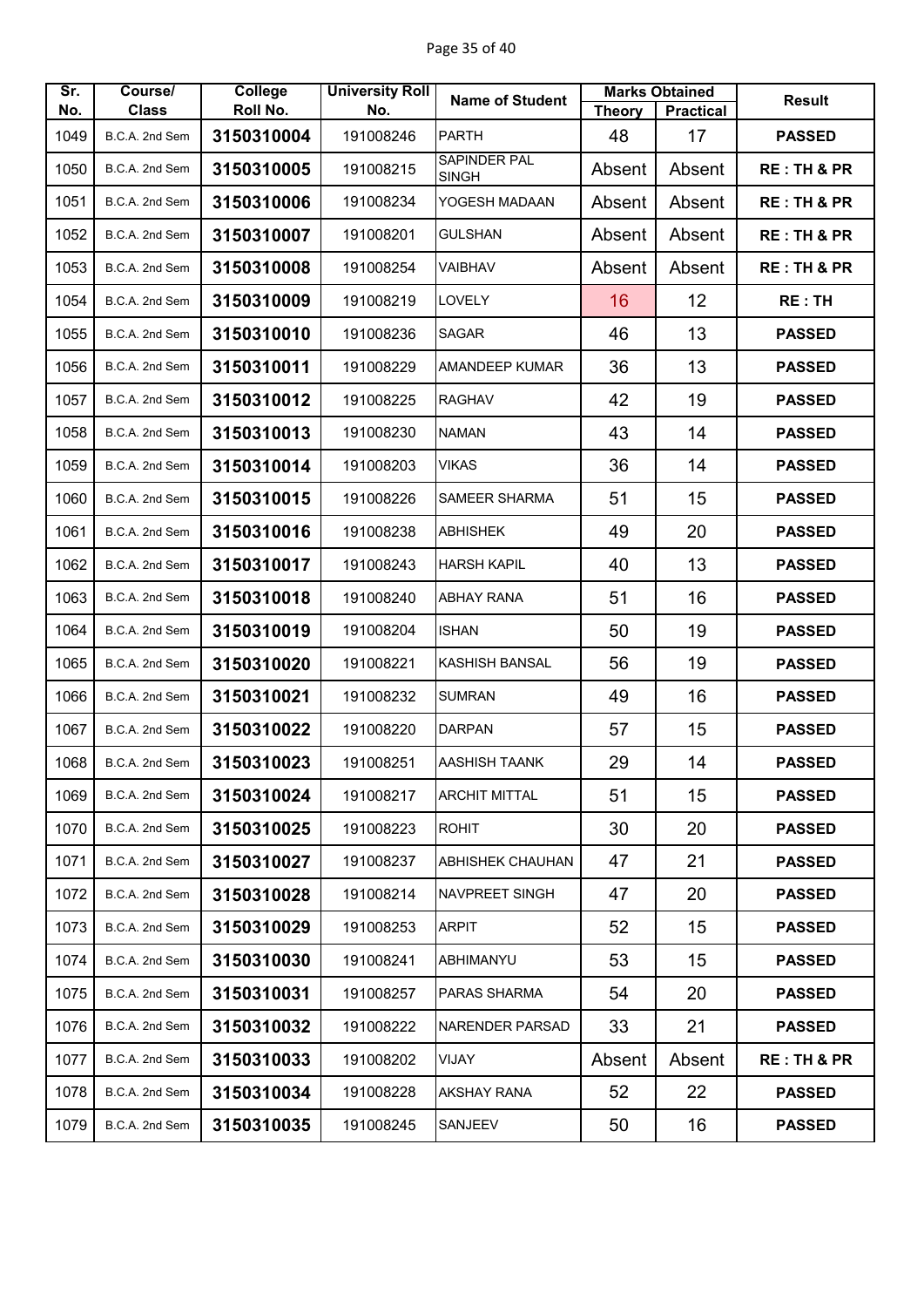| Sr.  | Course/                       | College    | <b>University Roll</b> | <b>Name of Student</b>              |               | <b>Marks Obtained</b> | <b>Result</b>          |
|------|-------------------------------|------------|------------------------|-------------------------------------|---------------|-----------------------|------------------------|
| No.  | <b>Class</b>                  | Roll No.   | No.                    |                                     | <b>Theory</b> | <b>Practical</b>      |                        |
| 1080 | B.C.A. 2nd Sem                | 3150310036 | 191008244              | <b>TANUJ KUMAR</b>                  | 35            | 15                    | <b>PASSED</b>          |
| 1081 | B.C.A. 2nd Sem                | 3150310037 | 191008208              | <b>AMAN GUPTA</b>                   | Absent        | Absent                | <b>RE: TH &amp; PR</b> |
| 1082 | B.C.A. 2nd Sem                | 3150310038 | 191008255              | <b>AJAY KUMAR</b>                   | 49            | 20                    | <b>PASSED</b>          |
| 1083 | B.C.A. 2nd Sem                | 3150310040 | 191008242              | ANMOL ARORA                         | 46            | 16                    | <b>PASSED</b>          |
| 1084 | B.C.A. 2nd Sem                | 3150310042 | 191008256              | RISHABH BHATIA                      | 46            | 15                    | <b>PASSED</b>          |
| 1085 | B.C.A. 2nd Sem                | 3150310043 | 191008250              | <b>ASHPREET SINGH</b>               | 52            | 14                    | <b>PASSED</b>          |
| 1086 | B.C.A. 2nd Sem                | 3150310044 | 191008252              | <b>HARMANPREET</b><br><b>SINGH</b>  | Absent        | Absent                | <b>RE: TH &amp; PR</b> |
| 1087 | B.C.A. 2nd Sem                | 3150310045 | 191008206              | <b>SAGAR GORI</b>                   | 54            | 19                    | <b>PASSED</b>          |
| 1088 | B.C.A. 2nd Sem                | 3150310046 | 191008207              | DHANANJAY                           | 39            | 20                    | <b>PASSED</b>          |
| 1089 | B.C.A. 2nd Sem                | 3150310082 | 191008213              | <b>CHIRAG NARULA</b>                | 50            | 19                    | <b>PASSED</b>          |
| 1090 | B.C.A. 2nd Sem                | 3150320001 | 191008210              | <b>SIMRAN</b>                       | 52            | 22                    | <b>PASSED</b>          |
| 1091 | B.C.A. 2nd Sem                | 3150320003 | 191008212              | <b>VANSHIKA</b>                     | 47            | 21                    | <b>PASSED</b>          |
| 1092 | B.C.A. 2nd Sem                | 3150320004 | 191008227              | <b>ISHA</b>                         | 20            | 21                    | <b>RE: TH</b>          |
| 1093 | B.C.A. 2nd Sem                | 3150320005 | 191008233              | <b>PRIYANKA</b>                     | 26            | 22                    | <b>PASSED</b>          |
| 1094 | B.C.A. 2nd Sem                | 3150320006 | 191008239              | <b>SHIKHA</b>                       | 40            | 21                    | <b>PASSED</b>          |
| 1095 | B.C.A. 2nd Sem                | 3150320007 | 191008231              | <b>MEHAK</b>                        | 54            | 22                    | <b>PASSED</b>          |
| 1096 | B.C.A. 2nd Sem                | 3150320008 | 191008247              | <b>NIHARIKA</b>                     | 60            | 21                    | <b>PASSED</b>          |
| 1097 | B.C.A. 2nd Sem                | 3150320009 | 191008211              | VANSHIKA                            | 44            | 20                    | <b>PASSED</b>          |
| 1098 | B.C.A. 2nd Sem                | 3150320010 | 191008209              | <b>ANJALI</b>                       | 62            | 19                    | <b>PASSED</b>          |
| 1099 | B.C.A. 2nd Sem                | 3150320011 | 191008205              | <b>HIMANSHI</b>                     | 55            | 20                    | <b>PASSED</b>          |
| 1100 | B.C.A. 2nd Sem                | 3150320012 | 191008216              | <b>MANVI</b>                        | 44            | 21                    | <b>PASSED</b>          |
| 1101 | B.C.A. 2nd Sem                | 3150320013 | 191008249              | <b>SHAGUN</b>                       | 51            | 21                    | <b>PASSED</b>          |
| 1102 | B.C.A. 2nd Sem                | 3150320014 | 191008235              | <b>HARNEET KAUR</b>                 | 57            | 20                    | <b>PASSED</b>          |
| 1103 | B.C.A. 2nd Sem                | 3150320015 | 191008258              | <b>JANVI</b>                        | 58            | 21                    | <b>PASSED</b>          |
| 1104 | B.COM(GEN)<br><b>REAPPEAR</b> | 1532710041 | 0170020944             | <b>KUNAL MEHTA</b>                  | 43            | 22                    | <b>PASSED</b>          |
| 1105 | B.COM(GEN)<br><b>REAPPEAR</b> | 1532710043 | 0170020939             | <b>GOURAV</b>                       | 34            | 21                    | <b>PASSED</b>          |
| 1106 | B.COM(GEN)<br><b>REAPPEAR</b> | 1532710050 | 0170021010             | <b>SHUBHAM GUPTA</b>                | 39            | 20                    | <b>PASSED</b>          |
| 1107 | B.COM(GEN)<br><b>REAPPEAR</b> | 1532710088 | 0170020926             | <b>ADHIKANSH</b><br><b>SACHDEVA</b> | 36            | 23                    | <b>PASSED</b>          |
| 1108 | B.COM(GEN)<br><b>REAPPEAR</b> | 1532720061 | 0170020928             | POOJA GAUTAM                        | 27            | 20                    | <b>PASSED</b>          |
| 1109 | B.COM(GEN)<br><b>REAPPEAR</b> | 1532720063 | 0170020998             | ABHA                                | 37            | 22                    | <b>PASSED</b>          |
| 1110 | B.COM(TAX)<br><b>REAPPEAR</b> | 1532510018 | 0170139108             | NAVJOT SINGH                        | 29            | 19                    | <b>PASSED</b>          |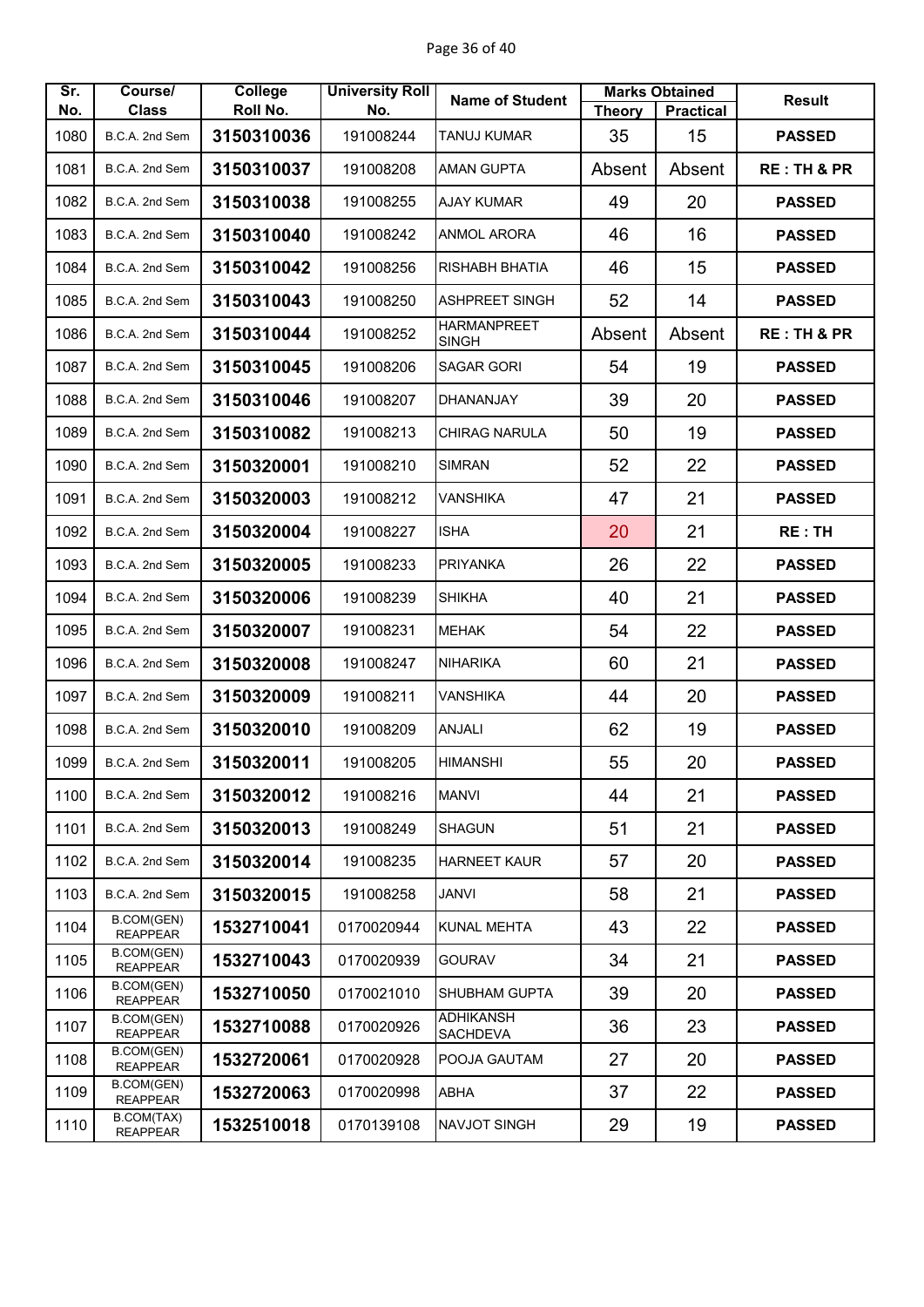| Sr.<br>No. | Course/<br><b>Class</b>               | College<br>Roll No. | <b>University Roll</b><br>No. | <b>Name of Student</b> | <b>Theory</b> | <b>Marks Obtained</b><br><b>Practical</b> | <b>Result</b> |
|------------|---------------------------------------|---------------------|-------------------------------|------------------------|---------------|-------------------------------------------|---------------|
| 1111       | B.COM(TAX)                            | 1532510026          | 0170139150                    | <b>ANKIT PANNU</b>     | 37            | Absent                                    | <b>RE:PR</b>  |
|            | <b>REAPPEAR</b><br>B.COM(TAX)         |                     |                               |                        |               |                                           |               |
| 1112       | <b>REAPPEAR</b><br>B.COM(TAX)         | 1532520025          | 0170139113                    | <b>HIMANSHI</b>        | 34            | 21                                        | <b>PASSED</b> |
| 1113       | <b>REAPPEAR</b>                       | 1532520040          | 0170139115                    | <b>KAJAL DEVI</b>      | 27            | 23                                        | <b>PASSED</b> |
| 1114       | B.SC(C.SC.)<br><b>REAPPEAR</b>        | 1533010003          | 0170041211                    | <b>VISHAL</b>          | 37            | 21                                        | <b>PASSED</b> |
| 1115       | B.SC(C.SC.)<br><b>REAPPEAR</b>        | 1533010010          | 0170040955                    | <b>KAPIL</b>           | 29            | 18                                        | <b>PASSED</b> |
| 1116       | B.SC(C.SC.)<br><b>REAPPEAR</b>        | 1533010011          | 0170040993                    | <b>ANKUSH</b>          | 30            | 18                                        | <b>PASSED</b> |
| 1117       | B.SC(C.SC.)<br><b>REAPPEAR</b>        | 1533010017          | 0170041009                    | <b>KUNAL</b>           | 29            | 21                                        | <b>PASSED</b> |
| 1118       | B.SC(C.SC.)<br><b>REAPPEAR</b>        | 1533010023          | 0170041135                    | <b>LAKSHAY LUTHRA</b>  | 27            | 16                                        | <b>PASSED</b> |
| 1119       | B.SC(C.SC.)<br><b>REAPPEAR</b>        | 1533010027          | 0170041217                    | <b>KETAN KHILLAN</b>   | 31            | 20                                        | <b>PASSED</b> |
| 1120       | B.SC(C.SC.)<br><b>REAPPEAR</b>        | 1533010028          | 0170041130                    | <b>NITIN</b>           | 37            | 23                                        | <b>PASSED</b> |
| 1121       | B.SC(C.SC.)<br><b>REAPPEAR</b>        | 1533010030          | 0170040977                    | <b>GOURAV KUMAR</b>    | 33            | 23                                        | <b>PASSED</b> |
| 1122       | B.SC(C.SC.)<br><b>REAPPEAR</b>        | 1533020005          | 0170041136                    | <b>KOMAL</b>           | 27            | 20                                        | <b>PASSED</b> |
| 1123       | B.SC(C.SC.)<br><b>REAPPEAR</b>        | 1533020011          | 0170041139                    | KANIKA RANI            | 31            | 20                                        | <b>PASSED</b> |
| 1124       | B.SC(C.SC.)<br><b>REAPPEAR</b>        | 1533020021          | 0170041055                    | <b>TANYA</b>           | 29            | 17                                        | <b>PASSED</b> |
| 1125       | B.SC(C.SC.)<br><b>REAPPEAR</b>        | 1533020023          | 0170041053                    | <b>GUNJAN</b>          | 27            | 20                                        | <b>PASSED</b> |
| 1126       | B.SC(C.SC.)<br><b>REAPPEAR</b>        | 1533020024          | 0170041096                    | PAYAL                  | 28            | 22                                        | <b>PASSED</b> |
| 1127       | B.SC(C.SC.)<br><b>REAPPEAR</b>        | 1533020026          | 0170040980                    | <b>CHETNA SHARMA</b>   | 27            | 23                                        | <b>PASSED</b> |
| 1128       | B.SC(C.SC.)<br><b>REAPPEAR</b>        | 1533020032          | 0170041137                    | <b>TAMANNA</b>         | 32            | 24                                        | <b>PASSED</b> |
| 1129       | B.SC(C.SC.)<br><b>REAPPEAR</b>        | 2268710033          | 180036532                     | <b>PREET RAMAN</b>     | 33            | 20                                        | <b>PASSED</b> |
| 1130       | B.SC(C.SC.)<br><b>REAPPEAR</b>        | 2268710035          | 180036634                     | <b>ROHIT</b>           | 27            | 15                                        | <b>PASSED</b> |
| 1131       | B.SC(C.SC.)<br><b>REAPPEAR</b>        | 2268710038          | 180036618                     | <b>NAVRATAN</b>        | 28            | 17                                        | <b>PASSED</b> |
| 1132       | B.SC(C.SC.)<br><b>REAPPEAR</b>        | 2268710051          | 180036480                     | <b>GAURAV</b>          | 27            | 15                                        | <b>PASSED</b> |
| 1133       | B.SC(C.SC.)<br><b>REAPPEAR</b>        | 2268710052          | 180036657                     | <b>SUNIL KUMAR</b>     | 44            | 17                                        | <b>PASSED</b> |
| 1134       | <b>B.SC(ELECT)</b><br><b>REAPPEAR</b> | 1533210009          | 0170040979                    | <b>NABAB SINGH</b>     | 33            | 19                                        | <b>PASSED</b> |
| 1135       | <b>B.SC(ELECT)</b><br><b>REAPPEAR</b> | 1533210010          | 0170041195                    | <b>GURPREET SINGH</b>  | 45            | 18                                        | <b>PASSED</b> |
| 1136       | B.SC(NM)<br><b>REAPPEAR</b>           | 1532810043          | 0170041087                    | <b>NIRMAL SINGH</b>    | 44            | 14                                        | <b>PASSED</b> |
| 1137       | B.SC(NM)<br><b>REAPPEAR</b>           | 1532820034          | 0170041188                    | <b>TARUNA</b>          | 43            | 20                                        | <b>PASSED</b> |
| 1138       | B.SC(NM)<br><b>REAPPEAR</b>           | 2268510043          | 180036587                     | <b>ARVIND KUMAR</b>    | 37            | 17                                        | <b>PASSED</b> |
| 1139       | B.SC(NM)<br><b>REAPPEAR</b>           | 2268510046          | 180036523                     | <b>SAHIL KUMAR</b>     | 33            | 21                                        | <b>PASSED</b> |
| 1140       | B.SC(NM)<br><b>REAPPEAR</b>           | 2268510074          | 0180036556                    | <b>SAHIL</b>           | 43            | 14                                        | <b>PASSED</b> |
| 1141       | B.SC(NM)<br><b>REAPPEAR</b>           | 2268520011          | 180036584                     | <b>RAJNI</b>           | 59            | 23                                        | <b>PASSED</b> |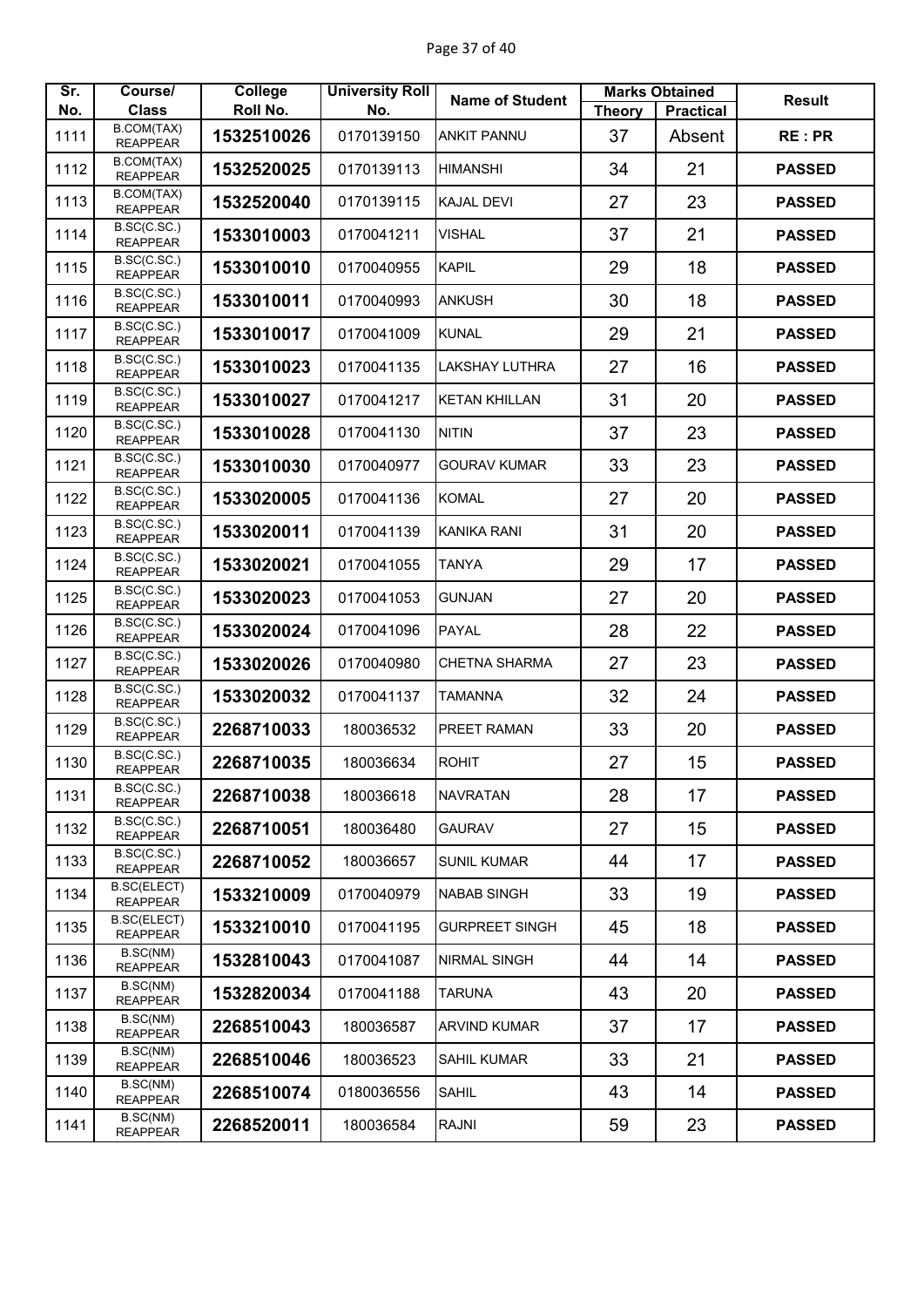| Sr.  | Course/                       | College    | <b>University Roll</b> | <b>Name of Student</b>               | <b>Marks Obtained</b> |                  | <b>Result</b>          |
|------|-------------------------------|------------|------------------------|--------------------------------------|-----------------------|------------------|------------------------|
| No.  | <b>Class</b>                  | Roll No.   | No.                    |                                      | <b>Theory</b>         | <b>Practical</b> |                        |
| 1142 | M.SC(F.SC)<br><b>REAPPEAR</b> | 2401820019 | 180181012              | <b>PALKIN</b>                        | 31                    | 18               | <b>PASSED</b>          |
| 1143 | BA(GEN)<br><b>REAPPEAR</b>    | 161402     | 6321284                | <b>LOVEPRATAP SINGH</b>              | 28                    | 20               | <b>PASSED</b>          |
| 1144 | BA(GEN)<br><b>REAPPEAR</b>    | 1532210010 | 0170072585             | SAHIL KALYAN                         | 43                    | 19               | <b>PASSED</b>          |
| 1145 | BA(GEN)<br><b>REAPPEAR</b>    | 1532210014 | 0170072443             | <b>BRIJ MOHAN</b>                    | 42                    | 20               | <b>PASSED</b>          |
| 1146 | BA(GEN)<br><b>REAPPEAR</b>    | 1532210021 | 0170072528             | <b>MANOJ KUMAR</b>                   | Absent                | Absent           | <b>RE: TH &amp; PR</b> |
| 1147 | BA(GEN)<br><b>REAPPEAR</b>    | 1532210030 | 0170072465             | <b>PRINCE KUMAR</b>                  | 39                    | 20               | <b>PASSED</b>          |
| 1148 | BA(GEN)<br><b>REAPPEAR</b>    | 1532210032 | 0170072429             | <b>VIRMAL BHARTI</b>                 | 36                    | 20               | <b>PASSED</b>          |
| 1149 | BA(GEN)<br><b>REAPPEAR</b>    | 1532210041 | 0170072573             | <b>ANSHUL SHARMA</b>                 | Absent                | Absent           | <b>RE: TH &amp; PR</b> |
| 1150 | BA(GEN)<br><b>REAPPEAR</b>    | 1532210044 | 0170072405             | <b>PORAS</b>                         | 45                    | 20               | <b>PASSED</b>          |
| 1151 | BA(GEN)<br><b>REAPPEAR</b>    | 1532210055 | 0170072664             | <b>HARIOM</b>                        | 46                    | 22               | <b>PASSED</b>          |
| 1152 | BA(GEN)<br><b>REAPPEAR</b>    | 1532210056 | 0170072472             | <b>MONU</b>                          | 39                    | 19               | <b>PASSED</b>          |
| 1153 | BA(GEN)<br><b>REAPPEAR</b>    | 1532210062 | 0170072631             | <b>JAI PARKASH</b>                   | 29                    | 18               | <b>PASSED</b>          |
| 1154 | BA(GEN)<br><b>REAPPEAR</b>    | 1532210064 | 0170072607             | <b>RAVI</b>                          | 28                    | 18               | <b>PASSED</b>          |
| 1155 | BA(GEN)<br><b>REAPPEAR</b>    | 1532210066 | 0170072602             | <b>GOURAV SHARMA</b>                 | 33                    | 20               | <b>PASSED</b>          |
| 1156 | BA(GEN)<br><b>REAPPEAR</b>    | 1532210073 | 0170072435             | <b>ANSHUL</b>                        | 30                    | 14               | <b>PASSED</b>          |
| 1157 | BA(GEN)<br><b>REAPPEAR</b>    | 1532210080 | 017002583              | <b>KULDEEP SINGH</b>                 | 30                    | 18               | <b>PASSED</b>          |
| 1158 | BA(GEN)<br><b>REAPPEAR</b>    | 1532210091 | 0170072549             | <b>SAGAR KUMAR</b><br><b>KARDWAL</b> | 42                    | 14               | <b>PASSED</b>          |
| 1159 | BA(GEN)<br><b>REAPPEAR</b>    | 1532210092 | 0170072523             | <b>ROBIN</b>                         | 33                    | 18               | <b>PASSED</b>          |
| 1160 | BA(GEN)<br><b>REAPPEAR</b>    | 1532210094 | 0170072485             | <b>MOHIT</b>                         | 27                    | 15               | <b>PASSED</b>          |
| 1161 | BA(GEN)<br><b>REAPPEAR</b>    | 1532210095 | 0170072460             | <b>SHIVOM</b>                        | 34                    | 16               | <b>PASSED</b>          |
| 1162 | BA(GEN)<br><b>REAPPEAR</b>    | 1532210096 | 0170072517             | <b>ROHIT KUMAR</b>                   | 36                    | 17               | <b>PASSED</b>          |
| 1163 | BA(GEN)<br><b>REAPPEAR</b>    | 1532210100 | 0170072403             | <b>PARVEEN</b>                       | 36                    | 20               | <b>PASSED</b>          |
| 1164 | BA(GEN)<br><b>REAPPEAR</b>    | 1532210126 | 0170072467             | <b>SACHIN</b>                        | 27                    | 21               | <b>PASSED</b>          |
| 1165 | BA(GEN)<br><b>REAPPEAR</b>    | 1532210134 | 0170072480             | <b>HARSHUBHAM</b>                    | 27                    | 21               | <b>PASSED</b>          |
| 1166 | BA(GEN)<br><b>REAPPEAR</b>    | 1532210148 | 0170072436             | <b>SANDEEP KUMAR</b>                 | 31                    | 16               | <b>PASSED</b>          |
| 1167 | BA(GEN)<br><b>REAPPEAR</b>    | 1532210149 | 0170072539             | <b>RAMAN</b>                         | 27                    | 23               | <b>PASSED</b>          |
| 1168 | BA(GEN)<br><b>REAPPEAR</b>    | 1532210155 | 0170072589             | <b>PARVEEN KUMAR</b>                 | 27                    | 14               | <b>PASSED</b>          |
| 1169 | BA(GEN)<br><b>REAPPEAR</b>    | 1532210156 | 0170072637             | <b>RAJAT</b>                         | 27                    | 19               | <b>PASSED</b>          |
| 1170 | BA(GEN)<br><b>REAPPEAR</b>    | 1532210163 | 0170072658             | <b>SAHIL</b>                         | 33                    | 16               | <b>PASSED</b>          |
| 1171 | BA(GEN)<br><b>REAPPEAR</b>    | 1532210165 | 0170072483             | <b>ARNAV VERMA</b>                   | 33                    | 14               | <b>PASSED</b>          |
| 1172 | BA(GEN)<br><b>REAPPEAR</b>    | 1532210177 | 0170072540             | <b>MANDEEP</b>                       | 29                    | 21               | <b>PASSED</b>          |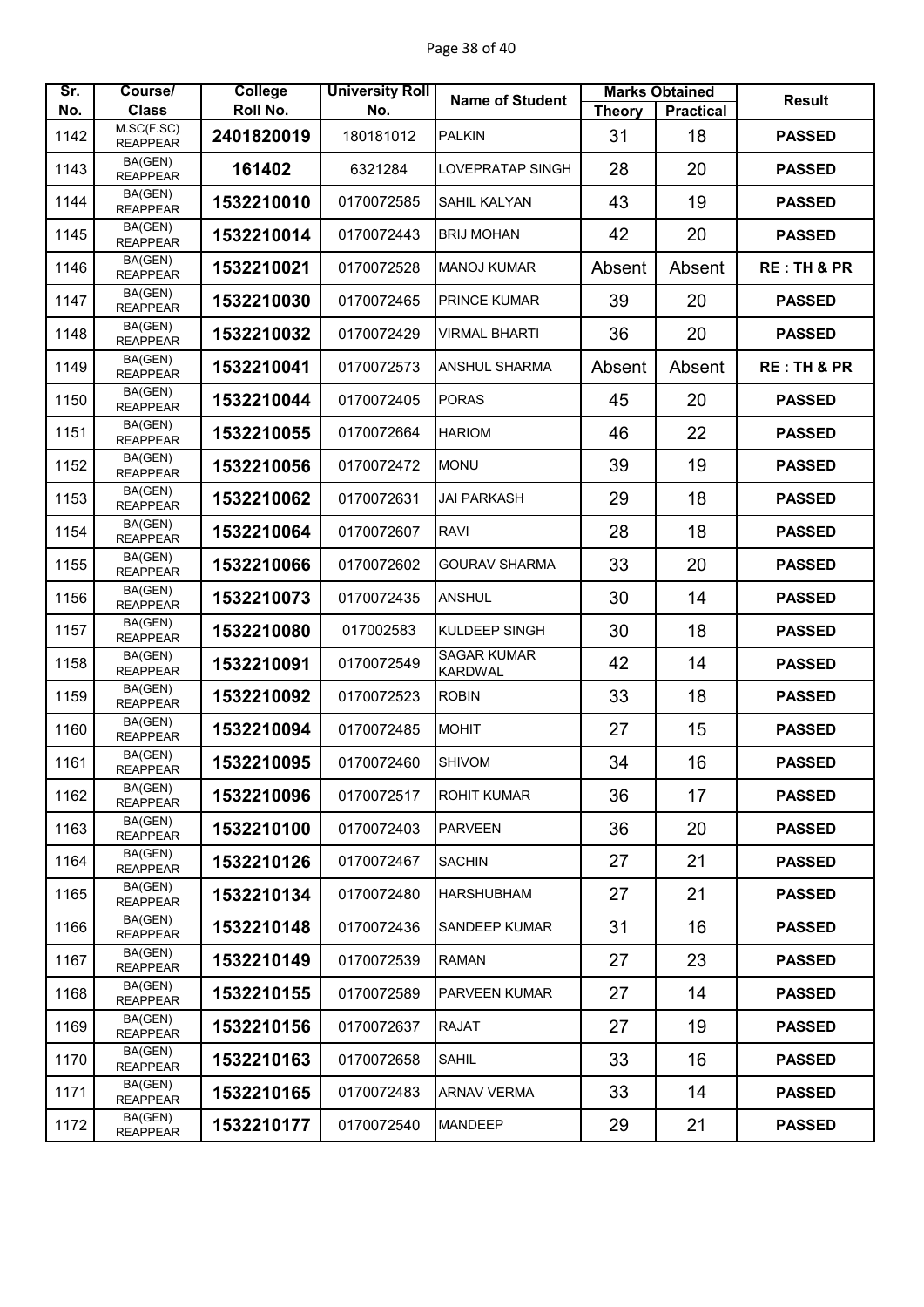| Sr.  | Course/                    | College    | <b>University Roll</b> | <b>Name of Student</b>            | <b>Marks Obtained</b> |                  | <b>Result</b> |
|------|----------------------------|------------|------------------------|-----------------------------------|-----------------------|------------------|---------------|
| No.  | <b>Class</b><br>BA(GEN)    | Roll No.   | No.                    |                                   | <b>Theory</b>         | <b>Practical</b> |               |
| 1173 | <b>REAPPEAR</b>            | 1532210181 | 0170072437             | <b>ARVIND RANA</b>                | 27                    | 20               | <b>PASSED</b> |
| 1174 | BA(GEN)<br><b>REAPPEAR</b> | 1532210182 | 0170072424             | <b>VIKAS</b>                      | 35                    | 14               | <b>PASSED</b> |
| 1175 | BA(GEN)<br><b>REAPPEAR</b> | 1532210188 | 0170072670             | <b>ABHISHEK</b>                   | 27                    | 14               | <b>PASSED</b> |
| 1176 | BA(GEN)<br><b>REAPPEAR</b> | 1532210192 | 0170072421             | <b>DHIRENDER SHARMA</b>           | 27                    | 16               | <b>PASSED</b> |
| 1177 | BA(GEN)<br><b>REAPPEAR</b> | 1532210199 | 0170072452             | <b>SAGAR KUMAR</b>                | 27                    | 19               | <b>PASSED</b> |
| 1178 | BA(GEN)<br><b>REAPPEAR</b> | 1532210202 | 0170072426             | <b>JOGA SINGH</b>                 | 30                    | 17               | <b>PASSED</b> |
| 1179 | BA(GEN)<br><b>REAPPEAR</b> | 1532210209 | 0170072490             | <b>MANDEEP SINGH</b>              | 32                    | 15               | <b>PASSED</b> |
| 1180 | BA(GEN)<br><b>REAPPEAR</b> | 1532210221 | 0170072673             | <b>MANJEET</b>                    | 29                    | 14               | <b>PASSED</b> |
| 1181 | BA(GEN)<br><b>REAPPEAR</b> | 1532210228 | 0170072505             | <b>VISHAL SHARMA</b>              | 33                    | 16               | <b>PASSED</b> |
| 1182 | BA(GEN)<br><b>REAPPEAR</b> | 1532210237 | 0170072459             | <b>MAYANK</b>                     | 28                    | 14               | <b>PASSED</b> |
| 1183 | BA(GEN)<br><b>REAPPEAR</b> | 1532210269 | 0170072665             | <b>ADITYA SHARMA</b>              | 27                    | 20               | <b>PASSED</b> |
| 1184 | BA(GEN)<br><b>REAPPEAR</b> | 1532210271 | 0170072475             | <b>ANKUSH</b>                     | 30                    | 16               | <b>PASSED</b> |
| 1185 | BA(GEN)<br><b>REAPPEAR</b> | 1532210274 | 0170072527             | <b>IMOHIT NARWAL</b>              | 27                    | 22               | <b>PASSED</b> |
| 1186 | BA(GEN)<br><b>REAPPEAR</b> | 1532210279 | 0170072558             | <b>AMIT KUMAR</b>                 | 32                    | 23               | <b>PASSED</b> |
| 1187 | BA(GEN)<br><b>REAPPEAR</b> | 1532210287 | 0170072617             | <b>ABHISHEK ARORA</b>             | 30                    | 21               | <b>PASSED</b> |
| 1188 | BA(GEN)<br><b>REAPPEAR</b> | 1532220016 | 0170072582             | ANNU                              | 27                    | 23               | <b>PASSED</b> |
| 1189 | BA(GEN)<br><b>REAPPEAR</b> | 1532220018 | 0170072477             | <b>RIYA SINGH</b>                 | 27                    | 20               | <b>PASSED</b> |
| 1190 | BA(GEN)<br><b>REAPPEAR</b> | 1532220021 | 0170072522             | <b>NEHA</b>                       | 27                    | 22               | <b>PASSED</b> |
| 1191 | BA(GEN)<br><b>REAPPEAR</b> | 1532220025 | 0170072570             | <b>MAFI</b>                       | 27                    | 15               | <b>PASSED</b> |
| 1192 | BA(GEN)<br><b>REAPPEAR</b> | 1532220026 | 0170072599             | <b>ANJALI BANSAL</b>              | 35                    | 18               | <b>PASSED</b> |
| 1193 | BA(GEN)<br><b>REAPPEAR</b> | 1532220030 | 0170072575             | <b>MONIKA</b>                     | 29                    | 23               | <b>PASSED</b> |
| 1194 | BA(GEN)<br><b>REAPPEAR</b> | 1532220048 | 0170072552             | NAMARTA KAPOOR                    | 30                    | 20               | <b>PASSED</b> |
| 1195 | BA(GEN)<br><b>REAPPEAR</b> | 2267910008 | 180062844              | <b>SHUBHAM</b>                    | 28                    | 22               | <b>PASSED</b> |
| 1196 | BA(GEN)<br><b>REAPPEAR</b> | 2267910009 | 180062659              | <b>ANKIT</b>                      | 21                    | Absent           | RE:TH&PR      |
| 1197 | BA(GEN)<br><b>REAPPEAR</b> | 2267910025 | 180062833              | <b>PARVEEN BAIRAGI</b>            | 33                    | 16               | <b>PASSED</b> |
| 1198 | BA(GEN)<br><b>REAPPEAR</b> | 2267910027 | 180062854              | <b>ANMOL MEHLA</b>                | 27                    | 19               | <b>PASSED</b> |
| 1199 | BA(GEN)<br><b>REAPPEAR</b> | 2267910042 | 180062631              | <b>PRASHANT</b><br><b>KHOKHAR</b> | 38                    | 21               | <b>PASSED</b> |
| 1200 | BA(GEN)<br><b>REAPPEAR</b> | 2267910069 | 180062747              | <b>AJAJ KUMAR</b>                 | 30                    | 20               | <b>PASSED</b> |
| 1201 | BA(GEN)<br><b>REAPPEAR</b> | 2267910085 | 180062693              | ARSHDEEP SINGH                    | 28                    | 22               | <b>PASSED</b> |
| 1202 | BA(GEN)<br><b>REAPPEAR</b> | 2267910142 | 180062668              | <b>GURPAL SINGH</b>               | 22                    | 21               | <b>RE: TH</b> |
| 1203 | BA(GEN)<br><b>REAPPEAR</b> | 2267910207 | 180062750              | <b>SUMIT KUMAR</b>                | 19                    | 12               | RE: TH        |